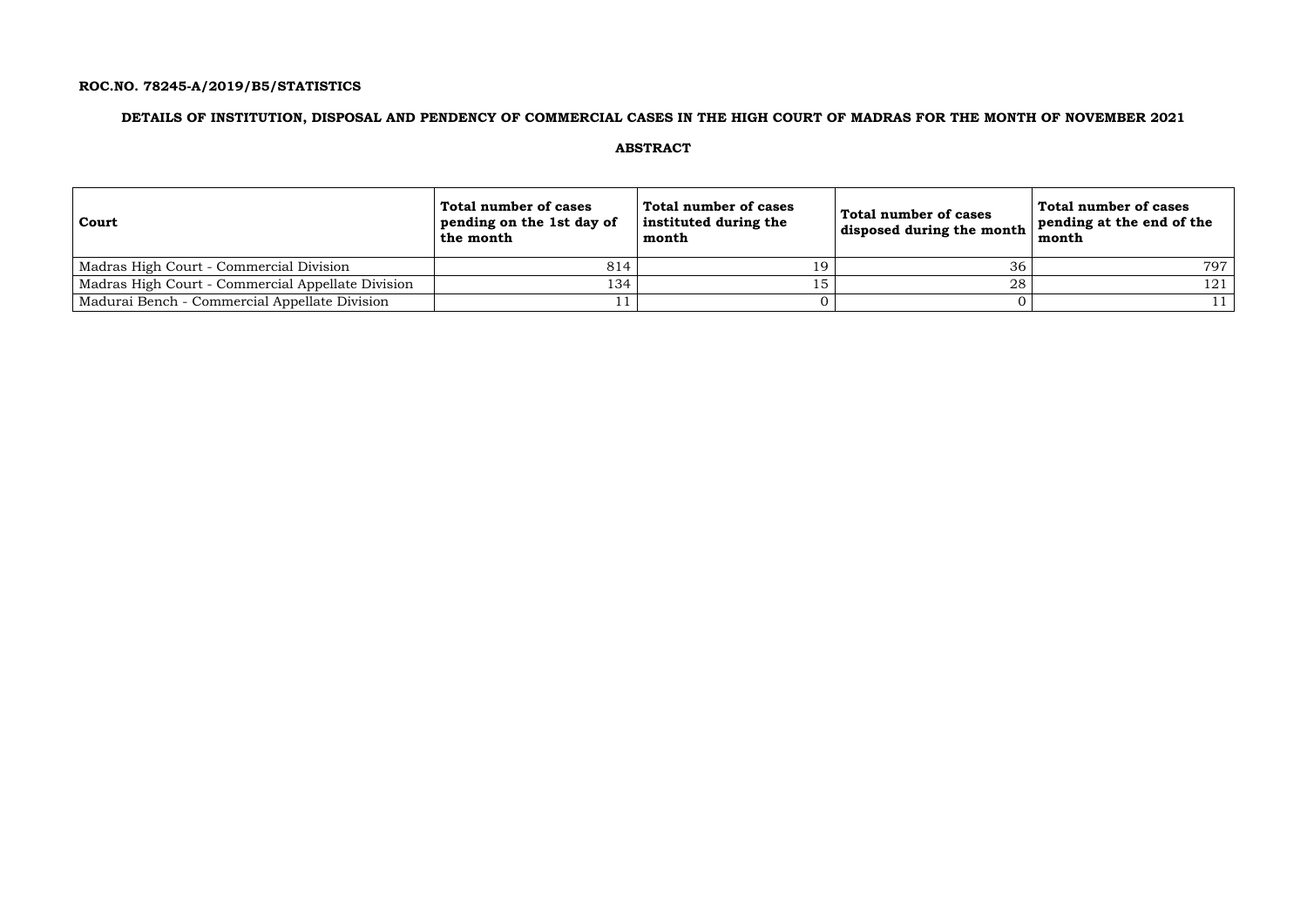### **NOVEMBER 2021 COMMERCIAL DIVISION OF MADRAS HIGH COURT**

| Form 1                                                         |             |                    |                                               |            |                                                        |                              |                         |                  |  |  |
|----------------------------------------------------------------|-------------|--------------------|-----------------------------------------------|------------|--------------------------------------------------------|------------------------------|-------------------------|------------------|--|--|
| List of cases e-filed/e-mail during the month of NOVEMBER 2021 |             |                    |                                               |            |                                                        |                              |                         |                  |  |  |
| $ Sr.No $ Court                                                | District    | <b>Case</b><br>No. | <b>Petitioner Name Vs. Respondent</b><br>Name |            | <b>Advocate Mobile</b><br> Advocate  <sub>Number</sub> | <b>Advocate E-mail</b><br>Id | Date of<br>Registration | Date of e-filing |  |  |
| Madras High<br>Court                                           | Chennai NIL |                    | <b>NIL</b>                                    | <b>NIL</b> | <b>NIL</b>                                             | <b>NIL</b>                   | <b>NIL</b>              | <b>NIL</b>       |  |  |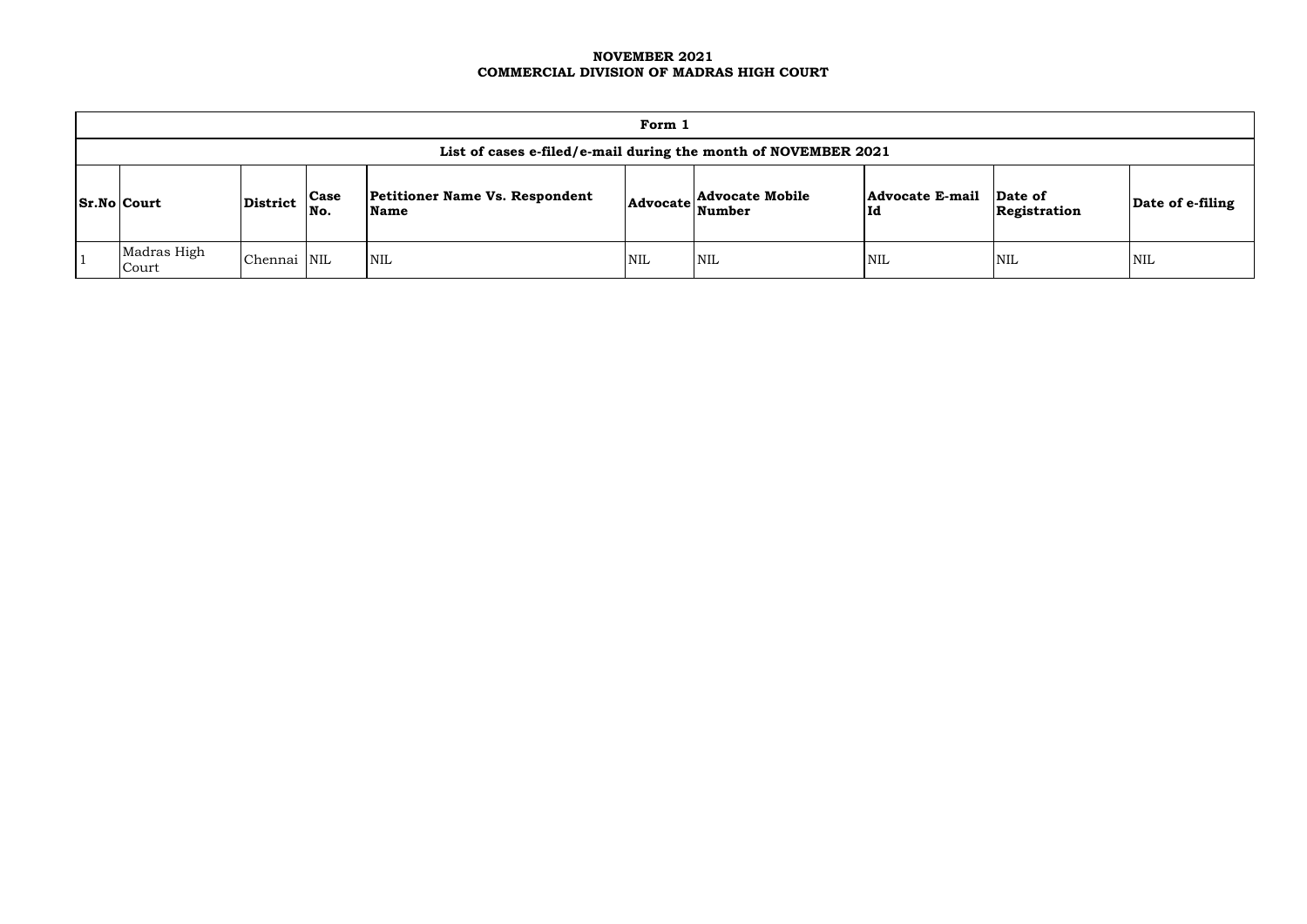|                | Form 2                                                                                    |                 |                     |                                                                                                                                                                                                                                                                                        |                                                                                                                |                         |                                               |  |  |  |  |  |
|----------------|-------------------------------------------------------------------------------------------|-----------------|---------------------|----------------------------------------------------------------------------------------------------------------------------------------------------------------------------------------------------------------------------------------------------------------------------------------|----------------------------------------------------------------------------------------------------------------|-------------------------|-----------------------------------------------|--|--|--|--|--|
|                | List of cases in which e-payment of Court fees was made during the month of NOVEMBER 2021 |                 |                     |                                                                                                                                                                                                                                                                                        |                                                                                                                |                         |                                               |  |  |  |  |  |
| Sr.No          | Court                                                                                     | <b>District</b> | Case No.            | <b>Petitioner Name Vs. Respondent Name</b>                                                                                                                                                                                                                                             | <b>Advocate</b>                                                                                                | Date of<br>Registration | Date of e-<br>payment of<br><b>Court Fees</b> |  |  |  |  |  |
|                | Madras High<br>Court                                                                      | Chennai         | CS. (C.D.). 83/2021 | P1 - MADDOCK FILMS PRIVATE LIMITED<br>REPRESENTED BY ITS AUTHORISED SIGNATORY<br>MR. KAMLESH JAIN<br>$VS. R1 -$<br>BHARAT SANCHAR NIGAM LIMITED R-2<br>MAHANAGAR TELEPHONE NIGAM LTD., R-3<br>BHARTI AIRTEL LIMITED, and 39 OTHERS                                                     | 1. $M/S$ PK LAW FIRM 2.<br>T.PANDIYAN 3.<br>N.RAJENDRA KUMAR<br>VS. 1. M/S.A.M.VENKATA<br>KRISHNAN 2. S.DEEPAK | 26-10-2021              | 27-10-2021                                    |  |  |  |  |  |
| 2              | Madras High<br>Court                                                                      | Chennai         | CS. (C.D.). 85/2021 | P1 - RELIANCE ENTERAINMENT STUDIOS PVT<br>LTD., Rep by its Authorised Signatory Mr.Pradeep<br>VS. $R1 - BHARAT$<br>Jaiswal.<br>SANCHAR NIGAM LIMITED R-2 MAHANAGAR<br>TELEPHONE NIGAM LTD., R-3 BHARTI AIRTEL<br>LIMITED, and 39 OTHERS                                                | 1. M/S. P K LAW FIRM<br>VS. 1. M/S.A.M.VENKATA<br>KRISHNAN 2. S.DEEPAK                                         | 25-10-2021              | 27-10-2021                                    |  |  |  |  |  |
| 3              | Madras High<br>Court                                                                      | Chennai         | CS. (C.D.). 84/2021 | P1 - TIL HEALTHCARE PVT LTD REP BY ITS<br>AUTHORISED REPRESENTATIVE,<br>MRS.SHABEENA THAHSEEN<br>VS. R1 - AFRINEXT OVERSEAS PVT LTD<br>REPRESENTED BY ITS DIRECTOR R-2 M/S RISE<br>REMEDIES PARTNERSHIP FIRM and 2 OTHERS                                                              | $1. M/S$ KRIA LAW 2.<br>M.S.BHARATH 3.<br>MS.AKSHAYA P.SACHIN                                                  | 23-10-2021              | 25-10-2021                                    |  |  |  |  |  |
| $\overline{4}$ | Madras High<br>Court                                                                      | Chennai         | CS. (C.D.). 88/2021 | P1 - YASH RAJ FILMS PVT.LTD., REPRESENTED<br>BY ITS AUTHORISED SIGNATORY MR.ANAND<br><b>GURNANI</b><br>VS. R1 - BHARAT<br>SANCHAR NIGAM LIMITED R-2 MAHANAGAR<br>TELEPHONE NIGAM LTD., R-3 BHARTI AIRTEL<br>LIMITED, and 39 OTHERS                                                     | 1. M/S. P K LAW FIRM 2.<br>T.PANDIYAN 3.<br>N.RAJENDRA KUMAR<br>VS.                                            | 11-11-2021              | 11-11-2021                                    |  |  |  |  |  |
| $5\phantom{1}$ | Madras High<br>Court                                                                      | Chennai         | CS. (C.D.). 89/2021 | P1 - TIL HEALTHCARE PRIVATE LIMITED<br>REPRESENTED BY ITS AUTHORISED MRS.<br>SHABEENA THAHSEEN<br>VS.<br>R1 - GOPALDAS VISRAM AND CO.,<br>REPRESENTED BY ITS MANAGING DIRECTOR<br>MR.DINESH VELLABHAS THAKKER R-2 M/S<br>SUITELIFE PHARMACEUTICAL LTD.,<br>REPRESENTED BY ITS DIRECTOR | 1. MR.M.S.BHARATH 2.<br>MS.AKSHAYA<br>P.SACHIN 3.<br>APARANA.S.PAI<br>VS.                                      | 05-11-2021              | 08-11-2021                                    |  |  |  |  |  |
| 6              | Madras High<br>Court                                                                      | Chennai         | CS. (C.D.). 87/2021 | P1 - NORTH TOWN ESTATES PRIVATE LIMITED,<br>REP. BY ITS DIRECTOR, MR. O.P.MADHAV VS.<br>R1 - C.SHANKAR                                                                                                                                                                                 | 1. M/S. R AND P<br>PARTNERS 2.<br>M.S.MURALI 3. R.VIJAY<br>ANAND                                               | 17-09-2021              | 22-09-2021                                    |  |  |  |  |  |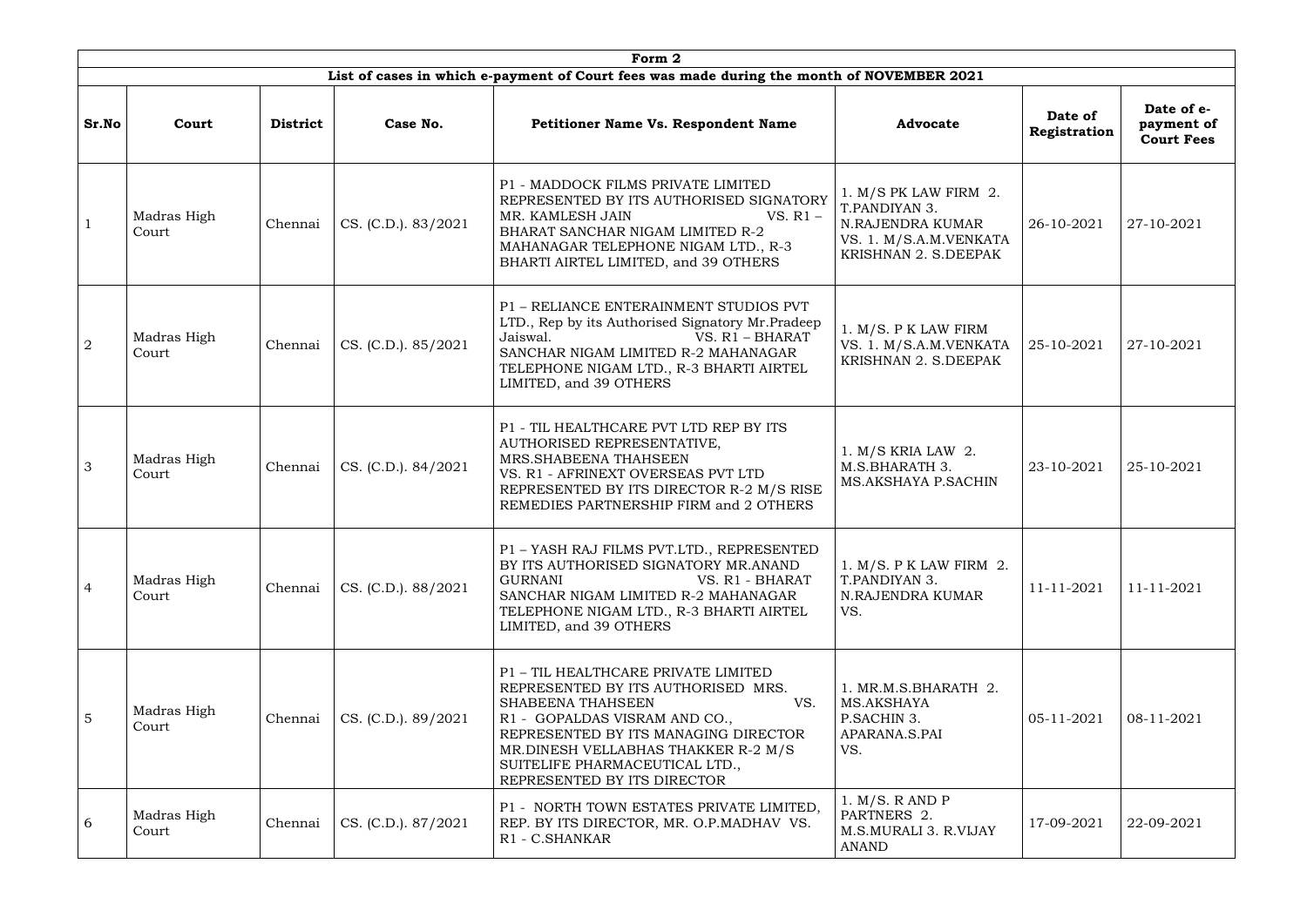|       |                      |                 |                      | Form 2                                                                                                                                                                                                                   |                                                                       |                         |                                               |
|-------|----------------------|-----------------|----------------------|--------------------------------------------------------------------------------------------------------------------------------------------------------------------------------------------------------------------------|-----------------------------------------------------------------------|-------------------------|-----------------------------------------------|
|       |                      |                 |                      | List of cases in which e-payment of Court fees was made during the month of NOVEMBER 2021                                                                                                                                |                                                                       |                         |                                               |
| Sr.No | Court                | <b>District</b> | Case No.             | <b>Petitioner Name Vs. Respondent Name</b>                                                                                                                                                                               | <b>Advocate</b>                                                       | Date of<br>Registration | Date of e-<br>payment of<br><b>Court Fees</b> |
|       | Madras High<br>Court | Chennai         | CS. (C.D.). 93/2021  | P1 - M/S ABCO LEATHERS INTERNATIONAL<br>PVT.LTD., REP. BY ITS AUTHORIZED REP. MR.<br>K.SYED MOHAMMED BULAL<br>VS. R1- M/S CLASSY LEATHER COMPANY, REP.<br>BY ITS PARTNER, R-2 MR.TIMITI MOHAMMED<br>HANNEF, and 2 OTHERS | 1. M/S. F. ARIF NAWAZ,<br>2. R.ABHINANDAN 3.<br>P.NEETHI KUMAR<br>VS. | 02-11-2021              | 08-11-2021                                    |
| 8     | Madras High<br>Court | Chennai         | CS. (C.D.). 100/2021 | P1 - SUN PHARMA LABORATORIES LIMITED<br>VS. R1- THULASI PHARMACIES INDIA PRIVATE<br>LIMITED, R-2 PURE AND CURE HEALTHCARE<br>PRIVATE LIMITED,                                                                            | 1. M/S RAJESH<br>RAMANATHAN 2.<br>S.SRIRAMAN 3.<br>S.DIWAKAR<br>VS.   | 22-11-2021              | 22-11-2021                                    |
| 9     | Madras High<br>Court | Chennai         | CS. (C.D.). 101/2021 | P1 - SUN PHARMACEUTICAL INDUSTRIES<br>LIMITED VS. R1 - THULASI PHARMACIES INDIA<br>PRIVATE LIMITED, R-2 INDO RAMA ENGINEERS                                                                                              | M/S.RAJESH<br><b>RAMANATHAN</b><br>VS.                                | 22-11-2021              | 22-11-2021                                    |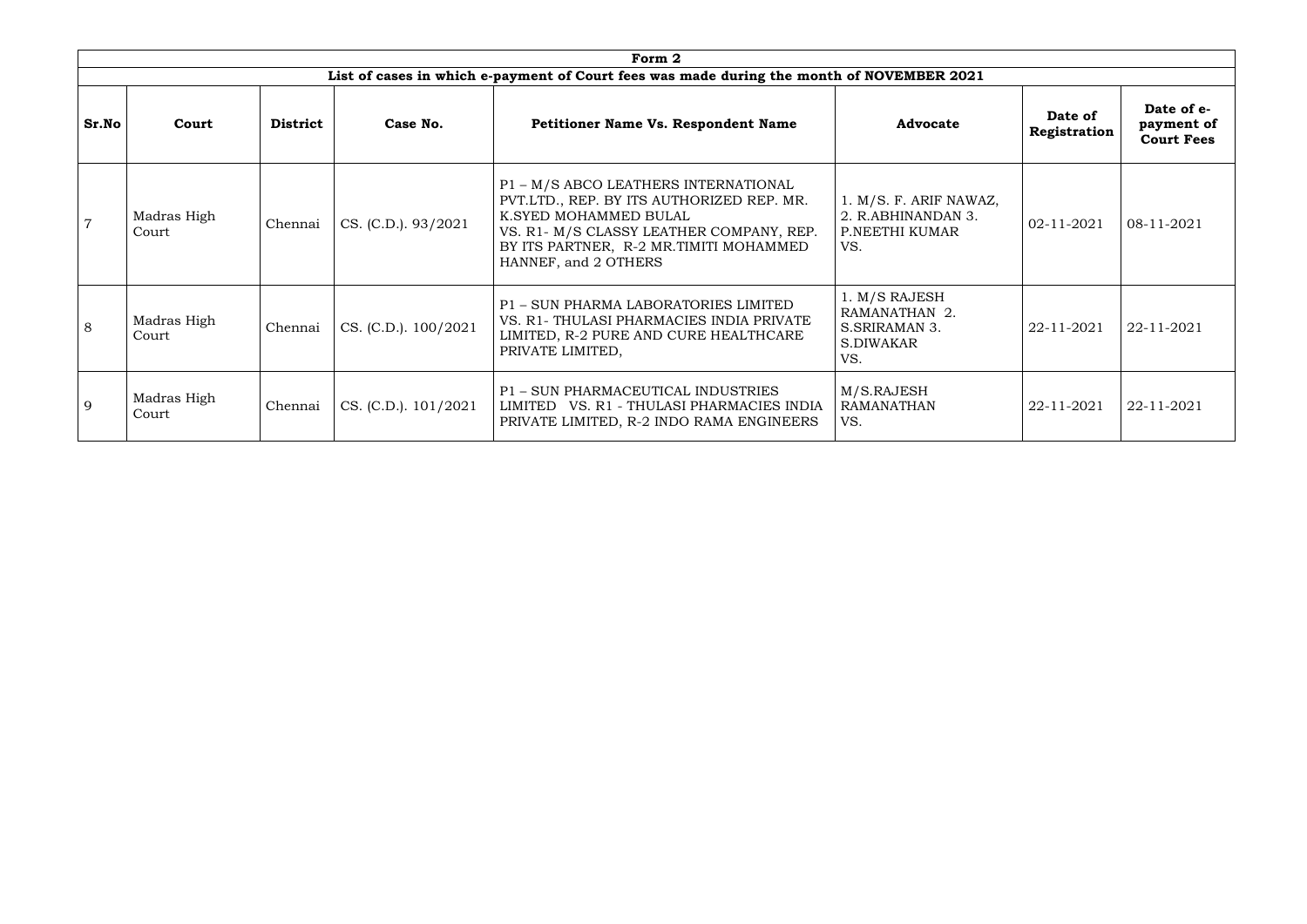|                    |                                                                                                        |                 |          | Form 3                                                                                     |            |            |             |  |  |
|--------------------|--------------------------------------------------------------------------------------------------------|-----------------|----------|--------------------------------------------------------------------------------------------|------------|------------|-------------|--|--|
|                    | List of cases in which Electronic Service of Process has taken place during the month of NOVEMBER 2021 |                 |          |                                                                                            |            |            |             |  |  |
| <b>Sr.No Court</b> |                                                                                                        | <b>District</b> | Case No. | Petitioner Name Vs. Respondent $\vert_{\text{Advocate}}\vert$ Date of Registration<br>Name |            |            | Date of Ele |  |  |
|                    | Madras High Court                                                                                      | Chennai         | NIL      | NIL                                                                                        | <b>NIL</b> | <b>NIL</b> | <b>NIL</b>  |  |  |

### **Name Advocate Date of Registration Date of Electronic Service of Process**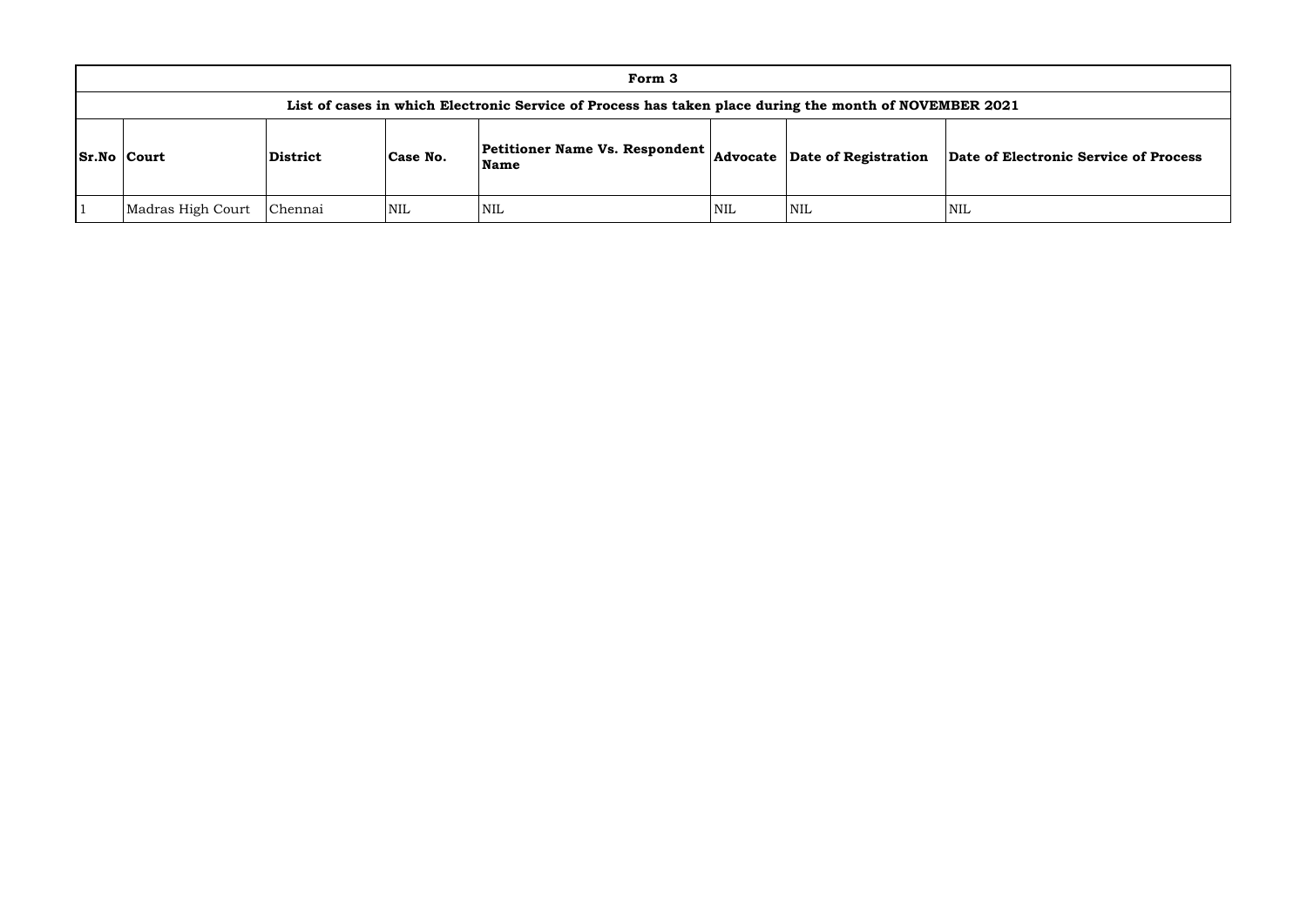| Form 4                                                                          |                   |          |                   |            |                  |                                                     |  |  |
|---------------------------------------------------------------------------------|-------------------|----------|-------------------|------------|------------------|-----------------------------------------------------|--|--|
| List of total no. of cases randomly allocated during the month of NOVEMBER 2021 |                   |          |                   |            |                  |                                                     |  |  |
| <b>Sr.No</b>                                                                    | <b>Court</b>      | District | <b>Court Name</b> | Court No.  | <b>Case Type</b> | <b>Case Count (No. of cases randomly allocated)</b> |  |  |
|                                                                                 | Madras High Court | Chennai  | Commercial        | <b>NIL</b> | Civil Suit       | 442                                                 |  |  |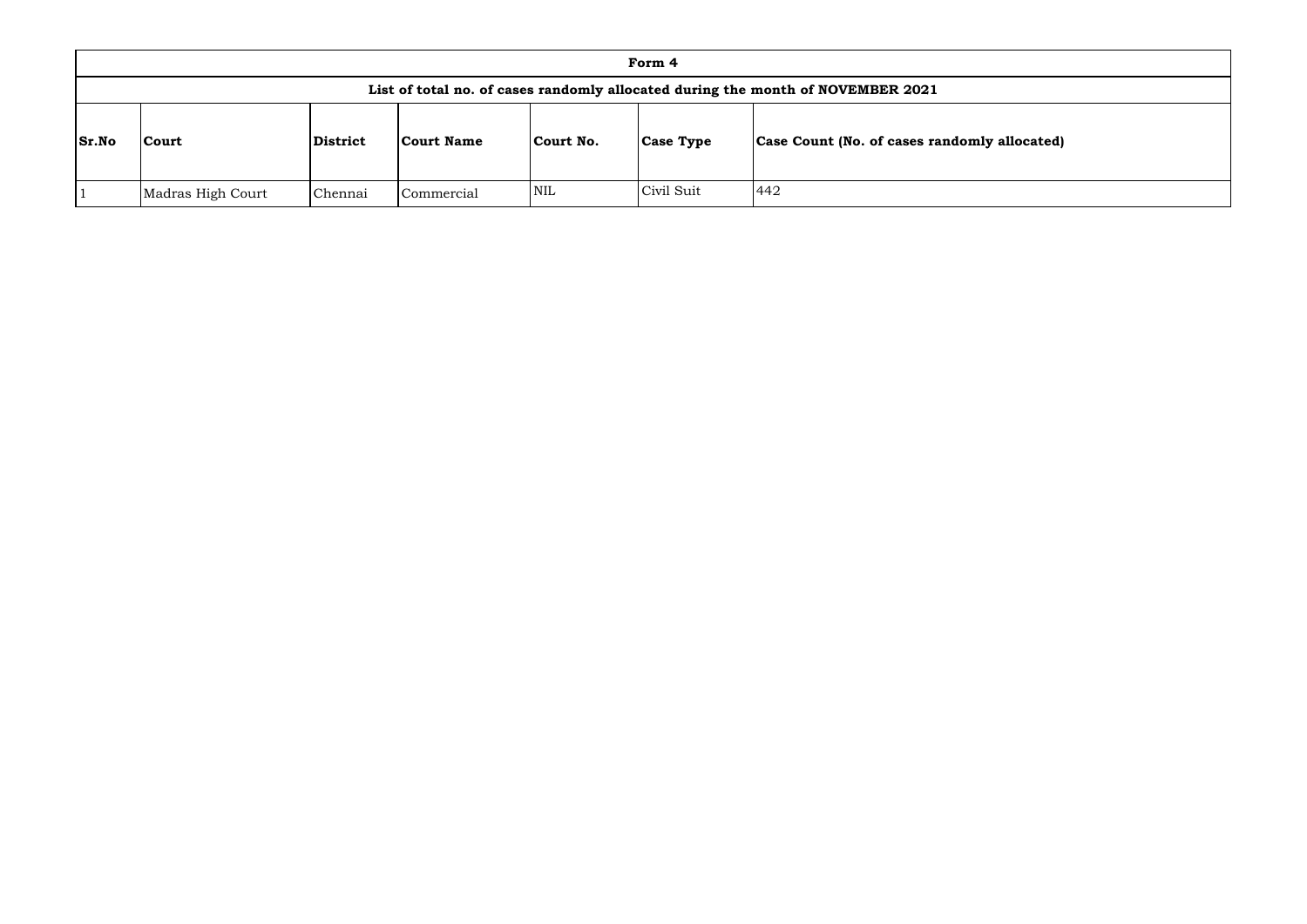|                 | Form 5            |                 |                  |                                                                                                                                                                                                                                                           |                                                                                                                                                               |                         |                                                     |  |  |  |  |
|-----------------|-------------------|-----------------|------------------|-----------------------------------------------------------------------------------------------------------------------------------------------------------------------------------------------------------------------------------------------------------|---------------------------------------------------------------------------------------------------------------------------------------------------------------|-------------------------|-----------------------------------------------------|--|--|--|--|
|                 |                   |                 |                  | List of cases in which Case Management Hearing was held during the month of NOVEMBER 2021                                                                                                                                                                 |                                                                                                                                                               |                         |                                                     |  |  |  |  |
| Sr.No           | Court             | <b>District</b> | Case No.         | <b>Petitioner Name Vs. Respondent Name</b>                                                                                                                                                                                                                | <b>Advocate</b>                                                                                                                                               | Date of<br>Registration | Date of Case<br><b>Management</b><br><b>Hearing</b> |  |  |  |  |
|                 | Madras High Court | Chennai         | CS. No. 374/2017 | P1 - G.R.APPARAJ, President, Chinthadripet<br>Fish and Perishable Products Traders Society<br>P-2 N.RAJASEKARAN and 18 OTHERS<br>VS. C.R.KASTURI R-2 SARAYPOU BASANTH R-<br>3 B.SAARU RUPA and 11 OTHERS                                                  | 1. M/S.R.RAMYA 2.<br>S.PREM AUXILIANRAJ 3.<br><b>SURESH SAMPATH</b><br>VS. 1. M/S B.A.PRAKASH<br>2. S.SAMIRAJA 3.<br>MR.P.S.AMALRAJ                           | 02-05-2017              | $01 - 11 - 2021$                                    |  |  |  |  |
| $\overline{2}$  | Madras High Court | Chennai         | CS. No. 640/2018 | P1 - G.R.APPARAJ, President, Chinthadripet<br>Fish and Perishable Products Traders Society<br>P-2 B.GANAPATHI and 8 OTHERS<br>VS. R1 - C.R.B. SURESH BABU., R-2<br>N.RAJESEKARAN R-3 M.SHANMUGAM and 7<br><b>OTHERS</b>                                   | 1. M/S.R.RAMYA 2.<br>S.PREM AUXILIAN RAJ 3.<br><b>SURESH SAMPATH</b><br>VS. 1. M/S.N.RAMESH.                                                                  | 01-01-2018              | $01 - 11 - 2021$                                    |  |  |  |  |
| 3               | Madras High Court | Chennai         | CS. No. 644/2019 | P1 - APOLLO HOSPITALS ENTERPRISE LTD<br>Rep.by its Directors<br>VS.<br>R1 - DR.PARAS JAIN Apollo Diagnostic Centre,<br>R-2 SANGEETA JAIN and 6 OTHERS                                                                                                     | 1. M/S.VINEET<br><b>SUBRAMANI</b><br>VS. 1. M/S.S.KAUSHIK<br>RAMASWAMY 2. ABHAY<br><b>MANI TRIPATHI 3.</b><br><b>ABISHEK MURTHY</b>                           | 07-11-2019              | $01 - 11 - 2021$                                    |  |  |  |  |
| $\overline{4}$  | Madras High Court | Chennai         | CS. No. 244/2020 | P1 - M/S RAJ TELEVISION NETWORK LTD<br>Rep.by its Director M.Ravindran<br>VS. R1 - M/S KAVITHALAYA PRODUCTIONS<br>PVT LTD, Rep.by its Executive Director Pushpa<br>Kandaswamy, R-2 ULTRA MEDIA AND<br>ENTERTAINMENT PVT. LTD. R-3 AMAZON<br>(PRIME VIDEO) | 1. M/S.C.RAMESH<br>VS. 1.<br>M/S.C.SEETHAPATHY 2.<br>A.UMASHANKAR 3.<br><b>GAUTAM S.RAMAN</b>                                                                 | 24-09-2020              | $01 - 11 - 2021$                                    |  |  |  |  |
| $5\phantom{.0}$ | Madras High Court | Chennai         | CS. No. 642/2018 | P1 - THIRU. P. JANAKIRAMAN., Civil Engg<br>Contractor, PIR Square<br>VS. R1 - THE COMMISSIONER., Corporation of<br>chennai R-2 THE SUPERINTENDING<br>ENGINEER., Bus Route Roads Department                                                                | 1. M/S.V.SRIKANTH 2. E.<br>GANESH 3. G.<br><b>GOVARTHANAN</b><br>VS. 1. M/S.KARTHIKKA<br><b>ASHOK</b>                                                         | 01-01-2018              | 02-11-2021                                          |  |  |  |  |
| 6               | Madras High Court | Chennai         | CS. No. 293/2019 | P1 - M/S.INDO-TECH TRANSFORMERS LTD,<br>Rep.by its Chief Financial Officer, Mr.<br>Saikrishnan<br>VS. R1 -<br>M/S.VENUS CONTROLS AND SWIT CHGEAR<br>PVT.LTD. R-2 TAMIL NADU TRANSMISSION<br>CORPORATION LTD(TRNTRANSCO)                                   | 1. M/S.A.K.MYLSAMY 2.<br>P.S. SUMAN 3. A. ARFAT<br>MOHAMMED<br>VS. 1. M/S.V.J.ARUL RAJ<br>2. J.HEMALATHA<br>GAJAPATHY-3.<br>KEERTHANA G.KANDHERI   25-04-2019 |                         | 02-11-2021                                          |  |  |  |  |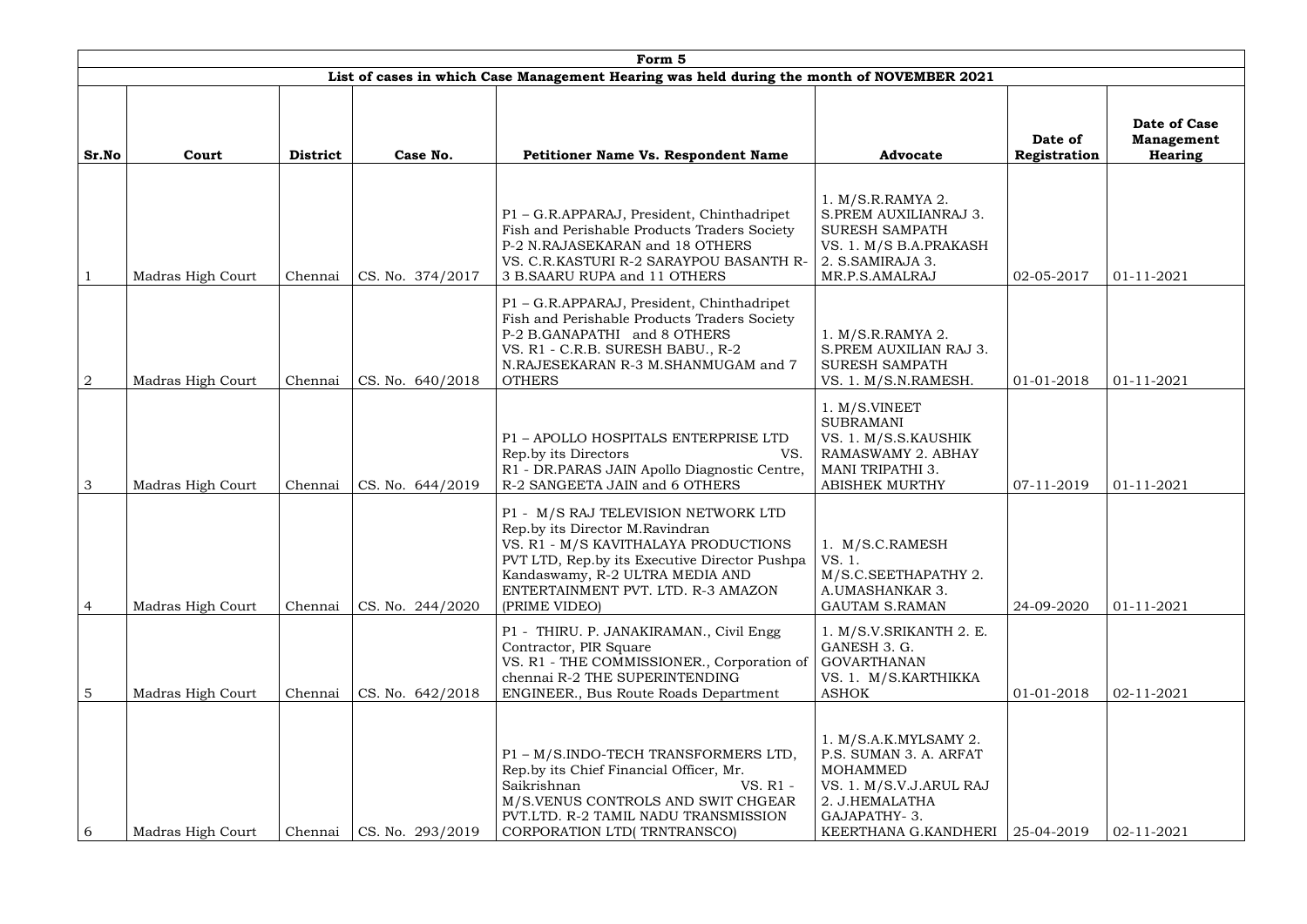|                | Form 5            |                 |                  |                                                                                                                                                                                                             |                                                                                                                                             |                         |                                                     |  |  |  |  |
|----------------|-------------------|-----------------|------------------|-------------------------------------------------------------------------------------------------------------------------------------------------------------------------------------------------------------|---------------------------------------------------------------------------------------------------------------------------------------------|-------------------------|-----------------------------------------------------|--|--|--|--|
|                |                   |                 |                  | List of cases in which Case Management Hearing was held during the month of NOVEMBER 2021                                                                                                                   |                                                                                                                                             |                         |                                                     |  |  |  |  |
| Sr.No          | Court             | <b>District</b> | Case No.         | <b>Petitioner Name Vs. Respondent Name</b>                                                                                                                                                                  | <b>Advocate</b>                                                                                                                             | Date of<br>Registration | Date of Case<br><b>Management</b><br><b>Hearing</b> |  |  |  |  |
| $\overline{7}$ | Madras High Court | Chennai         | CS. No. 626/2019 | P1 - MR.V.SRIGANESH<br>VS. R1 - S.GOPAL R-2 KUMUDHA                                                                                                                                                         | 1. M/S.S.RAMESH 2.<br>R.VENKATARAMAN 3.<br>S.MALARMANNAN<br>VS. 1. G.PALANI 2.<br>R.PADMAPRIYA                                              | 24-10-2019              | 02-11-2021                                          |  |  |  |  |
| 8              | Madras High Court | Chennai         | CS. No. 340/2020 | P1 - M/S.KALEESUWARI REFINERY PRIVATE<br>LIMITED, Represented by its Manager (Legal)<br>Mr.A.Saravanan<br>VS.<br>R1 - M/S.SST AGENCIES                                                                      | 1. M/S.VIJAYAN<br><b>SUBRAMANIAN 2.</b><br>M.V.BHASKAR 3.<br>A.MURALI<br>VS. 1. M/S.D.GOPAL 2.<br>S.ANANTH 3. P.RAJATHI                     | 01-12-2020              | 02-11-2021                                          |  |  |  |  |
| 9              | Madras High Court | Chennai         | CS. No. 686/2008 | P1 - M/S BASHEER AHMED & BROS.<br><b>B.B.B.MODERN RICE MILL</b><br>VS. R1 - M.KAMALDEEN, PROPRIETOR, M/S<br>ASHIKA TRADERS R-2 M/S NATHAN<br><b>TRADERS</b>                                                 | 1. M/S.APR ASSOCIATES<br>2. S.B.NIRMALATHA<br>VS. 1.<br>M/S.S.RAJANIKANTH 2.<br>S.SENGKODI 3.<br>M/S.S.V.K.THAMPI                           | 18-07-2008              | 08-11-2021                                          |  |  |  |  |
| 10             | Madras High Court | Chennai         | CS. No. 801/2015 | P1 - ITC LIMITED, ITC Center, Rep by its<br>Constituted Attorney MR Nripendranath<br>VS. R1 -<br>Thakur<br>GOLDEN TOBACCO LIMITED                                                                           | 1. M/S.ARUN C MOHAN 2.<br><b>VASUNDHARA ARUN 3</b><br><b>BRINDA MOHAN</b><br>VS. 1. M/S.T.POORNAM 2.<br>P.S.DEEPIKA 3.<br><b>V.SHARANYA</b> | 27-09-2015              | 08-11-2021                                          |  |  |  |  |
| 11             | Madras High Court | Chennai         | CS. No. 654/2019 | EMPEE HOTELS LTD. Rep.by its Executive<br>Director, Sheeju Purushotheman,<br>VS. R1- EDELWEISS ASSET<br>RECONSTRUCTION Rep.by its Auth.Sign. R-2<br>HDFC BANK LTD. Rep.by its Auth. Sign.<br>Egmore Branch  | 1. M/S.A.V.ARUN 2.<br>K.GANESAN 3.<br>P.NANDAKUMAR<br>VS. 1. M/S.S.INDUMATHI<br>RAVI 2. N.SHARMILA                                          | 08-11-2019              | 08-11-2021                                          |  |  |  |  |
| 12             | Madras High Court | Chennai         | CS. No. 121/2020 | P1 - M/S.TEEMAGE BUILDERS PVT. LTD.<br>Rep.by its Manager, Tender and Contracts<br>S.Dinesh Kumar,<br>VS. R1<br>- M/S.R.KRISHNAMURTHY AND CO. Rep.by its<br>Propr. R.Krishnamurthy R-2 NBCC (INDIA)<br>LTD. | 1. E.K.KUMARESAN 2.<br>K.NAGENDRA PRASAD 3.<br><b>G.PRABHU</b><br>VS. 1. M/S.A.SURESH<br><b>SELVA KUMAR 2.</b><br>D.MURTHY                  | 12-03-2020              | 08-11-2021                                          |  |  |  |  |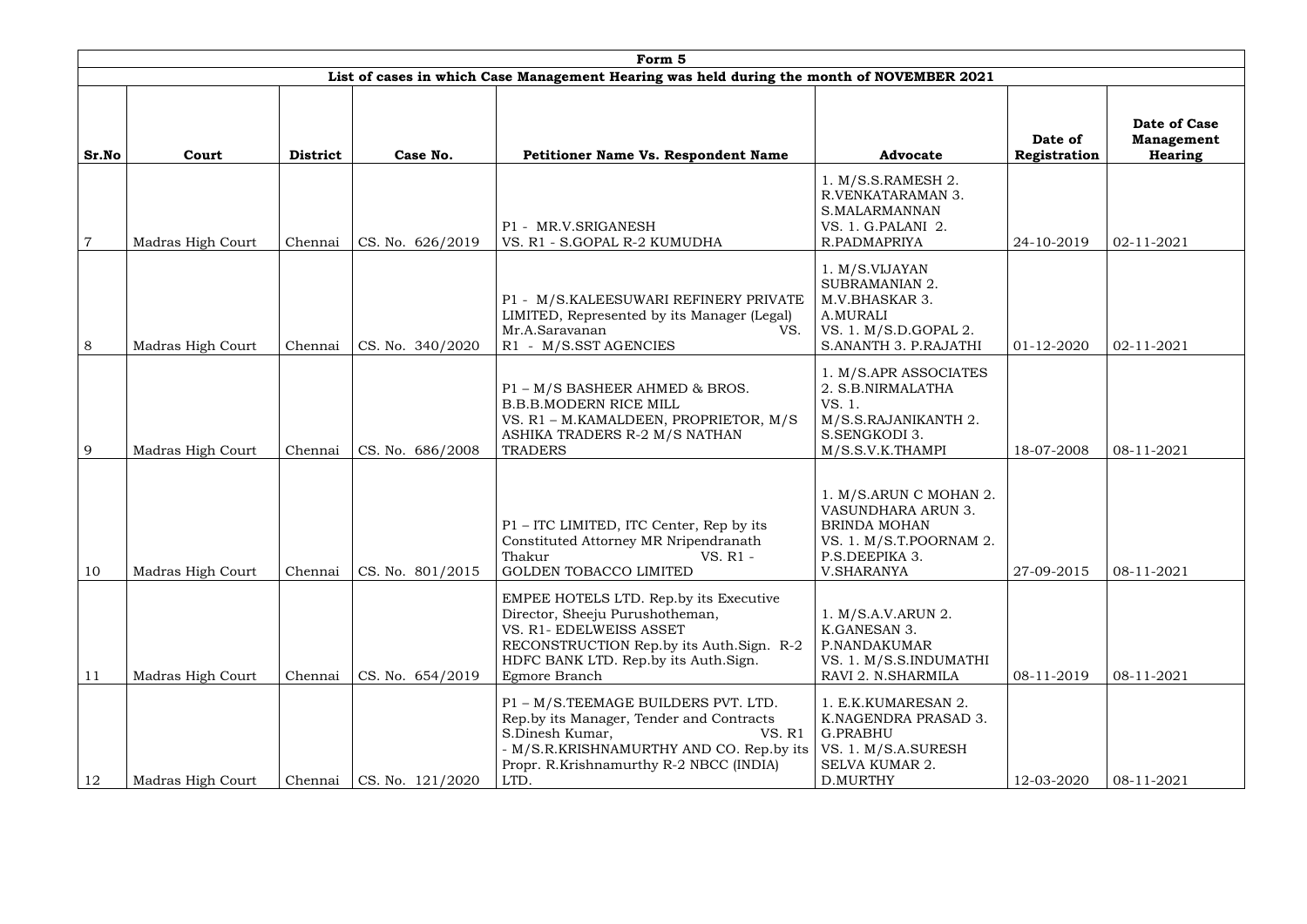|       | Form 5                                                                                    |                 |                            |                                                                                                                                                                                                                                                                             |                                                                                                                                                             |                         |                                                     |  |  |  |  |
|-------|-------------------------------------------------------------------------------------------|-----------------|----------------------------|-----------------------------------------------------------------------------------------------------------------------------------------------------------------------------------------------------------------------------------------------------------------------------|-------------------------------------------------------------------------------------------------------------------------------------------------------------|-------------------------|-----------------------------------------------------|--|--|--|--|
|       | List of cases in which Case Management Hearing was held during the month of NOVEMBER 2021 |                 |                            |                                                                                                                                                                                                                                                                             |                                                                                                                                                             |                         |                                                     |  |  |  |  |
| Sr.No | Court                                                                                     | <b>District</b> | Case No.                   | <b>Petitioner Name Vs. Respondent Name</b>                                                                                                                                                                                                                                  | <b>Advocate</b>                                                                                                                                             | Date of<br>Registration | Date of Case<br><b>Management</b><br><b>Hearing</b> |  |  |  |  |
| 13    | Madras High Court                                                                         | Chennai         | CS. No. 135/2020           | P1 - A.D.PADMASINGH ISAAC Propr. Aachi<br>Spices and Foods P-2 M/S .AACHI MASALA<br>FOODS (P) LTD Rep by its director Mr.Ashwin<br>Pandian<br>VS. R1 - MUTHU<br>MASALA A Partnership Firm Carrying on<br>business R-2 M.VISHWANATHAN Partner of<br>Muthu Masala and 1 OTHER | $1. M/S.C.DANIEL$ 2.<br><b>GLADYS DANIEL 3.</b><br><b>J.VENNILA</b><br>VS. 1.<br>M/S.P.C.N.RAGHUPATHY<br>2. R.SATHISH KUMAR 3.<br>N.R.SRINATH               | 19-03-2020              | 08-11-2021                                          |  |  |  |  |
| 14    | Madras High Court                                                                         | Chennai         | CS. No. 254/2017           | P1 - MARTIN RETHINASAMY,<br>VS. R1 - AMIRTHA AND SANTHA INC R-2 MR.<br>CHIRAL PURUSHOTHAM R-3 MRS. SANTHA<br>PURUSHOTHAM                                                                                                                                                    | 1. M/S.V.G. SURESH<br>KUMAR 2. V. DILLIBABU 3.<br>M. JOHNSON DURAIRAJ<br>VS. 1. M/S.PV &<br>ASSOCIATES 2.<br>N.P.VIJAYAKUMAR 3.<br><b>R.PRADEEP</b>         | 05-04-2017              | 09-11-2021                                          |  |  |  |  |
| 15    | Madras High Court                                                                         | Chennai         | $\text{CS. No. } 116/2019$ | P1 – FIVE STAR FILMS PVT LTD Rep by its<br>Director, Mrs.K. Kalaiselvi,<br>VS. R1 - SRI THENANDAL FILMS, Rep by its<br>Proprietor, Mr. Ramasamy Narayanan Alias<br>Murali, R-2 ATLEE ALIAS ARUNKUMAR R-3<br>SATHYA MOVIES Rep by its Managing Partner,<br>Mrs.V. Rajammal   | 1. M/S.R.SATHISH KUMAR<br>2. K.BALAJI 3.<br>M.CHANDRASEKARAN<br>VS. 1. M/S.BFS LEGAL 2.<br>P.V.BALASUBRAMANIAM<br>3. K.M.AASIM SHEHZAD                      | 05-02-2019              | 09-11-2021                                          |  |  |  |  |
| 16    | Madras High Court                                                                         | Chennai         | CS. No. 209/2019           | P1 - HOUSING DEVELOPMENT FINANCE COR<br>LTD, Rep by its Asst Manager<br>VS. R1 - HARIRAMSINGH D. R-2 MEENA<br><b>KUMARI</b>                                                                                                                                                 | 1. M/S. PARTHASARATHY<br>K.J 2. R. SIVA<br>VS. 1.<br>M/S.RAVICHANDRAN<br>SUNDARESAN 2.<br>P.KARTHIKEYAN 3.<br>R.KARTHIKEYAN                                 | 20-03-2019              | 09-11-2021                                          |  |  |  |  |
| 17    | Madras High Court                                                                         | Chennai         | CS. No. 593/2019           | P1 - P.JESYGAA, Propx. JVKDS Enterprises<br>VS. R1 - S.JOHNJANNIMAX Propr.<br>M/s.Shalom Studio R-2 S.NANTHA GOPAL<br>Propr., Madras Enterprises and 3 OTHERS                                                                                                               | 1. M/S.WARAON AND SAI<br>RAMS 2. P.NEETHI KUMAR<br>3. D.SARASWATHI<br>VS. 1. M/S.ABISHEK<br><b>JENASENAN 2.</b><br>APARAJITHA<br>VISHWANATH-3.<br>S.PRAKASH | $01-10-2019$            | 09-11-2021                                          |  |  |  |  |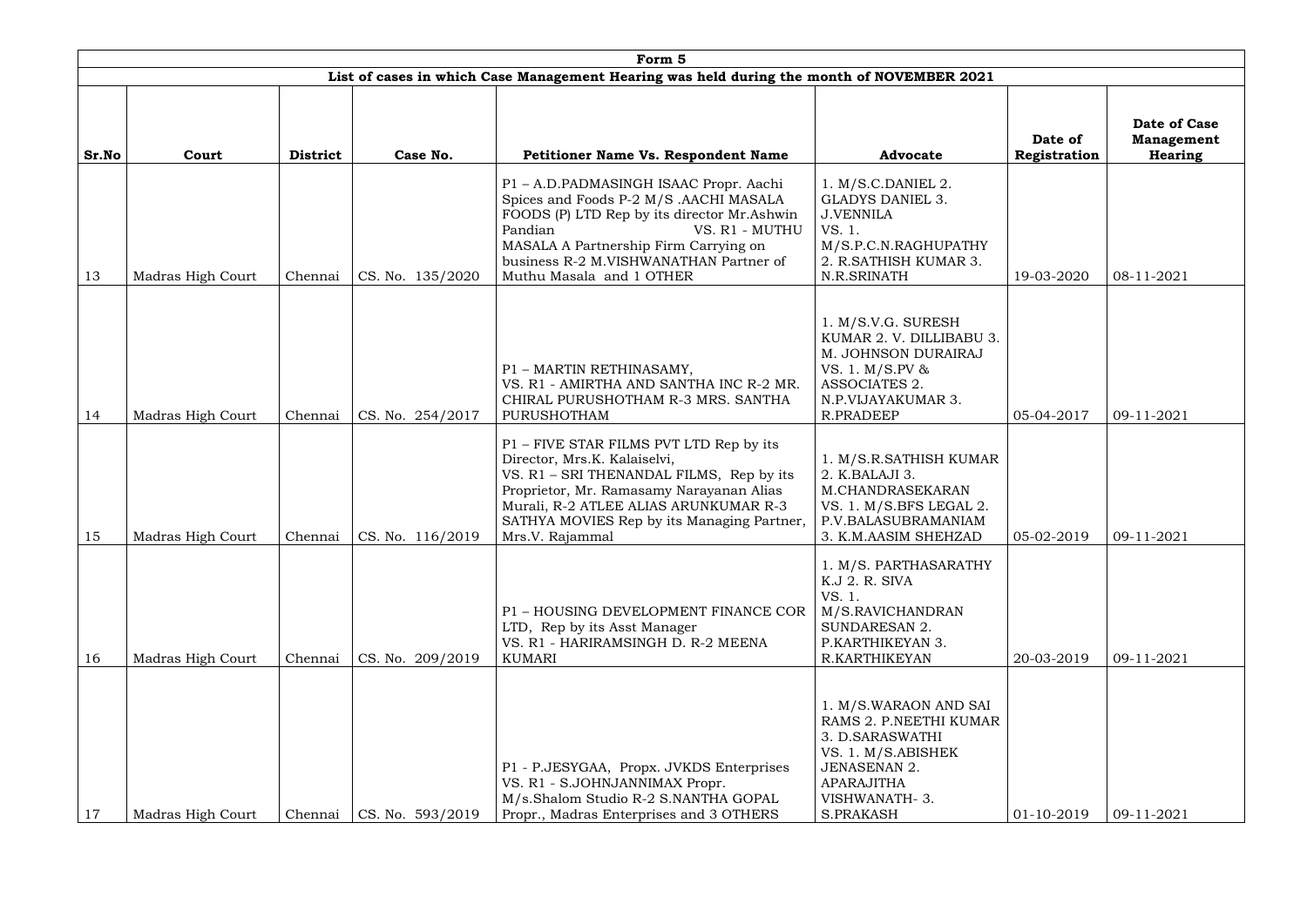|       | Form 5            |                 |                  |                                                                                                                                                                                                                        |                                                                                                                                                                           |                         |                                              |  |  |  |  |
|-------|-------------------|-----------------|------------------|------------------------------------------------------------------------------------------------------------------------------------------------------------------------------------------------------------------------|---------------------------------------------------------------------------------------------------------------------------------------------------------------------------|-------------------------|----------------------------------------------|--|--|--|--|
|       |                   |                 |                  | List of cases in which Case Management Hearing was held during the month of NOVEMBER 2021                                                                                                                              |                                                                                                                                                                           |                         |                                              |  |  |  |  |
| Sr.No | Court             | <b>District</b> | Case No.         | <b>Petitioner Name Vs. Respondent Name</b>                                                                                                                                                                             | <b>Advocate</b>                                                                                                                                                           | Date of<br>Registration | Date of Case<br><b>Management</b><br>Hearing |  |  |  |  |
| 18    | Madras High Court | Chennai         | CS. No. 582/2019 | P1 - M/S.P.JESYGAA, Propx. JVKDS<br>VS. R1 -<br>Enterprises<br>R.SUBRAMANI R-2 P.BABU, Propr.<br>S.V.Enterprises, R-3 GANESH, Propr. AGS<br>Entertainment and 5 OTHERS                                                 | 1. M/S.WARAON AND SAI<br>RAMS 2. P.NEETHI KUMAR<br>3. D.SARASWATHI<br>VS. 1. M/S.ABISHEK<br><b>JENASENAN 2.</b><br><b>APARAJITHA</b><br>VISHWANATH-3.<br><b>S.PRAKASH</b> | 26-09-2019              | 09-11-2021                                   |  |  |  |  |
| 19    | Madras High Court | Chennai         | CS. No. 583/2019 | P1 - M/S.P.JESYGAA, Propx. JVKDS<br>VS. R1 -<br>Enterprises<br>S.MICHAEL RAYAPPAN Propr. Global<br>Infotainment Pvt.Ltd. R-2 A.M.RATHNAM,<br>Propr.Surya Movies and 2 OTHERS                                           | 1. M/S.WARAON AND SAI<br>RAMS 2. P.NEETHI KUMAR<br>3. D.SARASWATHI<br>VS. 1. M/S.ABISHEK<br><b>JENASENAN 2.</b><br>APARAJITHA<br>VISHWANATH 3.<br>S.PRAKASH               | 26-09-2019              | 09-11-2021                                   |  |  |  |  |
| 20    | Madras High Court | Chennai         | CS. No. 692/2019 | P1 - M/S.CHENNAI DIAMOND JEWELLERS<br>PVT.LTD., Rep.by its Director Om Praksh M.<br>VS. R1 - THE NEW INDIA ASSURANCE<br>CO.LTD.                                                                                        | 1. M/S.T.THIYAGARAJAN<br>2. V.SUNDAR 3.<br>R.ASHWANTH<br>VS. 1. M/S S.R.SUNDAR 2.<br>A.S.SUBRAMANIAN 3.<br>P.SURESH SRINIVASAN                                            | 04-12-2019              | 09-11-2021                                   |  |  |  |  |
| 21    | Madras High Court | Chennai         | CS. No. 151/2020 | P1 - PRELUDESYS INDIA PRIVATE LIMITED,<br>Represented by its Joint Managing Director<br>Mr.Rangesh Rajaram P-2 MR.RANGESH<br>RAJARAM and 4 OTHERS<br>VS. R1- THE STANDARD CHARTERED BANK<br>Represented by its Manager | 1. M/S.T.K.BHASKAR 2.<br>K.HARISHANKAR 3.<br>SRINATH SRIDEVAN<br>VS. 1. M/S.MIRZA ASLAM<br>BEG 2. B.MANOHARAN 3.<br>SUMATHI SELVARAJ                                      | 12-06-2020              | 09-11-2021                                   |  |  |  |  |
| 22    | Madras High Court | Chennai         | CS. No. 342/2020 | P1 - SONY MUSIC ENTERTAINMENT INDIA<br>PVT. LTD.<br>VS. R1 -<br>JVKDS ENTERPRISES, Re.by its Propx.<br>M/s.P.Jesygaa R-2 ARUL TV R-3 KAVIN TV<br>and 4 OTHERS                                                          | 1. M/S.ABISHEK<br><b>JENASENAN 2.</b><br><b>APARAJITHA</b><br><b>VISHWANATH</b><br>VS. 1. M/S.WARAON & SAI<br>RAMS - 2. P.NEETHI<br><b>KUMAR</b>                          | 02-12-2020              | 09-11-2021                                   |  |  |  |  |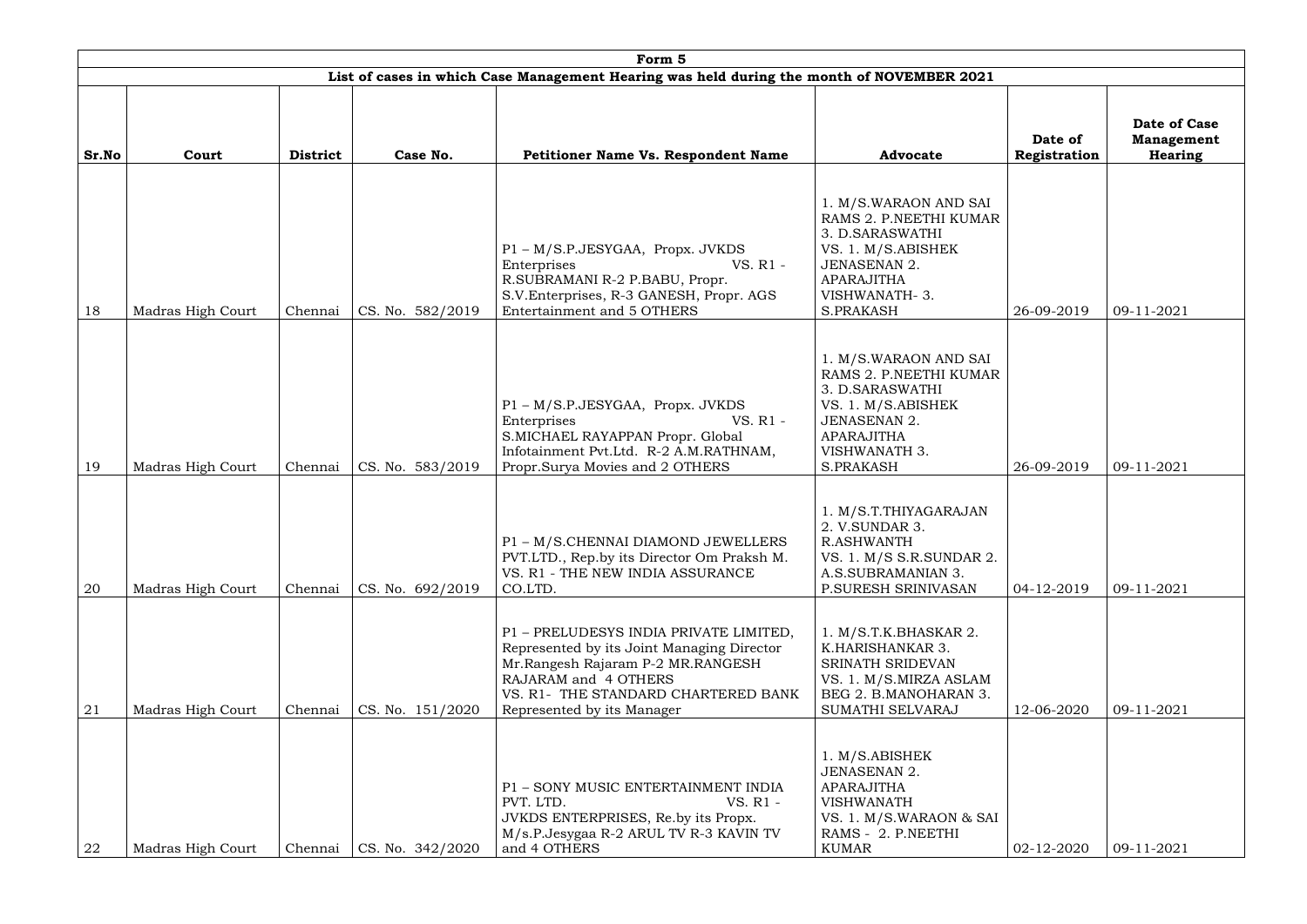|       | Form 5            |                 |                  |                                                                                                                                                                                                                                                                                                    |                                                                                                                                                            |                         |                                                     |  |  |  |  |
|-------|-------------------|-----------------|------------------|----------------------------------------------------------------------------------------------------------------------------------------------------------------------------------------------------------------------------------------------------------------------------------------------------|------------------------------------------------------------------------------------------------------------------------------------------------------------|-------------------------|-----------------------------------------------------|--|--|--|--|
|       |                   |                 |                  | List of cases in which Case Management Hearing was held during the month of NOVEMBER 2021                                                                                                                                                                                                          |                                                                                                                                                            |                         |                                                     |  |  |  |  |
| Sr.No | Court             | <b>District</b> | Case No.         | <b>Petitioner Name Vs. Respondent Name</b>                                                                                                                                                                                                                                                         | <b>Advocate</b>                                                                                                                                            | Date of<br>Registration | <b>Date of Case</b><br><b>Management</b><br>Hearing |  |  |  |  |
| 23    | Madras High Court | Chennai         | CS. No. 759/2007 | P1-T.T.KRISHNAMACHARI & CO REP BY ITS<br>PARTNER MR.T.T.RAGHUNATHAN P-2<br>T.T.K.HEALTHCARE LTD REP BY ITS<br>DIRECTOR MR.K.VAIDYANATHAN<br>VS. R1 - GODREJ AGROVET LIMITED                                                                                                                        | 1. M/S BRINDA MOHAN 2.<br>K.MUGUNTHAN<br>VS. 1. M/S RAHUL BALAJI                                                                                           | 28-08-2007              | 10-11-2021                                          |  |  |  |  |
| 24    | Madras High Court | Chennai         | CS. No. 565/2012 | P1 - STATE BANK OF INDIA, STRESSED<br>ASSETS MANAGEMENT BRANCH,<br>REPRESENTED BY ITS CHIEF MANAGER<br>VS. R1 - THE ORIENTAL INSURANCE<br>COMPANY LTD., R-2 THE GENERAL<br>MANAGER THE ORIENTAL INSURANCE<br>COMPANY LTD., R-3 M/S. PARAMOUNT<br>AIRWAYS PVT.LTD Rep.by the Official<br>Liquidator | 1. M/S.K.MOHANDAS<br>VS. 1. M/S.M.B.GOPALAN<br>2. N.VIJAYARAGHAVAN 3.<br>M/S.S.R.SUNDAR                                                                    | 27-08-2012              | 10-11-2021                                          |  |  |  |  |
| 25    | Madras High Court | Chennai         | CS. No. 567/2015 | P1 - M/S.SELLAMUTHU DEVAR FILMS<br>Through its Propr. P.S.Senthur Pandian<br>VS. R1 - NIC ARTS R-2 CHIMBU CINE ARTS<br>Through Propr. T.Rajendran, R-3 GEMINI<br><b>COLOR LABORATORIES</b>                                                                                                         | M/S.K.CHANDRASEKARAN<br>2. G.ANBU SARAVANAN 3.<br>K.S.VAITHIANATHAN<br>VS. 1. M/S.AAV PARTNERS<br>2. M/S.WARAON & SAI<br>RAMS 3.<br>M/S.R.MAHESWARI        | 13-07-2015              | 10-11-2021                                          |  |  |  |  |
| 26    | Madras High Court | Chennai         | CS. No. 568/2015 | P1 - S.V.D.JEEVANAND, Propr. Jeeva<br>VS. R1 - NIC ARTS, Through its Propr.<br>S.S.Chakaravarthi, R-2 GEMINI COLOR<br><b>LABORATORIES</b>                                                                                                                                                          | M/S.K.CHANDRASEKARAN<br>2. G.ANBU SARAVANAN 3.<br>K.S.VAITHIANATHAN<br>VS. 1. M/S.AAV PARTNERS<br>2. M/S.R.MAHESWARI 3.<br>N.VIJAYAKUMAR                   | 13-07-2015              | 10-11-2021                                          |  |  |  |  |
| 27    | Madras High Court | Chennai         | CS. No. 381/2019 | P1 - BHARANI PICTURES PRIVATE LIMITED<br>Rep by its Manager, Ramakrishnan Bhatt<br>VS. R1 - SRI VENKATESWARABAKTHI<br><b>CHANNEL</b>                                                                                                                                                               | 1. M/S.PL.NARAYANAN 2.<br>R. VIGNESHKUMAR 3. S.<br><b>JERALD LENIN</b><br>VS. 1. M/S.ARUN<br>C.MOHAN 2.<br><b>VASUNDHARA ARUN 3</b><br><b>BRINDA MOHAN</b> | 25-06-2019              | 10-11-2021                                          |  |  |  |  |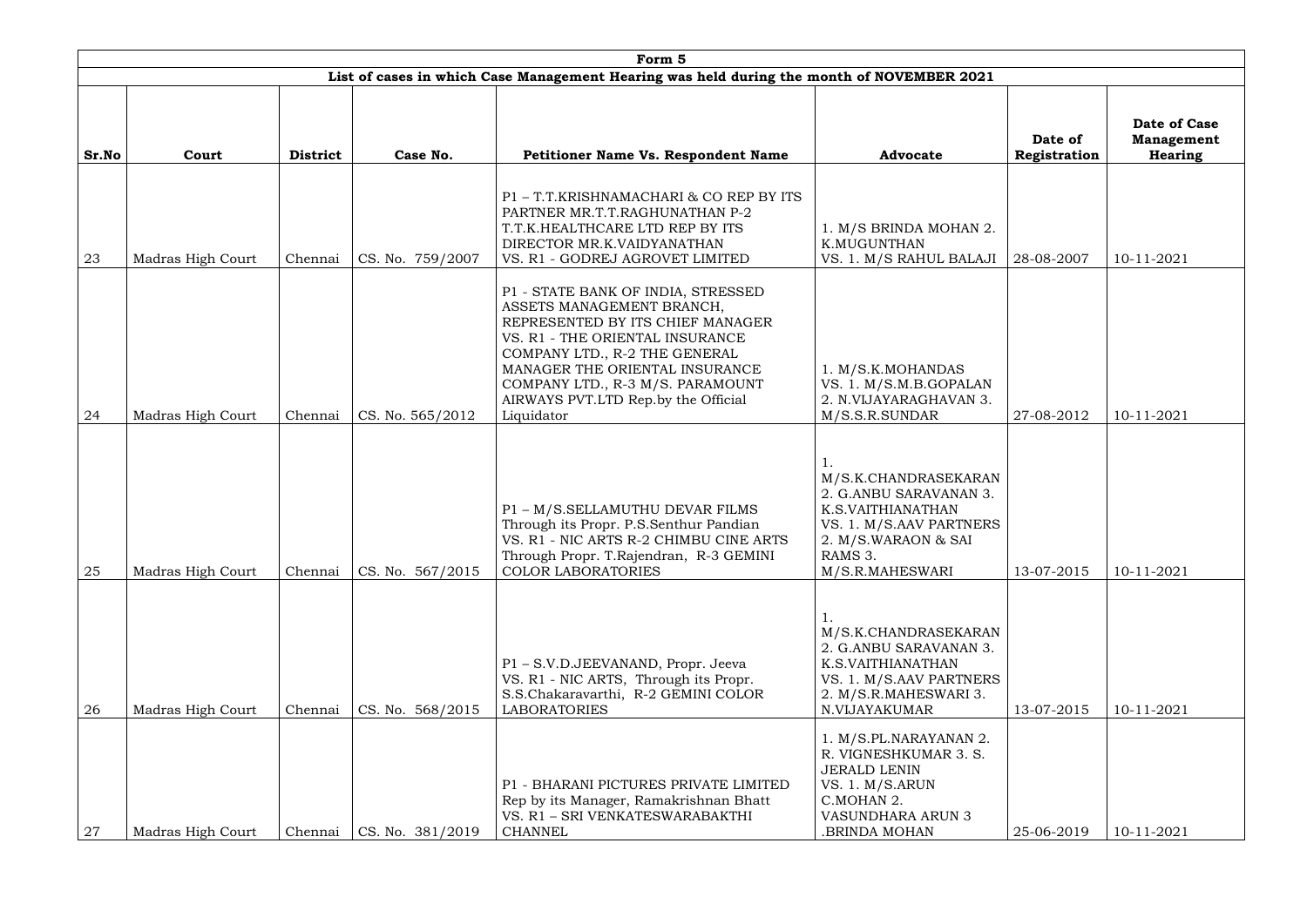|       | Form 5            |                 |                  |                                                                                                                                                                                                                                                                  |                                                                                                                                                                            |                         |                                                     |  |  |  |  |
|-------|-------------------|-----------------|------------------|------------------------------------------------------------------------------------------------------------------------------------------------------------------------------------------------------------------------------------------------------------------|----------------------------------------------------------------------------------------------------------------------------------------------------------------------------|-------------------------|-----------------------------------------------------|--|--|--|--|
|       |                   |                 |                  | List of cases in which Case Management Hearing was held during the month of NOVEMBER 2021                                                                                                                                                                        |                                                                                                                                                                            |                         |                                                     |  |  |  |  |
| Sr.No | Court             | <b>District</b> | Case No.         | <b>Petitioner Name Vs. Respondent Name</b>                                                                                                                                                                                                                       | <b>Advocate</b>                                                                                                                                                            | Date of<br>Registration | Date of Case<br><b>Management</b><br><b>Hearing</b> |  |  |  |  |
| 28    | Madras High Court | Chennai         | CS. No. 714/2019 | P1 - M/S.DRASIS SOFTWARE SOLUTIONS<br>PVT LTD, Rep.by its Director M.B.Abdul Aziz<br>VS. R1 .NILOFER                                                                                                                                                             | 1. M/S.C.SANGAMITHIRAI<br>VS. 1. M/S.MOHAMMED<br>FAYAZ ALI 2. PRAVEEN<br>KUMAR 3. RAHUL KUMAR                                                                              | 16-12-2019              | 10-11-2021                                          |  |  |  |  |
| 29    | Madras High Court | Chennai         | CS. No. 718/2019 | P1 - CAC INSURANCE COMPANY<br>VS. R1 - ROYAL SUNDARAM GENERAL<br>INSURANCE CO.LTD.                                                                                                                                                                               | 1. M/S.ESWAR KUMAR<br><b>AND RAO</b><br>VS. 1. M/S.M.B.GOPALAN<br>ASSOCIATES 2.<br>N.VIJAYARAGHAVAN 3.<br>M.B.RAGHAVAN                                                     | 17-12-2019              | 10-11-2021                                          |  |  |  |  |
| 30    | Madras High Court | Chennai         | CS. No. 754/2012 | P1 - M/S. SAINT GOBAIN GLASS FRANCE<br>Rep.by Power Agent T.Bhaskaran P-2 M/S<br>SAINT GOBAIN GLASS (INDIA) LTD.<br>VS. R1 - M/S CSG HOLDING COMPANY LTD.,                                                                                                       | 1. M/S.JACOB KURIAN 2.<br><b>MADHAN BABU 3.</b><br><b>NARAYAN PRASAD</b><br>VS. 1. ARUN C.MOHAN 2.<br><b>GOPAL TRIVEDI 3.</b><br>DAVESH VASHISHTHA                         | 27-11-2012              | 12-11-2021                                          |  |  |  |  |
| 31    | Madras High Court | Chennai         | CS. No. 381/2014 | P1 - M/S.KALEESUWARI REFINERY PVT LTD.,<br>REP BY ITS DIRECTOR MR.M.ARUN<br>VS. R1 - RUCHI SOYA INDUSTRIES LTD REP<br>BY ITS DIRECTOR MR DINESH SAHARA R-2<br>INTERACTIVE TELEVISION PVT LTD R-3<br>GROUP M MEDIA INDIA PVT LTD REP BY MS.<br>KAVITHA SRINIVASAN | 1. M/S.R.ANISH KUMAR 2.<br>N.BALAJI<br>VS. 1.<br>M/S.K.F.MANAVALAN 2.<br><b>BIJESH THOMAS 3.</b><br>ANNAMMA.K                                                              | 16-06-2014              | 12-11-2021                                          |  |  |  |  |
| 32    | Madras High Court | Chennai         | CS. No. 744/2018 | P1 - HINDUSTAN CLEANENERGY LTD Rep by<br>its Authorised Signatory, Mr. R. Jaya Kumar<br>VS. R1 - ALLCARGO LOGISTICS LTD                                                                                                                                          | 1. M/S. RAJ KUMAR<br><b>JHABAKH 2. PREETI</b><br>MOHAN 3. S. SREESH<br>VS. 1. M/S.PUSHPA<br>MENON 2. VIVEK MENON                                                           | 01-11-2018              | 12-11-2021                                          |  |  |  |  |
| 33    | Madras High Court | Chennai         | CS. No. 207/2019 | P1 - S.KHAJA MOHIDEEN, PROPRIETOR<br>Bayshore Records,<br>VS.<br>R1 - SONY MUSIC ENTERTAINMENT INDIA<br>PVT LTD R-2 S.S.CHAKRAVARTHI                                                                                                                             | 1. M/S. K.HARISHANKAR<br>2. SRINATH SRIDEVAN 3.<br>T.K. BHASKAR<br>VS. 1. M/S.ABISHEK<br><b>JENASENAN 2.</b><br><b>APARAJITHA</b><br>VISHWANATH 3. AKSHAY<br><b>BHATLA</b> | 19-03-2019              | 12-11-2021                                          |  |  |  |  |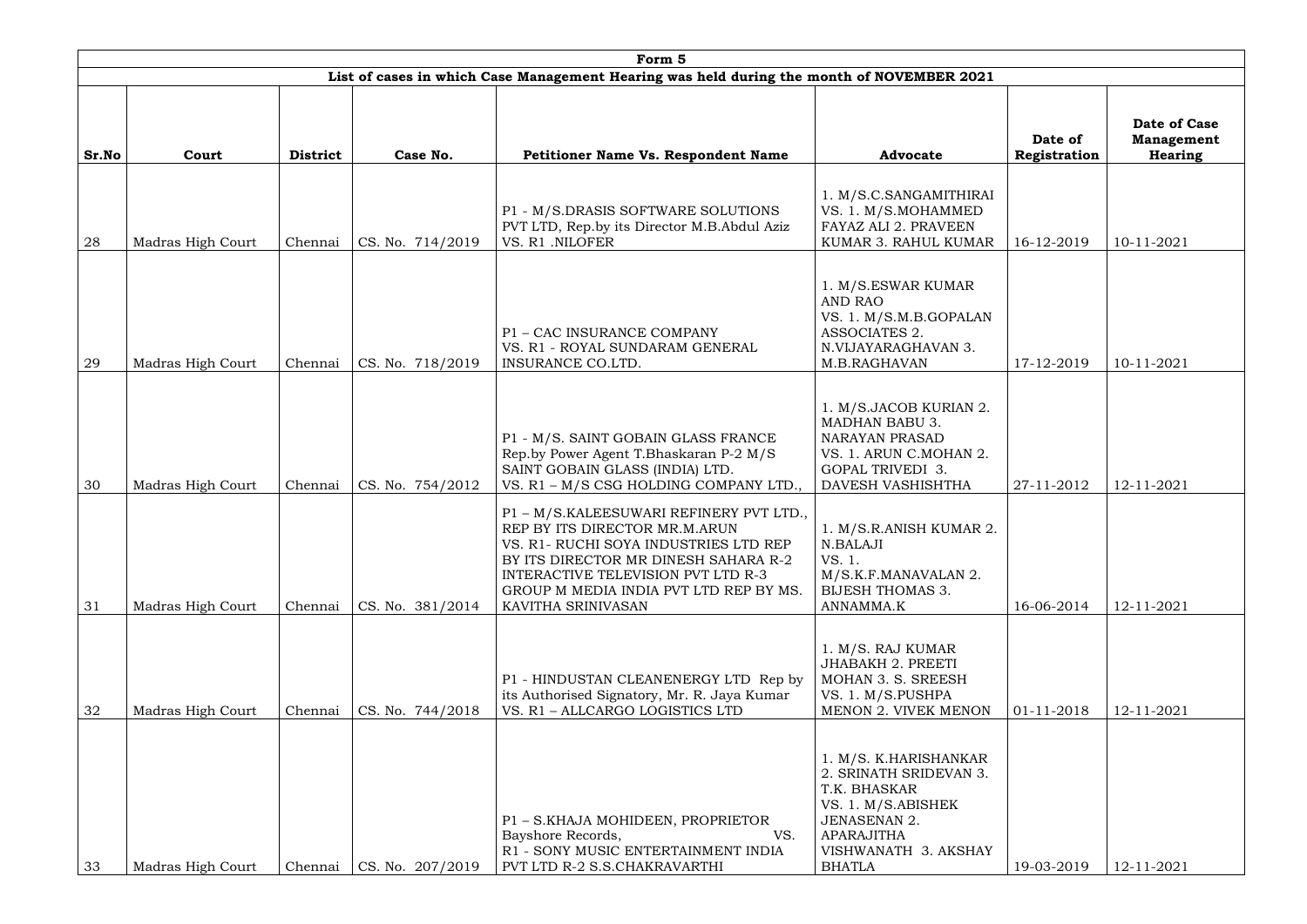|       |                   |                 |                  | Form 5                                                                                                                                                                                                                    |                                                                                                                                                                             |                         |                                                            |
|-------|-------------------|-----------------|------------------|---------------------------------------------------------------------------------------------------------------------------------------------------------------------------------------------------------------------------|-----------------------------------------------------------------------------------------------------------------------------------------------------------------------------|-------------------------|------------------------------------------------------------|
|       |                   |                 |                  | List of cases in which Case Management Hearing was held during the month of NOVEMBER 2021                                                                                                                                 |                                                                                                                                                                             |                         |                                                            |
| Sr.No | Court             | <b>District</b> | Case No.         | Petitioner Name Vs. Respondent Name                                                                                                                                                                                       | <b>Advocate</b>                                                                                                                                                             | Date of<br>Registration | <b>Date of Case</b><br><b>Management</b><br><b>Hearing</b> |
| 34    | Madras High Court | Chennai         | CS. No. 596/2019 | P1 - R.AYUBKHAN<br>VS. R1 - S.KHAJA MOHIDEEN Propr. Bayshore<br>Records, R-2 SONY MUSIC ENTERTAINMENT<br>INDIA PVT.LTD. R-3 SS CHAKRAVARTHY,<br>Propr. of Nic Arts                                                        | 1. M/S.M.V.SWAROOP 2.<br>H.S.HREDAI 3.<br>S.GAYATHRI<br>VS. 1. M/S.ABISHEK<br><b>JENASENAN 2.</b><br><b>APARAJITHA</b><br>VISHWANATH-3.<br><b>S.PRAKASH</b>                 | 01-10-2019              | 12-11-2021                                                 |
| 35    | Madras High Court | Chennai         | CS. No. 662/2019 | P1 - STAR MUSIC, A Partnership Firm Rep.by<br>its Partner Poonam Chand<br>VS. R1 - S.KHAJA MOHIDEEN Propr. Bayshore<br>Records, R-2 SONY MUSIC ENTERTAINMENT<br>INDIA PVT.LTD. R-3 SS CHAKRAVARTHY,<br>Propr. of Nic Arts | 1. M/S.M.V.SWAROOP 2.<br>H.S.HREDAI 3.<br>V.PRASHANTH KIRAN<br>VS. 1. M/S.ABISHEK<br><b>JENASENAN 2.</b><br><b>APARAJITHA</b><br><b>VISHWANATH 3.</b><br>M/S.DURGA V. BHATT | 14-11-2019              | 12-11-2021                                                 |
| 36    | Madras High Court | Chennai         | CS. No. 210/2006 | P1 - NATIONAL HORTICULTURE BOARD<br>(MINISTRY OF AGRICULTURE) REP.BY ITS<br>DEPUTY DIRECTOR,<br>B.RADHAKRISHNAMOORTHY,<br>VS. R1 - M/S.SACHIN FLORITECH LTD., R-2<br>MR T.RENGA RAO and 3 OTHERS                          | 1. M/S.M.SUNDAR 2.<br>R.SARAVANAN 3.<br>M/S.V.EZHILARASI<br>VS. 1.<br>M/S.R.PARTHASARATHY<br>2. RAHUL BALAJI                                                                | 13-03-2006              | 15-11-2021                                                 |
| 37    | Madras High Court | Chennai         | CS. No. 79/2011  | P1 - AL ZAHARA PETROCHEMICALS LLC<br>VS. R1 - M/S.LUBECON PETRO PRODUCTS<br><b>PVT</b><br>P1 - .P.JANAKIRAMAN                                                                                                             | MR.A.GANESH<br>VS. 1. M/S.R.C.PAUL<br>KANAGARAJ 2. K.<br>CHANDRASEKARAN 3.<br>KANIMOZHI MATHI                                                                               | 02-02-2011              | 15-11-2021                                                 |
| 38    | Madras High Court | Chennai         | CS. No. 576/2014 | VS. R1 - GOVERNMENT OF TAMIL NADU<br>HIGHWAYS DEPARTMENT, REP. BY THE<br>SUPERINTENDING ENGINEER - NANDANAM,<br>R-2 GOVERNMENT OF TAMILNADU -<br>SAIDAPET,                                                                | 1. M/S.V.SRIKANTH 2.<br>G.GOVARTHANAN<br>VS.<br>M/S.SPL.GOVT.PLEADER<br>(CS)                                                                                                | 05-09-2014              | 16-11-2021                                                 |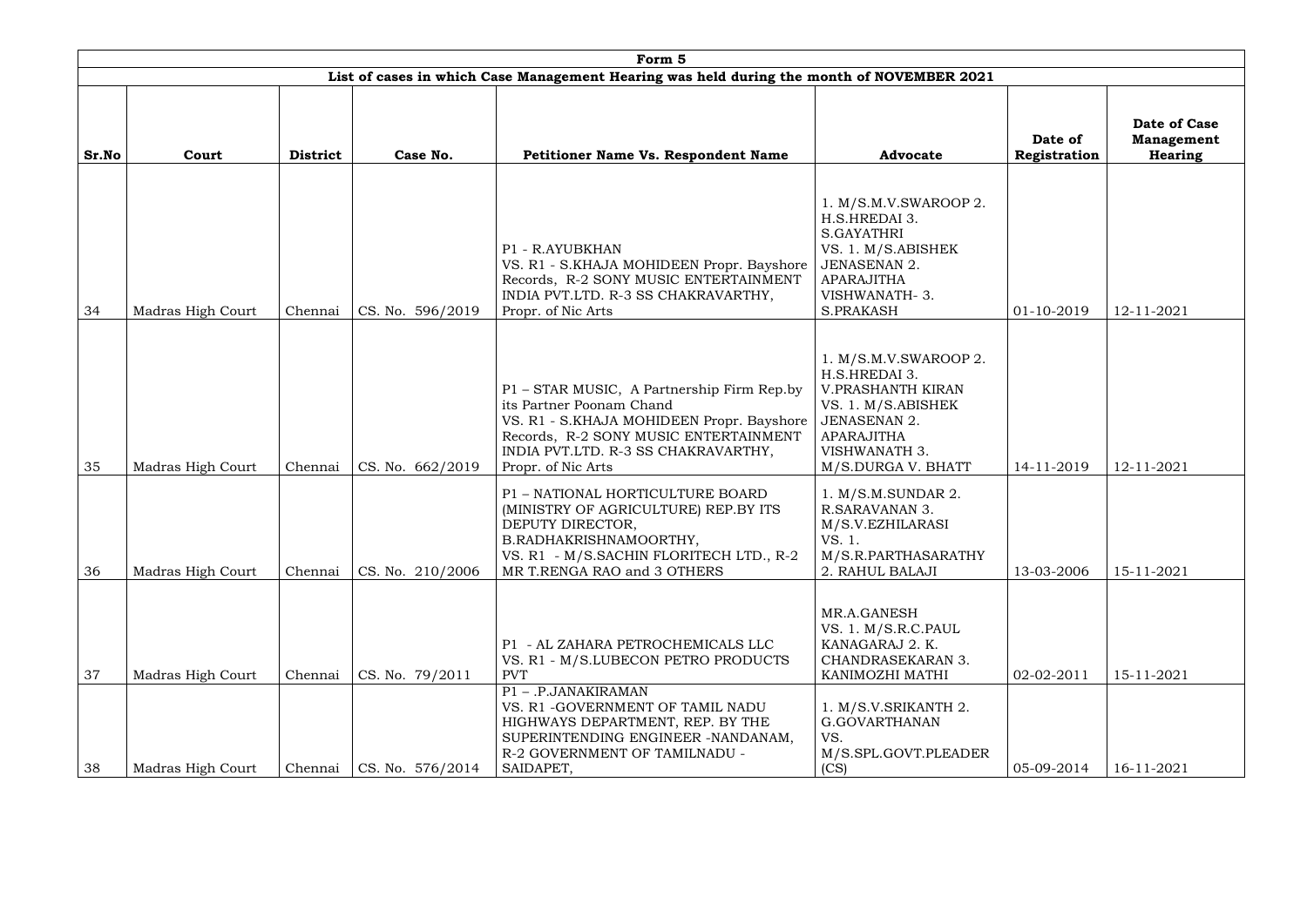|       |                   |                 |                  | Form 5                                                                                                                                                                          |                                                                                                                                                    |                         |                                                     |
|-------|-------------------|-----------------|------------------|---------------------------------------------------------------------------------------------------------------------------------------------------------------------------------|----------------------------------------------------------------------------------------------------------------------------------------------------|-------------------------|-----------------------------------------------------|
|       |                   |                 |                  | List of cases in which Case Management Hearing was held during the month of NOVEMBER 2021                                                                                       |                                                                                                                                                    |                         |                                                     |
| Sr.No | Court             | <b>District</b> | Case No.         | <b>Petitioner Name Vs. Respondent Name</b>                                                                                                                                      | <b>Advocate</b>                                                                                                                                    | Date of<br>Registration | Date of Case<br><b>Management</b><br><b>Hearing</b> |
| 39    | Madras High Court | Chennai         | CS. No. 397/2017 | P1 - M/S.YASIN IMPEX INDIA PVT.LTD.<br>Rep.by its Genl.Manager N.Mohamed Rafeek<br>VS. R1 - M/S.RAJA AGENCIES R-2<br>M/S.BALAJI ALLIAZ GENERAL Insurance<br>Company Ltd.,       | 1. M/S.NARMADHA<br>SAMPATH 2.<br>N.GANESHKUMAR<br>VS. 1. M/S.S.VASUDEVAN<br>2. K.KRISHNASWAMY 3.<br>M/S.M.B.GOPALAN<br><b>ASSOCIATES</b>           | 02-06-2017              | 16-11-2021                                          |
| 40    | Madras High Court | Chennai         | CS. No. 667/2019 | P1 - KALEESUWARI REFINERY PVT LTD,<br>REP.BY ITS MANAGER (LEGAL)<br>Mr.A.Saravanan<br>VS. R1<br>- M/S. N.RANGA RAO AND SONS PVT LTD.,                                           | 1. M/S.VIJAYAN<br><b>SUBRAMANIAN 2.</b><br>M.V.BHASKAR 3.<br>A.MURALI<br>VS. 1. M/S.RAJESH<br>RAMANATHAN 2.<br>S.SRIRAMAN 3.<br>S.DIWAKAR          | 22-11-2019              | 16-11-2021                                          |
| 41    | Madras High Court | Chennai         | CS. No. 76/2020  | P1 - LIFESTYLE INTERNATIONAL PVT.LTD<br>Rep.by its Auth.Sign.K.Ravi P-2 RNA<br>INTELLECTUAL PROPERTY LTD.<br>VS. R1 - AIDA HOME CENTER                                          | 1. M/S.ARUN C.MOHAN 2.<br>VASUNDHARA ARUN 3.<br><b>BRINDA MOHAN</b><br>VS. 1. M/S.SRICHARAN<br>RANGARAJAN 2.<br>K.GOWTHAMKUMAR 3.<br>SHOBANA KOMAL | 19-02-2020              | 17-11-2021                                          |
| 42    | Madras High Court | Chennai         | CS. No. 305/2020 | P1 - DHANAVILAS MADRAS SNUFF COMPANY<br>Rep. by its Partner K. Poongodi.<br>VS. R1 - MURUGAVILAS TIRUPUR SNUFF CO.                                                              | $1. M/S.C.DANIEL$ 2.<br><b>GLADYS DANIEL 3.</b><br>V.REVATHY<br>VS. 1. M/S.RAJESH<br>RAMANATHAN 2.<br>R.BASKAR 3. N.SATHISH<br><b>KUMAR</b>        | 06-11-2020              | 17-11-2021                                          |
| 43    | Madras High Court | Chennai         | CS. No. 579/2019 | P1 - THE MADRAS SILKS INDIA PVT LIMITED<br>Rep.by its Director (Projects) PA.Ravindhiran,<br>VS. R1 - THE NEW INDIA ASSURANCE CO.<br>LTD., Rep.by its Senior Divisional Manager | 1. M/S.N.P.VIJAY KUMAR<br>2. R.PRADEEP<br>VS. 1. M/S.S.R.SUNDAR 2.<br>A.S.SUBRAMANIAN 3.<br>P.SURESH SRINIVASAN                                    | 25-09-2019              | 18-11-2021                                          |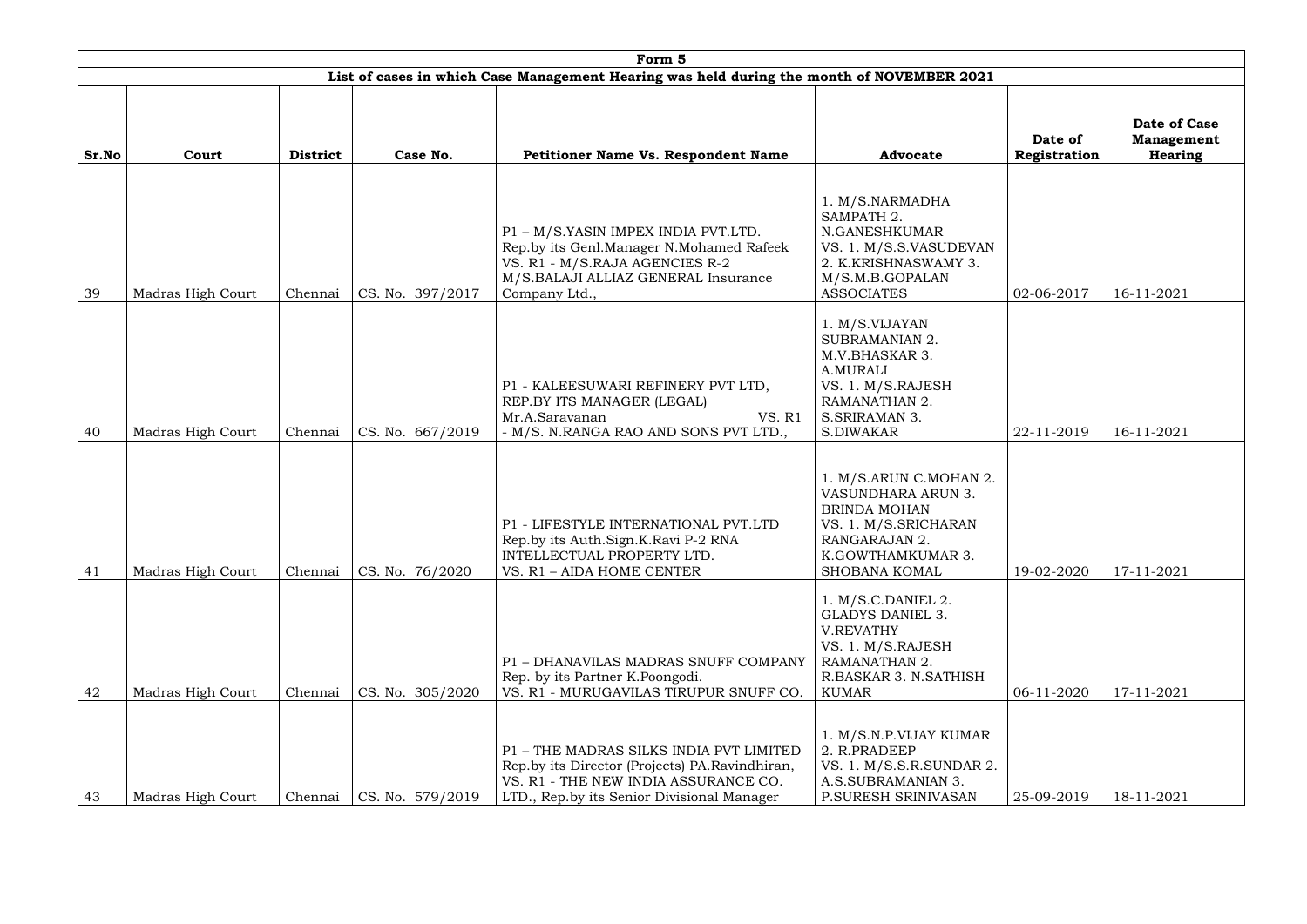|       |                   |                 |                  | Form 5                                                                                                                                                                                                                                                |                                                                                                                                                                 |                         |                                                     |
|-------|-------------------|-----------------|------------------|-------------------------------------------------------------------------------------------------------------------------------------------------------------------------------------------------------------------------------------------------------|-----------------------------------------------------------------------------------------------------------------------------------------------------------------|-------------------------|-----------------------------------------------------|
|       |                   |                 |                  | List of cases in which Case Management Hearing was held during the month of NOVEMBER 2021                                                                                                                                                             |                                                                                                                                                                 |                         |                                                     |
| Sr.No | Court             | <b>District</b> | Case No.         | <b>Petitioner Name Vs. Respondent Name</b>                                                                                                                                                                                                            | <b>Advocate</b>                                                                                                                                                 | Date of<br>Registration | Date of Case<br><b>Management</b><br><b>Hearing</b> |
| 44    | Madras High Court | Chennai         | CS. No. 265/2019 | P1 - HYUNDAI MERCHANT MARINE INDIA<br>PVT LTD, REP BY ITS AUTHORISED SIGN,<br>MR.T. CHANDRABHANU<br>VS. R1 - CALYX CONTAINER TERMINAL PVT<br>LTD REP BY ITS DIRECTOR R-2 HEADWIN<br>EXIM PVT LTD, Rep by its Director R-3 M.K.<br>CARBON and 3 OTHERS | 1. M/S.DEEPIKA MURALI<br>2. KARTHIK SUNDARAM 3.<br><b>ASWINI</b><br>VS. 1. M/S. BIJAI SUNDAR<br>2. DR. R. SUNITHA<br><b>SUNDAR</b>                              | 10-04-2019              | 19-11-2021                                          |
| 45    | Madras High Court | Chennai         | CS. No. 403/2020 | P1 - V.SUDHAKAR<br>VS.<br>R1 - M/S.INDIAN OIL CORPORATION LTD.                                                                                                                                                                                        | 1. M/S.T.S.BASKARAN 2.<br>N.NATHAMI 3.<br>MOHAMMED IRFAN ALI<br>VS. 1. M/S.AAV PARTNERS                                                                         | 22-12-2020              | 19-11-2021                                          |
| 46    | Madras High Court | Chennai         | CS. No. 87/2012  | P1 - SUN PHARMACEUTICAL INDUSTRIES<br>LIMITED, REP. BY POWER AGENT<br>K.MURUGESAN<br>VS.<br>R1-KIVI LABS LTD                                                                                                                                          | 1. M/S.BRINDA MOHAN 2.<br><b>S.DIWAKAR 3. ARUN</b><br>C.MOHAN<br>VS. 1.<br>M/S.P.C.N.RAGHUPATHY<br>2. N.R.SRINATH                                               | 16-02-2012              | 24-11-2021                                          |
| 47    | Madras High Court | Chennai         | CS. No. 715/2015 | P1 – DINGO COMMODEAL PVT LTD Rep by its<br>director Mr. Ritesh M Jain<br>VS. R1 - AKB & SONS REALITY PVT LTD Rep<br>by its directors and authorised signatories Mrs<br>Amita Bishoni R-2 MRS AMITA BISHONI R-3<br>MR. AKSHAY KUMAR BISHONI            | 1. M/S.R.KARUNAKARAN<br>2. K.BIJAI SUNDAR 3.<br>R.SUNDARAMURTHY<br>VS. 1. M/S.NITHYAESH &<br>VAIBHAV 2. NITHYAESH<br>NATRAJ 3. VAIBHAV<br><b>R.VENKATESH</b>    | 26-08-2015              | 24-11-2021                                          |
| 48    | Madras High Court | Chennai         | CS. No. 766/2015 | P1 – RELIANCE INDUSTRIES LTD. Rep by its<br>Constituted Attorney Mr. S. Rajesh Kumar<br>VS. R1- RELIANCE STATIONERY WORLD PVT<br>Ltd.                                                                                                                 | 1. M/S.ARUN C MOHAN 2.<br><b>VASUNDHARA ARUN 3.</b><br><b>BRINDA MOHAN</b><br>VS. 1. M/S.PUSHPA<br><b>MENON 2. SIVARAMAN</b><br>VAIDYANATHAN 3.<br>A.UMASHANKAR | 14-09-2015              | 24-11-2021                                          |
| 49    | Madras High Court | Chennai         | CS. No. 243/2017 | P1 - S.SHANTHI, Propx. Lakshmi Shops,<br>VS. R1 - HINDUSTAN UNILEVER LTD. R-2<br>PINKERTON CORPORATE RISK Management<br>India Pvt.Ltd. rep.by its regional manager                                                                                    | 1.M/S.P.C.N.RAGHUPATHY<br>2. R.SATHISH KUMAR 3.<br>N.R.SRINATH<br>VS. 1. M/S.RAHUL BALAJI<br>2. MADHAN BABU 3.<br><b>VISHNU MOHAN</b>                           | 03-04-2017              | 24-11-2021                                          |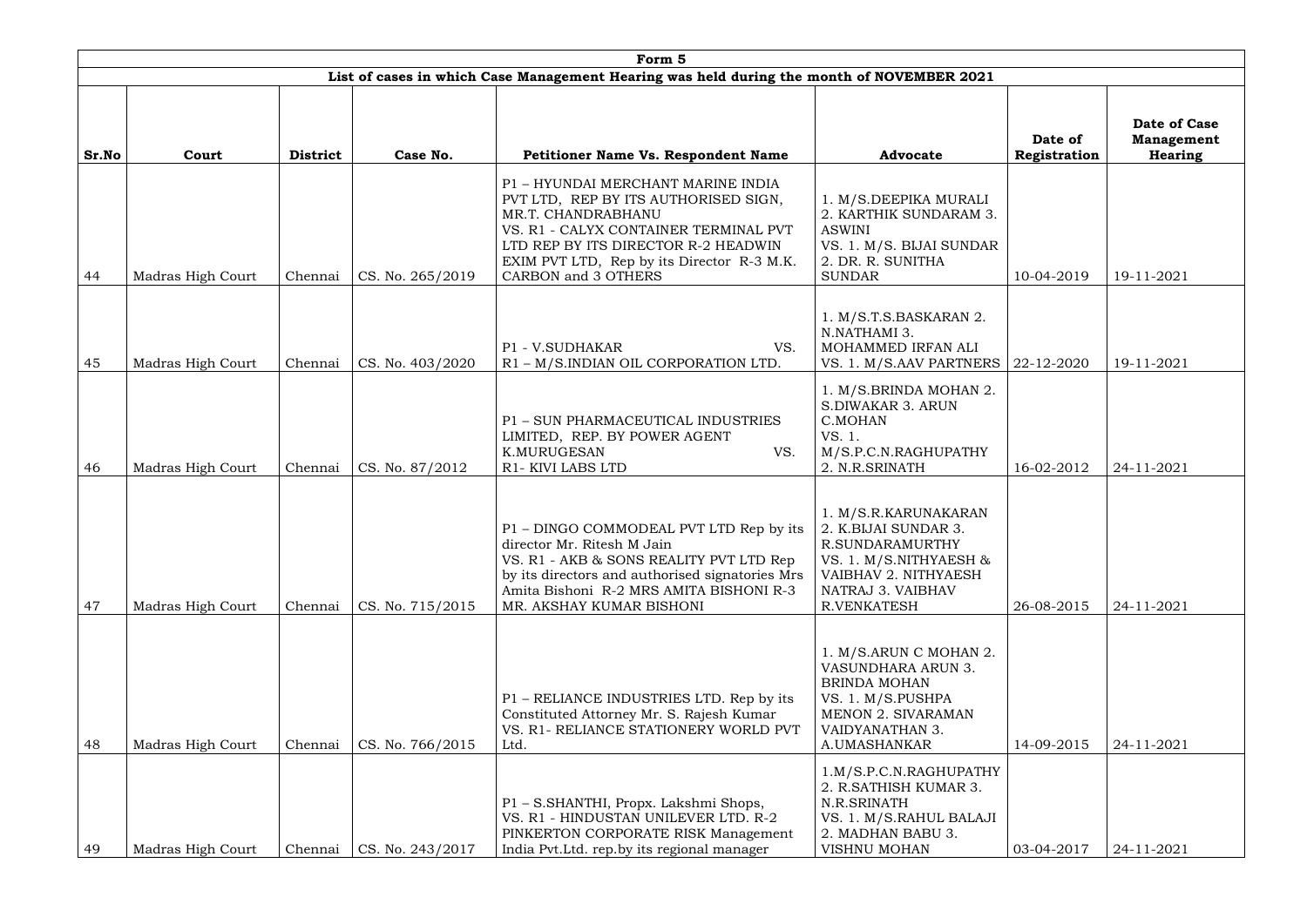|       | Form 5                                                                                    |                 |                  |                                                                                                                                                                                                                                                                               |                                                                                                                                                                |                         |                                              |  |  |  |  |  |
|-------|-------------------------------------------------------------------------------------------|-----------------|------------------|-------------------------------------------------------------------------------------------------------------------------------------------------------------------------------------------------------------------------------------------------------------------------------|----------------------------------------------------------------------------------------------------------------------------------------------------------------|-------------------------|----------------------------------------------|--|--|--|--|--|
|       | List of cases in which Case Management Hearing was held during the month of NOVEMBER 2021 |                 |                  |                                                                                                                                                                                                                                                                               |                                                                                                                                                                |                         |                                              |  |  |  |  |  |
| Sr.No | Court                                                                                     | <b>District</b> | Case No.         | <b>Petitioner Name Vs. Respondent Name</b>                                                                                                                                                                                                                                    | <b>Advocate</b>                                                                                                                                                | Date of<br>Registration | Date of Case<br><b>Management</b><br>Hearing |  |  |  |  |  |
| 50    | Madras High Court                                                                         | Chennai         | CS. No. 225/2020 | P1 - OMKAR CLEAN ENERGY SERVICES PVT<br>LTD, Through its Director, N.Srinivasan<br>VS. R1- ROYAL SUNDARAM GENERAL<br>INSURANCE CO. LTD., R-2 JLT<br>INDEPENDENT CONSULTANCY SERVICE PVT<br>LTD, and 2 OTHERS                                                                  | 1. M/S ARUN KARTHIK<br><b>MOHAN 2. SUHRITH</b><br>PARTHASARATHY<br>VS. 1. M/S.M.B.GOPALAN<br>ASSOCIATES 2.<br>N.VIJAYARAGHAVAN 3.<br>M.B.RAGHAVAN              | 11-06-2020              | 24-11-2021                                   |  |  |  |  |  |
| 51    | Madras High Court                                                                         | Chennai         | CS. No. 687/2017 | P1 - ASHIQUE EXPORTS PVT.LTD. Rep.by<br>Manager Mr.Biju Sukumaran<br>VS. R1 - KOYENCO SOAPS AND DETERGENTS<br>Pvt.Ltd. Rep.by Managing Director, R-2<br>KOYENCO CONSUMER PRODUCTS Pvt.Ltd.,                                                                                   | 1. M/S.PERUMBULAVIL<br>RADHAKRISHNAN 2.<br>S.P.VIJAYARAGAVAN 3.<br>G.THANIGAIVEL<br>VS. 1. M/S.ARUN<br>C.MOHAN 2.<br>VASUNDHARA ARUN 3.<br><b>BRINDA MOHAN</b> | 05-09-2017              | 25-11-2021                                   |  |  |  |  |  |
| 52    | Madras High Court                                                                         | Chennai         | CS. No. 867/2018 | P1 - P. JESYGAA, Proprietrix, JCKDS<br>VS. R1 -<br>Enterprises<br>R.M.V.SREENIVASA PRASAD Proprietor, M/s.<br>SURAJ MOVIES, R-2 B. AMARENDRA<br>Proprietor, M/s. Dreams Communications R-3<br>RAJ TELEVISION NETWORK LTD Rep by its<br>Managing Director, Mr. M. Raajhendhran | 1. M/S. WARAON AND<br>SAIRAMS 2. P. NEETHI<br>KUMAR 3. D. SARASWATHI<br>VS. 1.<br>M/S.K.HARISHANKAR 2.<br>SRINATH SRIDEVAN 3.<br>T.K.BHASKAR                   | 17-12-2018              | 25-11-2021                                   |  |  |  |  |  |
| 53    | Madras High Court                                                                         | Chennai         | CS. No. 232/2020 | P1 - M/S.APEX LABORATORIES PVT. LTD.<br>Rep. by its Auth. Sign, D.Jude F.L.S. Durai<br>Pandian<br>VS. R1 -<br>MACLEODS PHARMACEUTICALS LIMITED                                                                                                                                | 1. M/S.R.SATHISH KUMAR<br>2. G.RAMJI 3. R.GOPIKA<br>VS. 1. M/S.MADHAN BABU<br>2. JACOB KURIAN 3.<br><b>NARAYANA PRASAD</b>                                     | 16-09-2020              | 25-11-2021                                   |  |  |  |  |  |
| 54    | Madras High Court                                                                         | Chennai         | CS. No. 289/2020 | P1 - DR.PRABAKARAN SRS<br>VS. R1 - VELLORE INSTITUTE OF<br>TECHNOLOGY (VIT) Rep.by its Chancellor<br>Dr.G.Viswanathan, R-2 NATIONAL<br>INSTITUTIONAL RANKING FRAMEWORK<br>(NIRF), National Board of Accreditation, Rep. by<br>its Member and 2 OTHERS                         | 1. M/S.A.K.BALAJI 2.<br><b>S.NITHYA</b><br>VS. 1. M/S.A.SARAVANAN<br>2. L.BASKARAN 3.<br>M/S.B.RABU MANOHAR                                                    | 28-10-2020              | 25-11-2021                                   |  |  |  |  |  |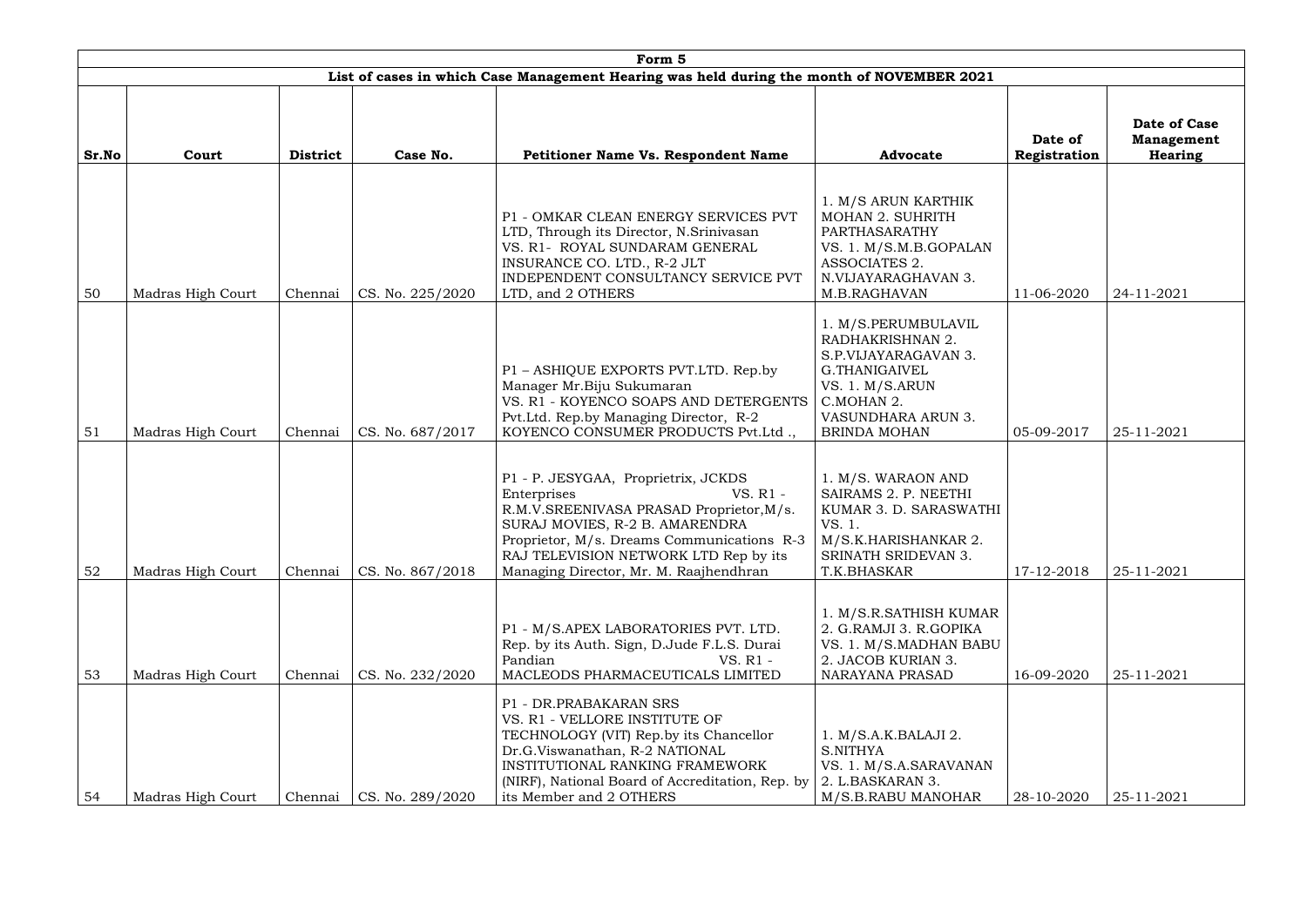|       | Form 5                                                                                    |                 |                            |                                                                                                                                  |                                                                                       |                         |                                              |  |  |  |  |  |
|-------|-------------------------------------------------------------------------------------------|-----------------|----------------------------|----------------------------------------------------------------------------------------------------------------------------------|---------------------------------------------------------------------------------------|-------------------------|----------------------------------------------|--|--|--|--|--|
|       | List of cases in which Case Management Hearing was held during the month of NOVEMBER 2021 |                 |                            |                                                                                                                                  |                                                                                       |                         |                                              |  |  |  |  |  |
| Sr.No | Court                                                                                     | <b>District</b> | Case No.                   | <b>Petitioner Name Vs. Respondent Name</b>                                                                                       | <b>Advocate</b>                                                                       | Date of<br>Registration | Date of Case<br><b>Management</b><br>Hearing |  |  |  |  |  |
| 55    | Madras High Court                                                                         | Chennai         | $CS. (C.D.)$ No.<br>8/2021 | P1 - K.T.V. HEALTH FOOD PRIVATE LIMITED<br>Represented by its Director Mr.B.Babu.<br>VS. R1 - KALASAKTHI AGRO PRIVATE<br>LIMITED | 1. M/S. C.DANIEL 2.<br>GLADYS DANIEL 3.<br>V.REVATHY<br>$VS.1 -$<br>M/S.K.SHAKESPEARE | 28-06-2021              | 25-11-2021                                   |  |  |  |  |  |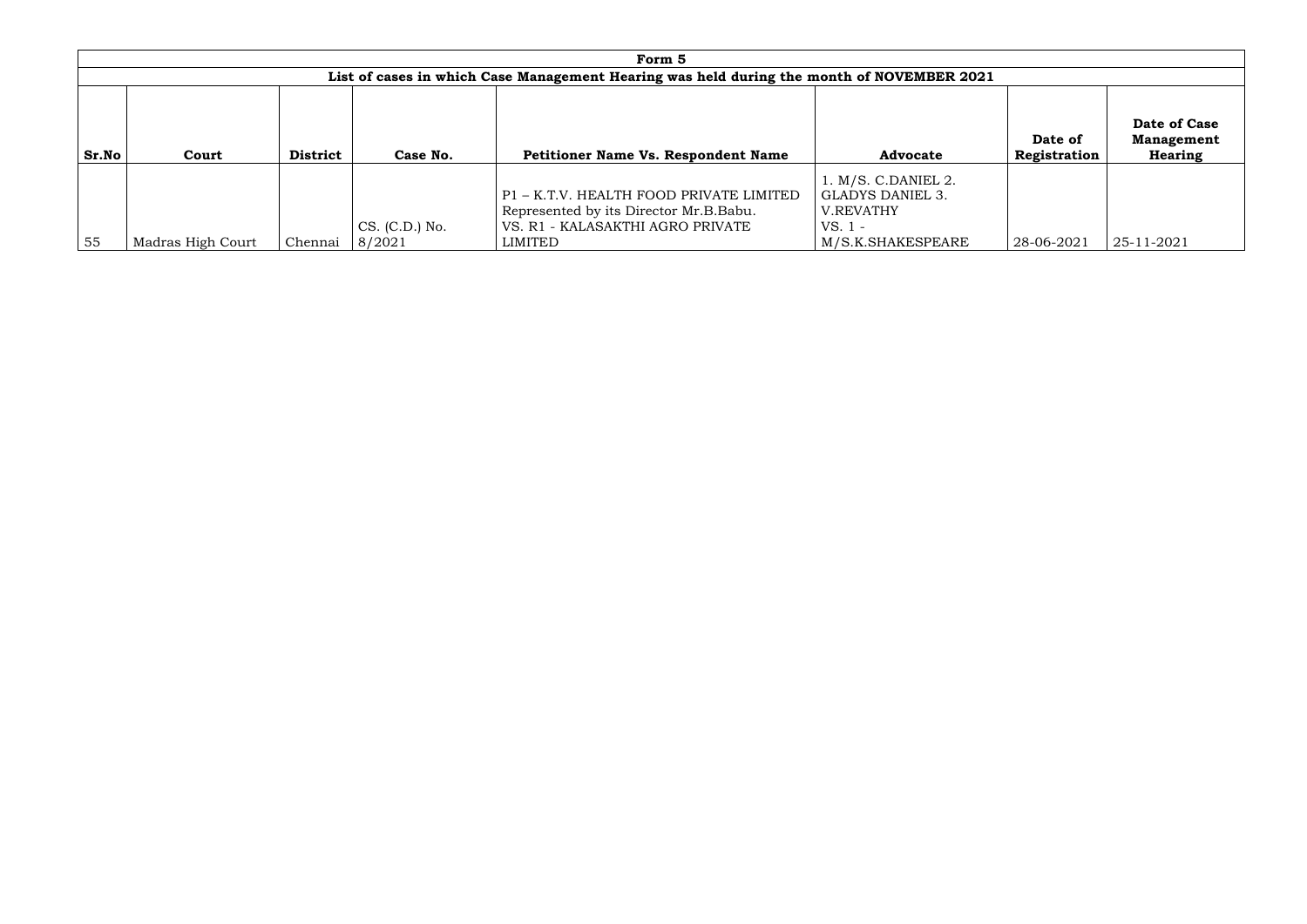|                  | Form 6                  |                     |                 |                                                                                                                                                                                                       |                                                                                                                                   |                                       |                                                                                                                                                        |                                   |                                    |                                                                        |                                                      |                                                                                                                |                           |
|------------------|-------------------------|---------------------|-----------------|-------------------------------------------------------------------------------------------------------------------------------------------------------------------------------------------------------|-----------------------------------------------------------------------------------------------------------------------------------|---------------------------------------|--------------------------------------------------------------------------------------------------------------------------------------------------------|-----------------------------------|------------------------------------|------------------------------------------------------------------------|------------------------------------------------------|----------------------------------------------------------------------------------------------------------------|---------------------------|
|                  |                         |                     |                 | Contested commercial cases disposed during the month of NOVEMBER 2021                                                                                                                                 |                                                                                                                                   |                                       |                                                                                                                                                        |                                   |                                    |                                                                        |                                                      |                                                                                                                |                           |
| Sr.<br><b>No</b> | Court                   | <b>Distric</b><br>t | Case No.        | Petitioner Name Vs. Respondent Name                                                                                                                                                                   | <b>Advocate</b>                                                                                                                   | <b>Date</b><br>of<br>Regist<br>ration | <b>Whether</b><br>Urgent<br><b>Relief</b><br>was<br>sought<br>and Pre-<br>Instituti<br>on<br><b>Mediatio</b><br>n did<br>not take<br>place<br>(Yes/No) | <b>Date</b><br>of<br>Decisi<br>on | <b>Days</b><br>for<br>dispos<br>al | <b>Nature</b><br>of<br><b>Disposal</b><br>(Contest)<br>ed/Settl<br>ed) | Dat<br>e of<br>exe<br>cuti<br>on<br>of<br>dec<br>ree | <b>Numb</b><br>er of<br>days<br>for<br>execu<br>tion<br>of<br>decre<br>e<br>from<br>date<br>of<br>decisi<br>on | Act<br><b>Sect</b><br>ion |
|                  | Madras<br>High<br>Court | Chenn<br>ai         | CS.<br>70/2012  | P1 - M/S.TAMILNADU STATE MARKETING<br>CORPORATION LTD, REP.BY ITS M.D.<br>SHRI.T.SOUNDIAH.<br>VS. R1-<br>M/S.RELIANCE GENERAL INSURANCE<br>CO.LTD. REP.BY ITS REGIONAL HEAD.                          | 1. MR.K.SATHISH<br><b>KUMAR</b><br>VS. 1.<br>M/S.K.MOORTHY<br>2. S.R.SUNDAR 3.<br><b>P.STELLA MARY</b>                            | $09-02-$<br>2012                      |                                                                                                                                                        | $02 - 11 -$<br>2021               |                                    | Decreed                                                                |                                                      |                                                                                                                |                           |
| $\overline{2}$   | Madras<br>High<br>Court | Chenn<br>ai         | CS.<br>394/2005 | P1 - SREE DEVI VIDEO CORPORATION<br>REP.BY ITS PARTNER GHANSHYAMDAS<br><b>HEMDEY</b><br>VS. $R1 - M/S$<br>GANGA GOWRI PRODUCTIONS, REP.BY MR<br>VISHNU RAM R-2 M/S GEMINI COLOUR<br><b>LABORATORY</b> | MR.K.HARISHANK<br>AR 2. SRINATH<br>SRIDEVAN 3.<br>T.K.BHASKAR<br>VS. 1. M/S.A.VK.<br><b>EZHILMANI</b>                             | $26 - 04 -$<br>2005                   |                                                                                                                                                        | $02 - 11 -$<br>2021               |                                    | Decreed                                                                |                                                      |                                                                                                                |                           |
| 3                | Madras<br>High<br>Court | Chenn<br>ai         | CS.<br>668/2019 | P1 - BRILLIANT LEARNING SOLUTIONS PVT<br>LTD Rep.by its Director Mrs.Vasanti<br>Neelakantan<br>VS. $R1 -$<br>BRILLIANT TUTORIALS EDUCATIONAL<br>INSTITUTE PVT.LTD., Rep.by its Director               | 1. M/S.KAUSHIK<br>N. SHARMA 2.<br><b>J.JEYASABARE</b><br><b>ESWARAN</b><br>PRAKSH 3.<br>VENKATARAMANI<br>VS.                      | $25 - 11$<br>2019                     |                                                                                                                                                        | $10-11-$<br>2021                  |                                    | Decreed                                                                |                                                      |                                                                                                                |                           |
| $\overline{4}$   | Madras<br>High<br>Court | Chenn<br>ai         | CS.<br>200/2013 | P1 - CADILA HEALTHCARE LTD, REP.BY<br>GM(LEGAL) MR.MEHUL A.PATHAK<br>VS. R1 - SMT. MADHU SOMANI                                                                                                       | 1. M/S. C.DANIEL<br>2. GLADYS<br><b>DANIEL</b><br>VS. 1.<br>M/S.U.KASIPANDI<br>AN 2.<br><b>U.KRISHNASAMY</b>                      | $22 - 03 -$<br>2013                   |                                                                                                                                                        | $12 - 11 -$<br>2021               |                                    | Decreed                                                                |                                                      |                                                                                                                |                           |
| 5                | Madras<br>High<br>Court | Chenn<br>ai         | CS.<br>338/2017 | P1 - ASHOK KUMAR Trading as M/s.Abhinav<br>VS. $R1 -$<br>Export Corpn.<br>AMILAL RAMKISHAN DASS Partnership Firm,<br>Partners 1. Sunita Garg 2. Varun Garg 3. Tarun<br>Garg,                          | 1. M/S.C.DANIEL<br>2. GLADYS<br><b>DANIEL</b><br>VS. 1. $M/S.BFS$<br>LEGAL 2.<br>P.V.BALA<br><b>SUBRAMANIAM 3.</b><br>D.FERDINAND | $25 - 04 -$<br>2017                   |                                                                                                                                                        | $15 - 11 -$<br>2021               |                                    | Decreed                                                                |                                                      |                                                                                                                |                           |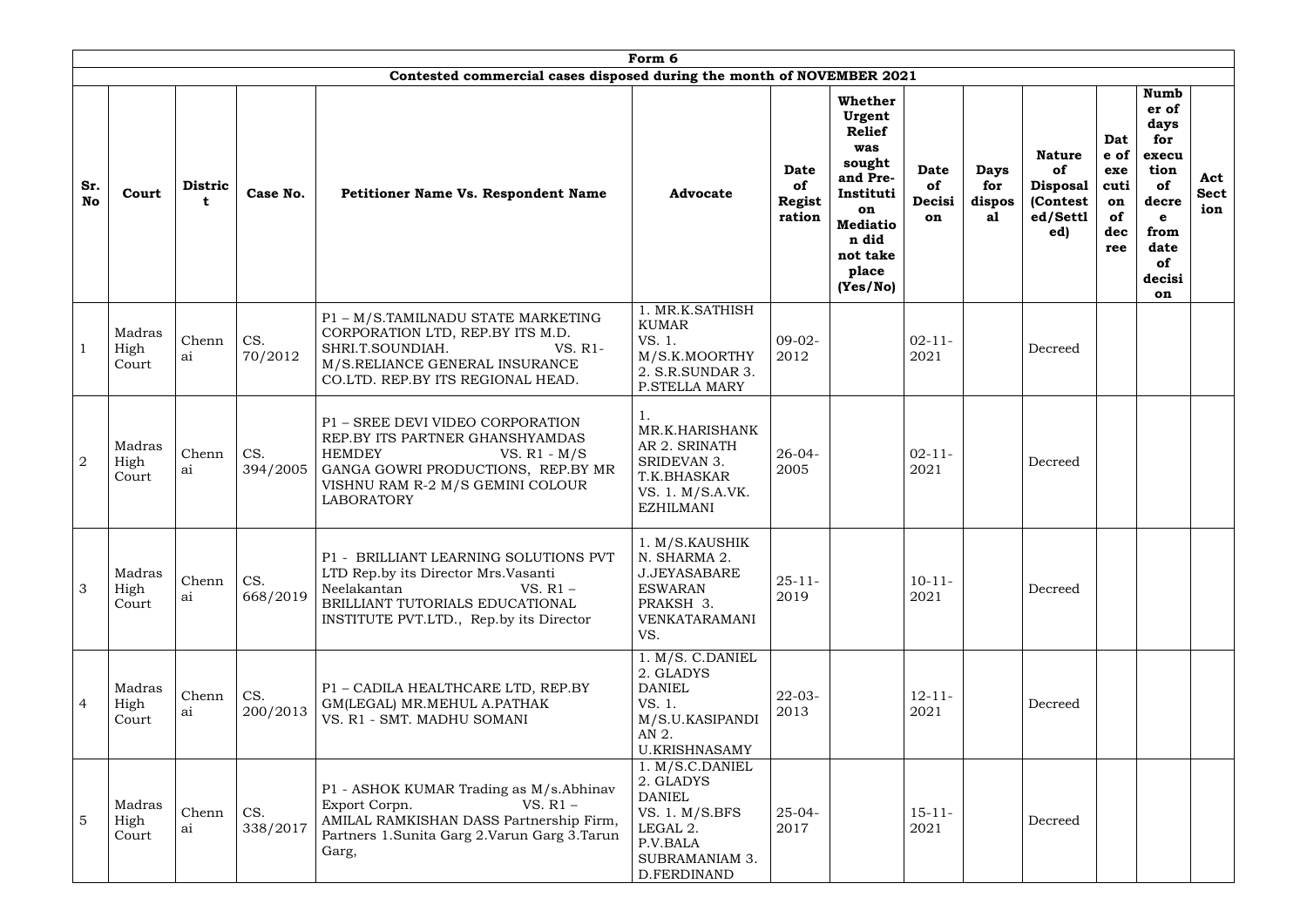|                  | Form 6                       |             |                 |                                                                                                                                                                                                                            |                                                                                                                                                 |                                              |                                                                                                                                                 |                                   |                                    |                                                                       |                                                      |                                                                                                                          |                           |
|------------------|------------------------------|-------------|-----------------|----------------------------------------------------------------------------------------------------------------------------------------------------------------------------------------------------------------------------|-------------------------------------------------------------------------------------------------------------------------------------------------|----------------------------------------------|-------------------------------------------------------------------------------------------------------------------------------------------------|-----------------------------------|------------------------------------|-----------------------------------------------------------------------|------------------------------------------------------|--------------------------------------------------------------------------------------------------------------------------|---------------------------|
|                  |                              |             |                 | Contested commercial cases disposed during the month of NOVEMBER 2021                                                                                                                                                      |                                                                                                                                                 |                                              |                                                                                                                                                 |                                   |                                    |                                                                       |                                                      |                                                                                                                          |                           |
| Sr.<br><b>No</b> | <b>Distric</b><br>Court<br>t |             | Case No.        | Petitioner Name Vs. Respondent Name                                                                                                                                                                                        | <b>Advocate</b>                                                                                                                                 | <b>Date</b><br>of<br><b>Regist</b><br>ration | Whether<br>Urgent<br><b>Relief</b><br>was<br>sought<br>and Pre-<br>Instituti<br>on<br><b>Mediatio</b><br>n did<br>not take<br>place<br>(Yes/No) | <b>Date</b><br>of<br>Decisi<br>on | <b>Days</b><br>for<br>dispos<br>al | <b>Nature</b><br>of<br><b>Disposal</b><br>(Contest<br>ed/Settl<br>ed) | Dat<br>e of<br>exe<br>cuti<br>on<br>of<br>dec<br>ree | <b>Numb</b><br>er of<br>days<br>for<br>execu<br>tion<br>of<br>decre<br>$\mathbf e$<br>from<br>date<br>of<br>decisi<br>on | Act<br><b>Sect</b><br>ion |
| 6                | Madras<br>High<br>Court      | Chenn<br>ai | CS.<br>917/2016 | P1 - CHALASANI POORNA CHANDRA RAO<br>VS. R1 - CHALASANI JAYAPRADA DEVI R-2<br><b>PRASAD FILM LABORATORIES R-3</b><br><b>SUDHAKAR N KALLURI</b>                                                                             | 1. M/S.C.RAMESH<br>VS.                                                                                                                          | $30 - 11$<br>2016                            |                                                                                                                                                 | $16 - 11 -$<br>2021               |                                    | Decreed                                                               |                                                      |                                                                                                                          |                           |
| $\overline{7}$   | Madras<br>High<br>Court      | Chenn<br>ai | CS.<br>101/2006 | P1 - M/S.N.RANGA RAO & SONS P.LTD.<br>REP.BY DIRECTOR VISHNUDAS RANGA<br>VS. M/S SHYAM DETERGENTS R-2 M/S<br>SHYAM BIDI WORKS LTD.,                                                                                        | 1. M/S.RAJESH<br>RAMANATHAN 2.<br>S.SRIRAMAN 3.<br>S.DIWAKAR<br>VS.                                                                             | $15-02-$<br>2006                             |                                                                                                                                                 | $16-11-$<br>2021                  |                                    | Decreed                                                               |                                                      |                                                                                                                          |                           |
| 8                | Madras<br>High<br>Court      | Chenn<br>ai | CS.<br>672/2019 | P1 - A.D.PADMASINGH ISAAC Propr. Aachi   1. M/S.C.DANIEL<br>Spices and Foods, P-2 M/S.AACHI MASALA<br>FOODS (P) LTD., Rep.by its Director Ashwin<br>Pandian<br>VS. R1 - NARESH<br>JAIN Propr. Jain Spice and Food Products | 2. GLADYS<br>DANIEL 3.<br><b>V.REVATHY</b><br>VS.                                                                                               | $26 - 11$<br>2019                            |                                                                                                                                                 | $16 - 11 -$<br>2021               |                                    | Decreed                                                               |                                                      |                                                                                                                          |                           |
| 9                | Madras<br>High<br>Court      | Chenn<br>ai | CS.<br>78/2021  | P1 - AQUA PUMP INDUSTRIES Rep.by<br>Mang.Partner Ramaswamy Kumaravelu, P-2<br>AQUA SUB ENGINEERING<br>VS. R1 - GURUKRIPA ENGINEERING WORKS,<br>A Partnership Firm                                                          | 1. M/S.C.DANIEL<br>2. GLADYS<br>DANIEL 3.<br><b>V.REVATHY</b><br>VS.                                                                            | $26 - 02 -$<br>2021                          |                                                                                                                                                 | $16 - 11 -$<br>2021               |                                    | Decreed                                                               |                                                      |                                                                                                                          |                           |
| 10               | Madras<br>High<br>Court      | Chenn<br>ai | CS.<br>373/2020 | P1 - A.D.PADMASINGH ISAAC Proprietor,<br>Aachi Spices and Foods, P-2 / S.AACHI<br>MASALA FOODS PVT. LTD., Rep. by its<br>Director Ashwin Pandian.<br>VS.<br>R1 - K.LAKSHMANAN Proprietor, AVM Masala,                      | 1. M/S.C.DANIEL<br>2. GLADYS<br>DANIEL 3.<br>V.REVATHY<br>VS. 1. M/S.VRIJ<br><b>KISHORE</b><br>CHOUDHARY 2.<br><b>K.ARUN</b><br><b>PRADEESH</b> | $11 - 12 -$<br>2020                          |                                                                                                                                                 | $16 - 11 -$<br>2021               |                                    | Decreed                                                               |                                                      |                                                                                                                          |                           |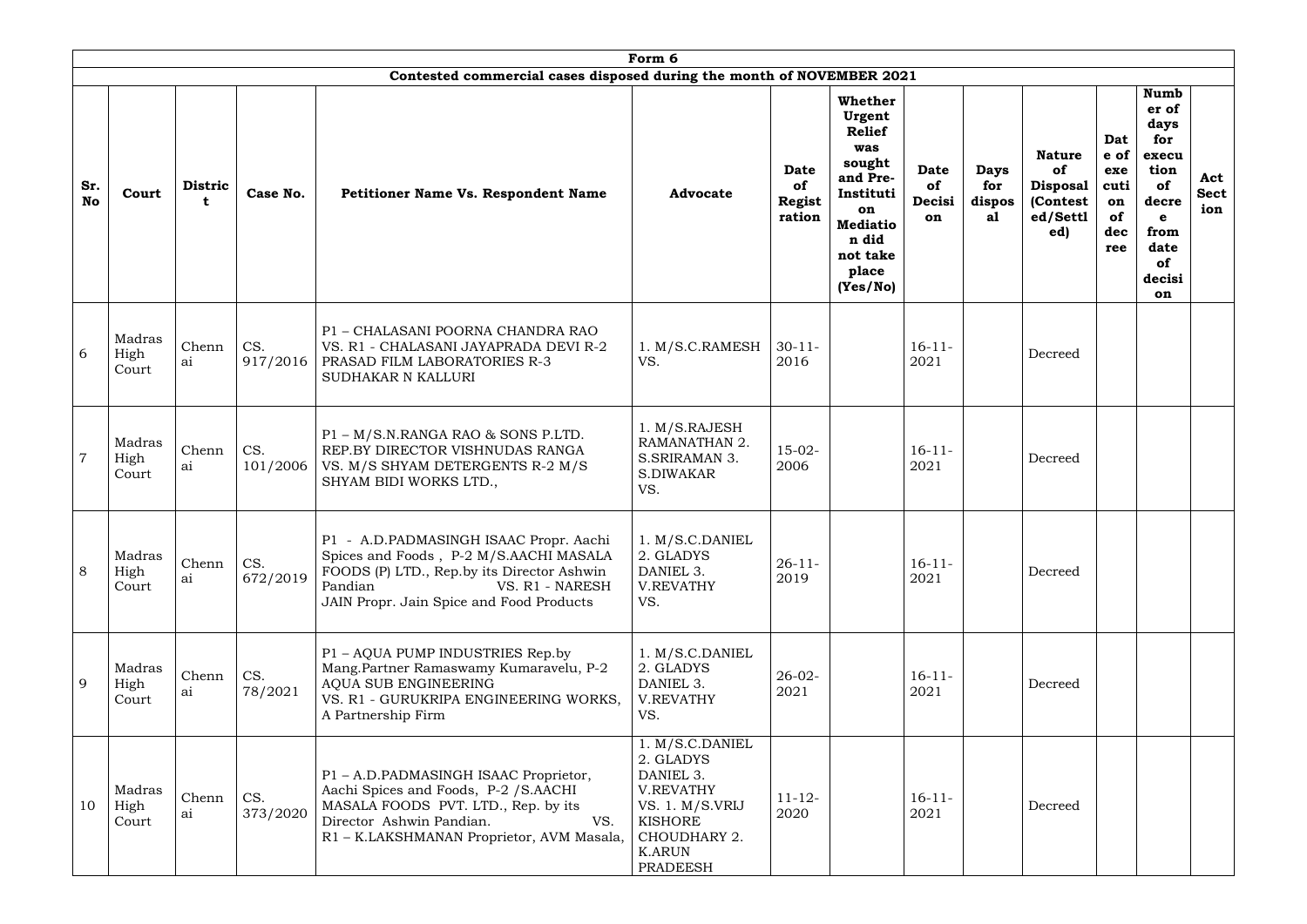|                  | Form 6<br>Contested commercial cases disposed during the month of NOVEMBER 2021 |                     |                    |                                                                                                                                                                                                                                                     |                                                                                                                          |                                       |                                                                                                                                                        |                                   |                                    |                                                                       |                                                      |                                                                                                                          |                           |
|------------------|---------------------------------------------------------------------------------|---------------------|--------------------|-----------------------------------------------------------------------------------------------------------------------------------------------------------------------------------------------------------------------------------------------------|--------------------------------------------------------------------------------------------------------------------------|---------------------------------------|--------------------------------------------------------------------------------------------------------------------------------------------------------|-----------------------------------|------------------------------------|-----------------------------------------------------------------------|------------------------------------------------------|--------------------------------------------------------------------------------------------------------------------------|---------------------------|
| Sr.<br><b>No</b> | Court                                                                           | <b>Distric</b><br>t | Case No.           | <b>Petitioner Name Vs. Respondent Name</b>                                                                                                                                                                                                          | <b>Advocate</b>                                                                                                          | <b>Date</b><br>of<br>Regist<br>ration | <b>Whether</b><br>Urgent<br><b>Relief</b><br>was<br>sought<br>and Pre-<br>Instituti<br>on<br><b>Mediatio</b><br>n did<br>not take<br>place<br>(Yes/No) | <b>Date</b><br>of<br>Decisi<br>on | <b>Days</b><br>for<br>dispos<br>al | <b>Nature</b><br>of<br><b>Disposal</b><br>(Contest<br>ed/Settl<br>ed) | Dat<br>e of<br>exe<br>cuti<br>on<br>of<br>dec<br>ree | <b>Numb</b><br>er of<br>days<br>for<br>execu<br>tion<br>of<br>decre<br>$\mathbf e$<br>from<br>date<br>of<br>decisi<br>on | Act<br><b>Sect</b><br>ion |
| 11               | Madras<br>High<br>Court                                                         | Chenn<br>ai         | CS.<br>270/2015    | P1 - P.M.PALANI MUDALIAR & CO., REP. BY<br>ITS MANAGING PARTNER, MR.P.PANDIAN,<br>VS. R1- M/S.RAHAMAT LUNGI PALACE                                                                                                                                  | 1. M/S.ARUNC<br>MOHAN 2.<br><b>VASUNDHARA</b><br>ARUN 3. BRINDA<br><b>MOHAN</b><br>VS. 1.<br>M/S.SHIVAKUMAR<br>2. SURESH | $30 - 03 -$<br>2015                   |                                                                                                                                                        | $17 - 11 -$<br>2021               |                                    | Decreed                                                               |                                                      |                                                                                                                          |                           |
| 12               | Madras<br>High<br>Court                                                         | Chenn<br>ai         | CS. CD.<br>65/2021 | P1- TALK MEDIA (P) LTD REP. BY ITS<br>AUTHORIZED SIGNATORY T.R.JAWAHAR,<br>DIRECTOR.<br>VS. R1-TALK<br>MEDIA EXPRESS TIMES, R-2 BHARANI<br>PRESS,                                                                                                   | R.PARTHASARATH<br>Y 2. RAHUL<br>BALAJI 3.<br><b>B.MADHAN BABU</b><br>VS. 1.<br>MR.K.S.GANESH<br>BABU 2.<br>MR.GOWTHAMAN  | 29-09-<br>2021                        |                                                                                                                                                        | $17 - 11 -$<br>2021               |                                    | Decreed                                                               |                                                      |                                                                                                                          |                           |
| 13               | Madras<br>High<br>Court                                                         | Chenn<br>ai         | CS.<br>294/2020    | P1 - A.D.PADMASINGH ISAAC Proprietor,<br>Aachi Spices and Foods, P-2 M/S.AACHI<br>MASALA FOODS PVT. LTD., Rep. by its<br>Director Ashwin Pandian, P-3<br>M/S.HEAVENLY FOODS PVT. LTD. Rep. by its<br>Director Shiny Ashwin<br>VS.<br>R1- AACHI MESS | 1. M/S.C.DANIEL<br>2. GLADYS<br><b>DANIEL</b><br>VS. 1. M/S.<br><b>G.SRIVENKATESH</b><br>2. MR.G.BASKAR<br>3. MR.SAMPATH | $28 - 10$<br>2020                     |                                                                                                                                                        | $23 - 11$<br>2021                 |                                    | Decreed                                                               |                                                      |                                                                                                                          |                           |
| 14               | Madras<br>High<br>Court                                                         | Chenn<br>ai         | CS.<br>714/2019    | P1 - M/S.DRASIS SOFTWARE SOLUTIONS<br>PVT LTD, Rep.by its Director M.B.Abdul Aziz<br>VS. R1 .NILOFER                                                                                                                                                | M/S.C.SANGAMIT<br>HIRAI<br>VS. 1.<br>M/S.MOHAMMED<br>FAYAZ ALI 2.<br>PRAVEEN KUMAR<br>3. RAHUL KUMAR                     | $16-12-$<br>2019                      |                                                                                                                                                        | $23 - 11$<br>2021                 |                                    | Decreed                                                               |                                                      |                                                                                                                          |                           |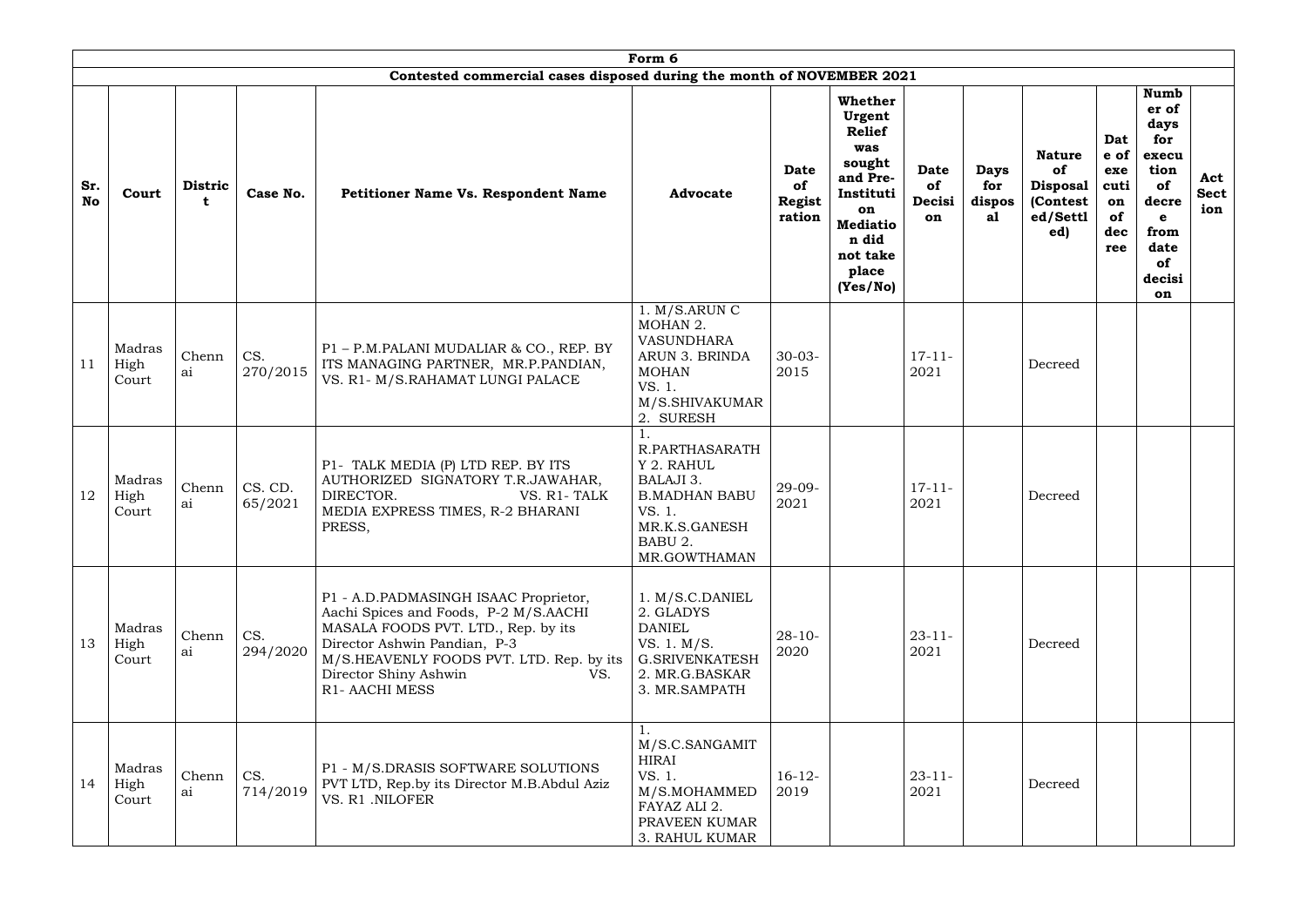|                  | Form 6                  |                     |                 |                                                                                                                                                                                                |                                                      |                                              |                                                                                                                                                        |                            |                                    |                                                                        |                                                      |                                                                                                                |                           |
|------------------|-------------------------|---------------------|-----------------|------------------------------------------------------------------------------------------------------------------------------------------------------------------------------------------------|------------------------------------------------------|----------------------------------------------|--------------------------------------------------------------------------------------------------------------------------------------------------------|----------------------------|------------------------------------|------------------------------------------------------------------------|------------------------------------------------------|----------------------------------------------------------------------------------------------------------------|---------------------------|
|                  |                         |                     |                 | Contested commercial cases disposed during the month of NOVEMBER 2021                                                                                                                          |                                                      |                                              |                                                                                                                                                        |                            |                                    |                                                                        |                                                      |                                                                                                                |                           |
| Sr.<br><b>No</b> | Court                   | <b>Distric</b><br>t | Case No.        | Petitioner Name Vs. Respondent Name                                                                                                                                                            | <b>Advocate</b>                                      | <b>Date</b><br>of<br><b>Regist</b><br>ration | <b>Whether</b><br>Urgent<br><b>Relief</b><br>was<br>sought<br>and Pre-<br>Instituti<br>on<br><b>Mediatio</b><br>n did<br>not take<br>place<br>(Yes/No) | Date<br>of<br>Decisi<br>on | <b>Days</b><br>for<br>dispos<br>a1 | <b>Nature</b><br>of<br><b>Disposal</b><br>(Contest)<br>ed/Settl<br>ed) | Dat<br>e of<br>exe<br>cuti<br>on<br>of<br>dec<br>ree | <b>Numb</b><br>er of<br>days<br>for<br>execu<br>tion<br>of<br>decre<br>e<br>from<br>date<br>of<br>decisi<br>on | Act<br><b>Sect</b><br>ion |
| 15               | Madras<br>High<br>Court | Chenn<br>ai         | CS.<br>186/2020 | P1 - A.D.PADMASINGH ISSAC Proprietor,<br>Aachi Spices and Foods, P-2 M/S.AACHI<br>MASALA FOODS (P) LTD. Rep. by its Director<br>Mr.Ashwin Pandian<br>VS. R1-<br>AACHI CALL DRIVERS AND TRAVELS | 1. M/S.C.DANIEL<br>2. GLADYS<br><b>DANIEL</b><br>VS. | $17-08-$<br>2020                             |                                                                                                                                                        | $29 - 11 -$<br>2021        |                                    | Decreed                                                                |                                                      |                                                                                                                |                           |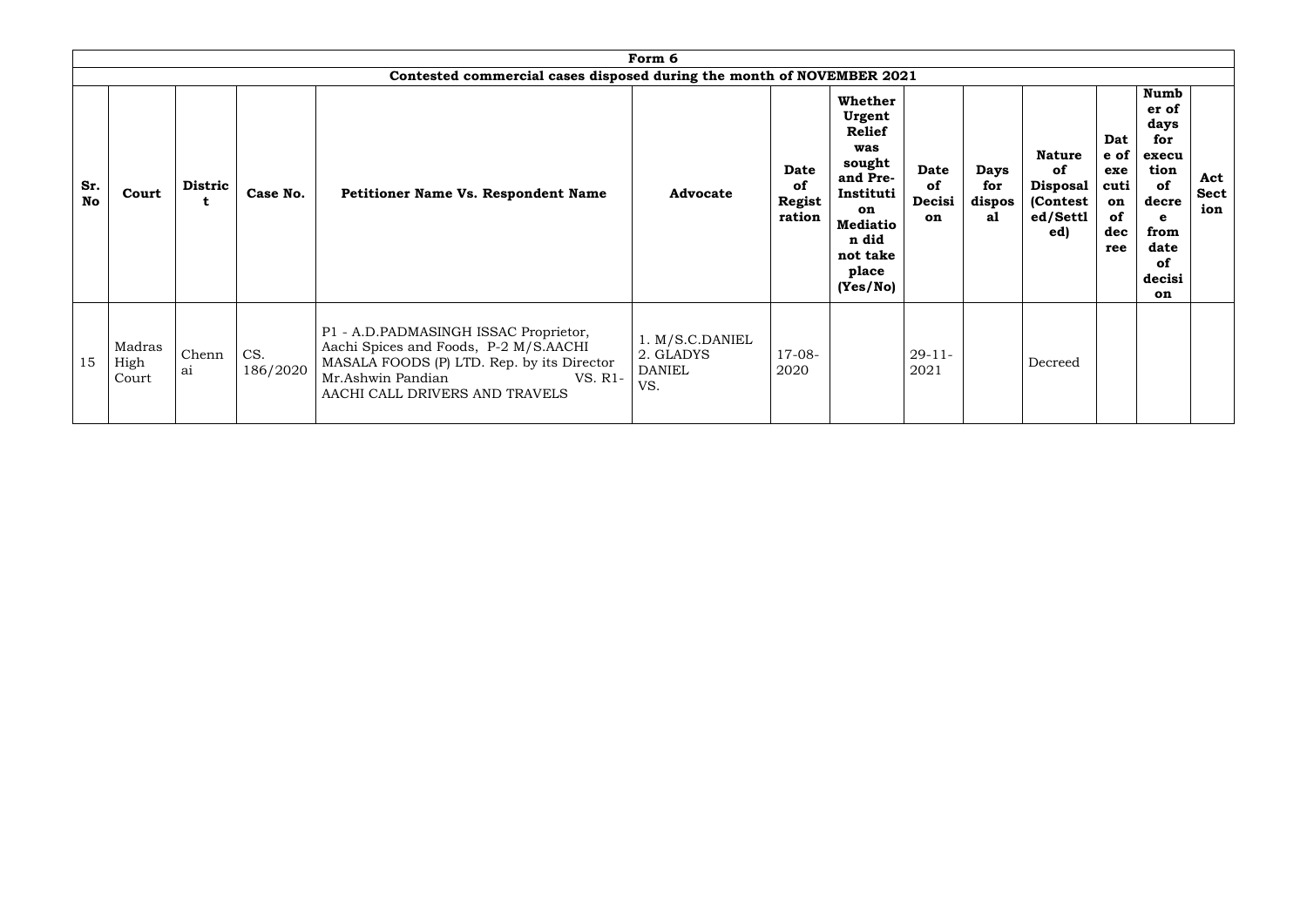| Form 7                                                        |                 |                                                              |                                                      |                                                       |                                                             |  |  |  |  |  |  |  |
|---------------------------------------------------------------|-----------------|--------------------------------------------------------------|------------------------------------------------------|-------------------------------------------------------|-------------------------------------------------------------|--|--|--|--|--|--|--|
| Summary of Commercial Cases during the month of NOVEMBER 2021 |                 |                                                              |                                                      |                                                       |                                                             |  |  |  |  |  |  |  |
| <b>Sr.No Court</b>                                            | <b>District</b> | Total number of cases pending<br>on the 1st day of the month | Total number of cases instituted<br>during the month | Total number of<br>cases disposed<br>during the month | Total number of cases<br>pending at the end of the<br>month |  |  |  |  |  |  |  |
| Commercial Court                                              | Chennai         | 814                                                          | 19                                                   | 36                                                    | 797                                                         |  |  |  |  |  |  |  |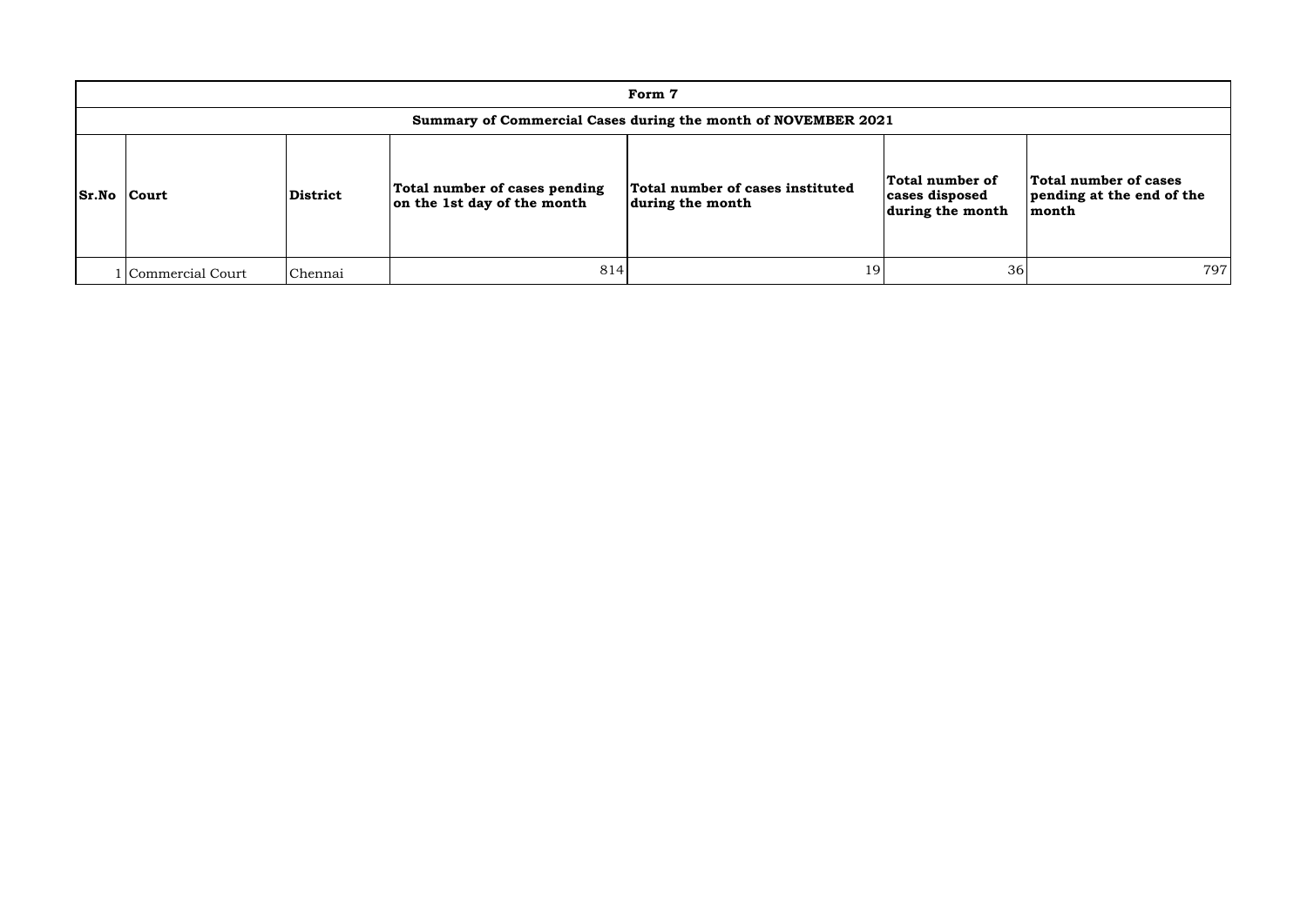# **NOVEMBER 2021 COMMERCIAL APPELLATE DIVISION OF MADRAS HIGH COURT**

|                                                                                                                                                                                                                                                                    | Form 1                                                         |         |            |                           |            |            |            |            |            |  |  |  |  |
|--------------------------------------------------------------------------------------------------------------------------------------------------------------------------------------------------------------------------------------------------------------------|----------------------------------------------------------------|---------|------------|---------------------------|------------|------------|------------|------------|------------|--|--|--|--|
|                                                                                                                                                                                                                                                                    | List of cases e-filed/e-mail during the month of NOVEMBER 2021 |         |            |                           |            |            |            |            |            |  |  |  |  |
| <b>Advocate Mobile</b><br><b>Petitioner Name Vs.</b><br>Date of e-<br>Advocate E-<br>Date of<br><b>Case</b><br>$ {\rm District} \Big  {\rm No}.$<br><b>Sr.No Court</b><br><b>Advocate</b><br><b>Respondent Name</b><br>Number<br>Registration<br>filing<br>mail Id |                                                                |         |            |                           |            |            |            |            |            |  |  |  |  |
|                                                                                                                                                                                                                                                                    | <b>High Court Commercial</b><br>Appellate                      | Chennai | <b>NIL</b> | $\mathsf{I}_{\text{NIL}}$ | <b>NIL</b> | <b>NIL</b> | <b>NIL</b> | <b>NIL</b> | <b>NIL</b> |  |  |  |  |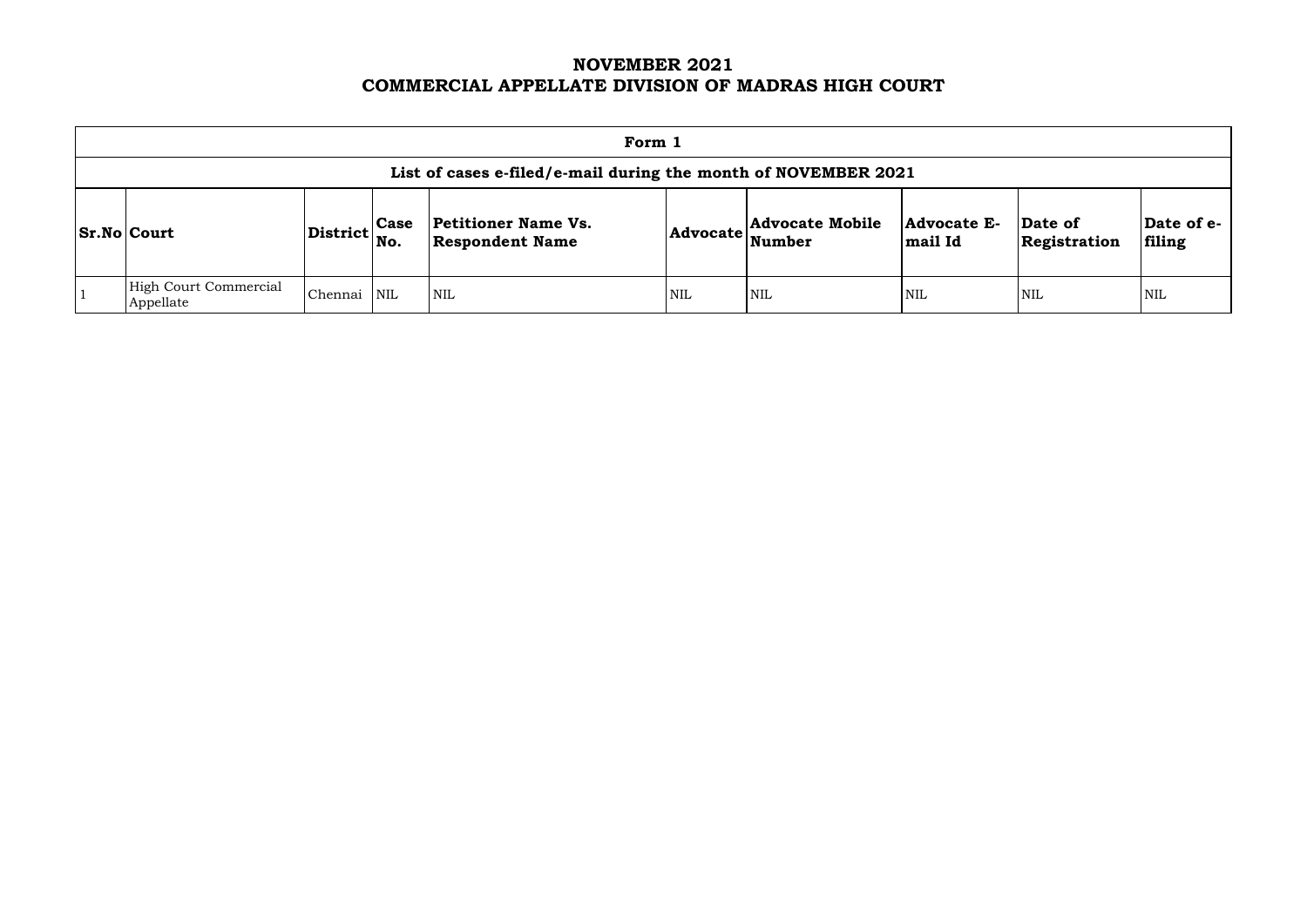| Form 2                                                                                    |          |            |                                                      |                 |                         |                                    |  |  |  |  |  |
|-------------------------------------------------------------------------------------------|----------|------------|------------------------------------------------------|-----------------|-------------------------|------------------------------------|--|--|--|--|--|
| List of cases in which e-payment of Court fees was made during the month of NOVEMBER 2021 |          |            |                                                      |                 |                         |                                    |  |  |  |  |  |
| <b>Sr.No Court</b>                                                                        | District | Case No.   | <b>Petitioner Name Vs.</b><br><b>Respondent Name</b> | <b>Advocate</b> | Date of<br>Registration | Date of e-payment of Court<br>Fees |  |  |  |  |  |
| High Court Commercial<br>Appellate                                                        | Chennai  | <b>NIL</b> | NIL                                                  | <b>NIL</b>      | NIL                     | NIL                                |  |  |  |  |  |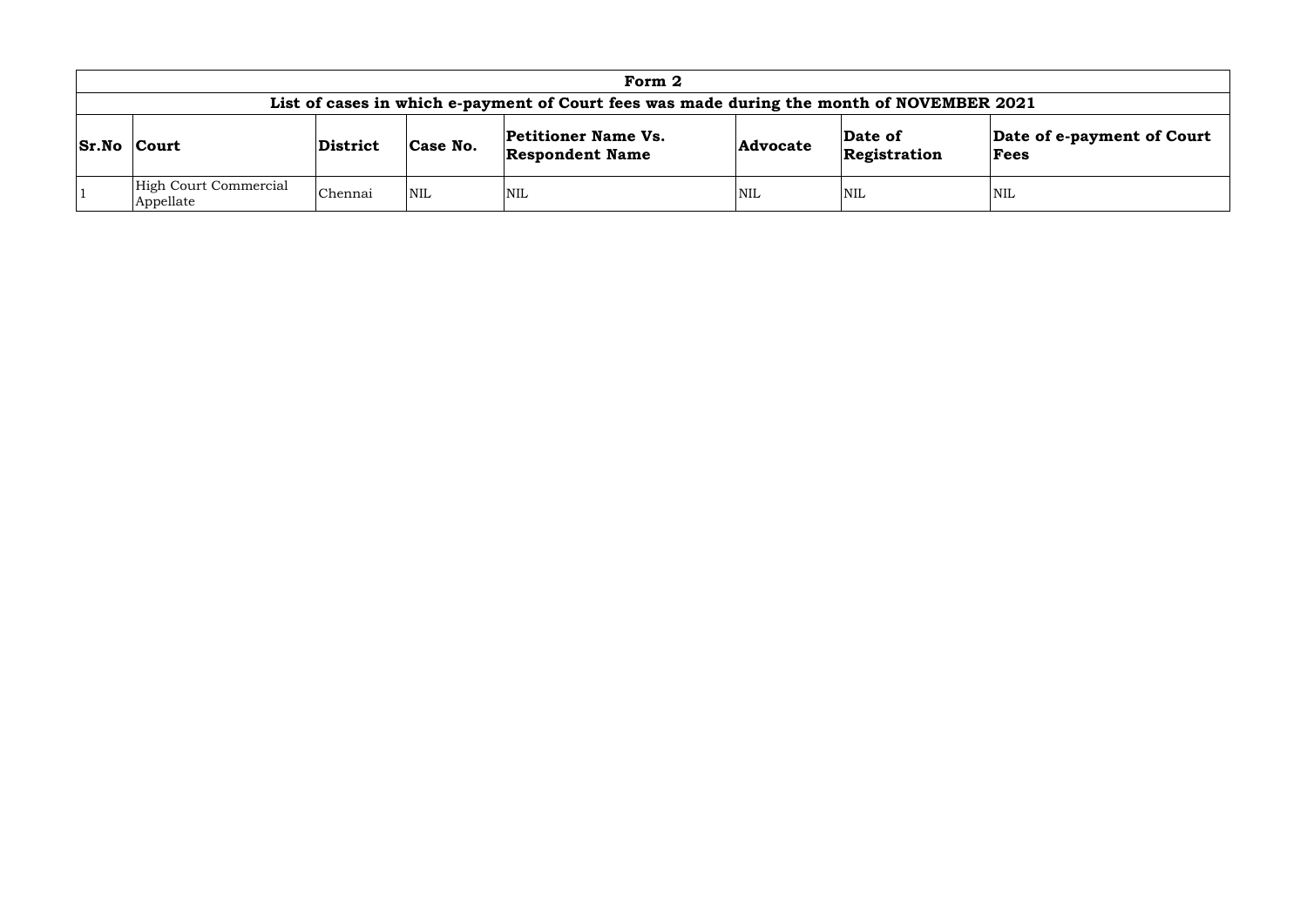| Form 3                                                                                                 |                 |            |                                                      |                 |                         |                                 |  |  |  |  |  |  |  |
|--------------------------------------------------------------------------------------------------------|-----------------|------------|------------------------------------------------------|-----------------|-------------------------|---------------------------------|--|--|--|--|--|--|--|
| List of cases in which Electronic Service of Process has taken place during the month of NOVEMBER 2021 |                 |            |                                                      |                 |                         |                                 |  |  |  |  |  |  |  |
| <b>Sr.No Court</b>                                                                                     | <b>District</b> | Case No.   | <b>Petitioner Name Vs.</b><br><b>Respondent Name</b> | <b>Advocate</b> | Date of<br>Registration | Date of Elect<br><b>Process</b> |  |  |  |  |  |  |  |
| High Court Commercial<br>Appellate                                                                     | Chennai         | <b>NIL</b> | <b>NIL</b>                                           | <b>NIL</b>      | <b>NIL</b>              | NIL                             |  |  |  |  |  |  |  |

## **Date of Electronic Service of Process**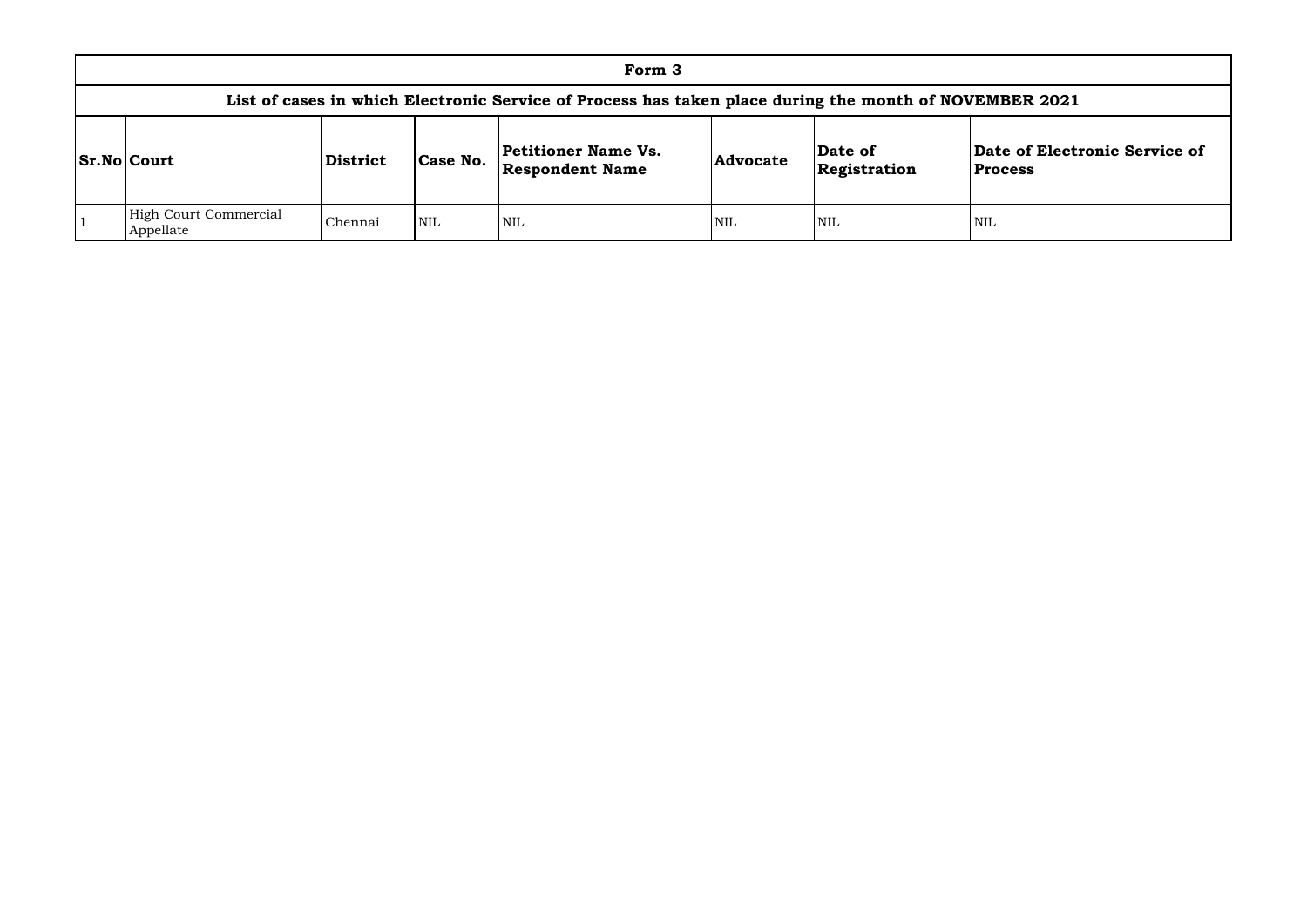|              |                                 |          |                        | Form 4     |                  |                                                                                 |
|--------------|---------------------------------|----------|------------------------|------------|------------------|---------------------------------------------------------------------------------|
|              |                                 |          |                        |            |                  | List of total no. of cases randomly allocated during the month of NOVEMBER 2021 |
| <b>Sr.No</b> | Court                           | District | Court Name   Court No. |            | <b>Case Type</b> | Case Count (No. of ca                                                           |
|              | High Court Commercial Appellate | Chennai  | NIL                    | <b>NIL</b> | NIL              | <b>NIL</b>                                                                      |

# **Sr.No Court District Court Name Court No. Case Type Case Count (No. of cases randomly allocated)**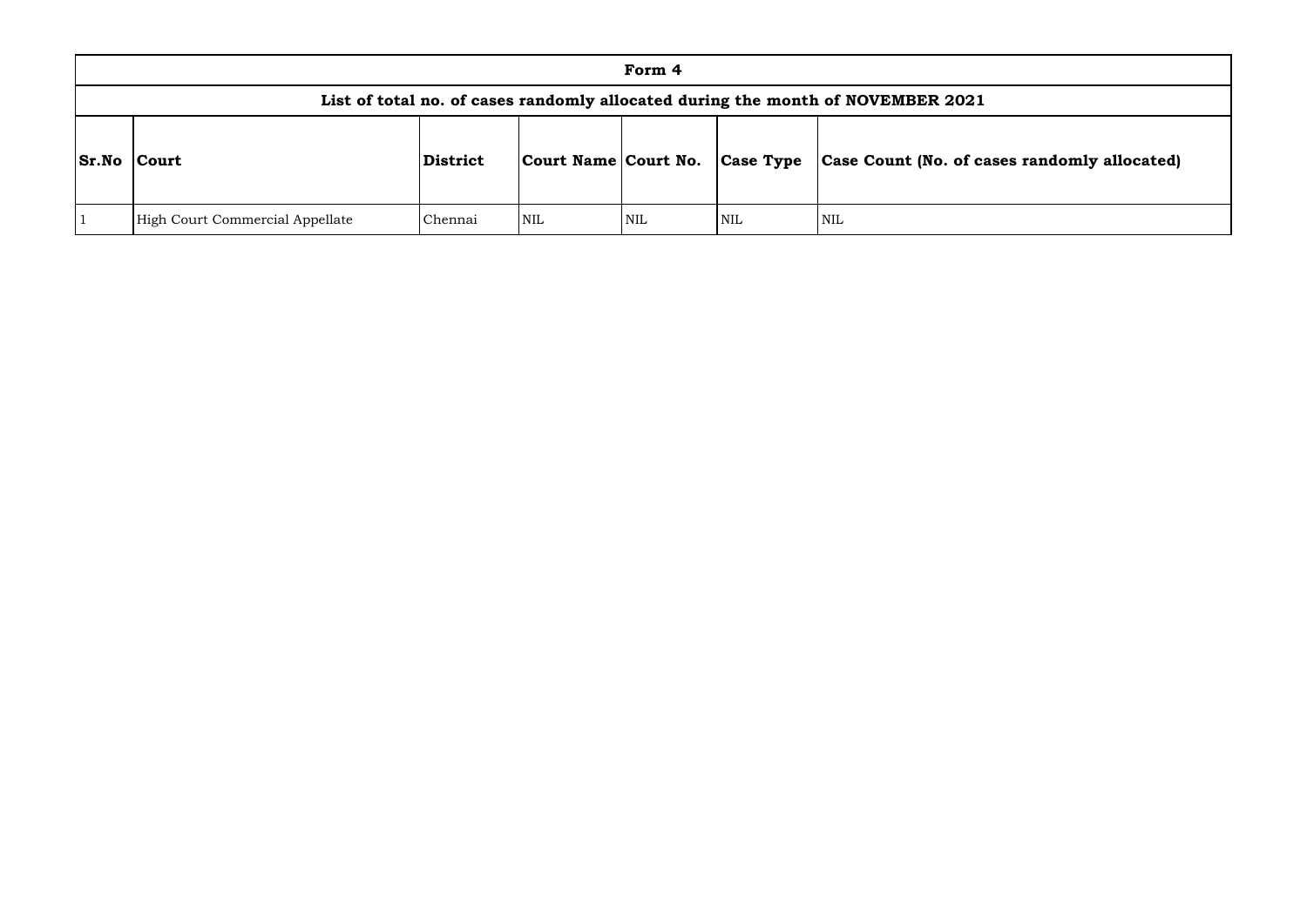| Form 5                                                                                    |                 |            |                                               |            |                                                                            |                    |  |  |  |  |  |  |  |
|-------------------------------------------------------------------------------------------|-----------------|------------|-----------------------------------------------|------------|----------------------------------------------------------------------------|--------------------|--|--|--|--|--|--|--|
| List of cases in which Case Management Hearing was held during the month of NOVEMBER 2021 |                 |            |                                               |            |                                                                            |                    |  |  |  |  |  |  |  |
| <b>Sr.No Court</b>                                                                        | <b>District</b> | Case No.   | Petitioner Name Vs.<br><b>Respondent Name</b> |            | Date of<br>$ {\bf Advocate}\left \stackrel{\text{def}}{\text{Res}}\right $ | Date of<br>Hearing |  |  |  |  |  |  |  |
| High Court Commercial<br>Appellate                                                        | Chennai         | <b>NIL</b> | <b>NIL</b>                                    | <b>NIL</b> | <b>NIL</b>                                                                 | <b>NIL</b>         |  |  |  |  |  |  |  |

# **Date of Case Management Hearing**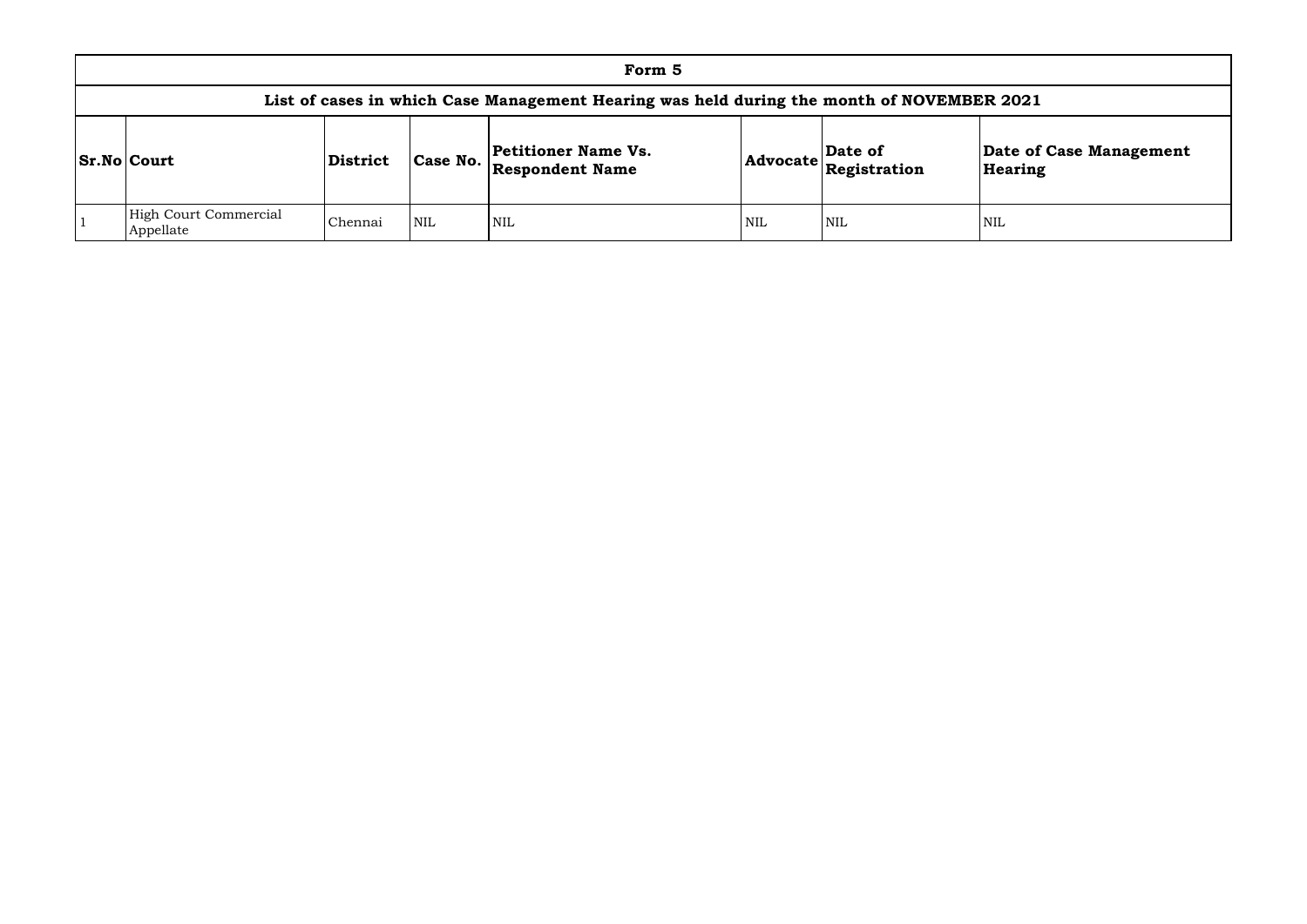|                  | Form 6                                       |                 |                      |                                                                                                                                                                                                                                                                                                       |                                                                          |                                              |                                                                                                                                                 |                                   |                              |                                                         |                                                        |                                                                                                                |                    |
|------------------|----------------------------------------------|-----------------|----------------------|-------------------------------------------------------------------------------------------------------------------------------------------------------------------------------------------------------------------------------------------------------------------------------------------------------|--------------------------------------------------------------------------|----------------------------------------------|-------------------------------------------------------------------------------------------------------------------------------------------------|-----------------------------------|------------------------------|---------------------------------------------------------|--------------------------------------------------------|----------------------------------------------------------------------------------------------------------------|--------------------|
|                  |                                              |                 |                      | Contested commercial cases disposed during the month of NOVEMBER 2021                                                                                                                                                                                                                                 |                                                                          |                                              |                                                                                                                                                 |                                   |                              |                                                         |                                                        |                                                                                                                |                    |
| Sr.<br><b>No</b> | Court                                        | <b>District</b> | Case<br>No.          | Petitioner Name Vs. Respondent Name                                                                                                                                                                                                                                                                   | <b>Advocate</b>                                                          | <b>Date</b><br>of<br><b>Regist</b><br>ration | Whether<br>Urgent<br><b>Relief</b><br>was<br>sought<br>and Pre-<br>Institutio<br>n<br><b>Mediatio</b><br>n did not<br>take<br>place<br>(Yes/No) | <b>Date</b><br>of<br>Decisi<br>on | Day<br>s for<br>disp<br>osal | Nature of<br><b>Disposal</b><br>(Conteste)<br>d/Settled | <b>Date</b><br>of<br>exec<br>ution<br>of<br>decre<br>e | <b>Numb</b><br>er of<br>days<br>for<br>execu<br>tion<br>of<br>decre<br>e<br>from<br>date<br>of<br>decisi<br>on | Act<br>Secti<br>on |
|                  | <b>High Court</b><br>Commercial<br>Appellate | Chennai         | OSA.<br>105/<br>2021 | M/S.RADHA VYPAR INDIA PVT LTD<br>REP BY ITS AUTHORISED SIGNATORY, YASHPAL<br>SHARMA, NO.18/39, SEMBUDOSS ST, CHENNAI<br>600001.<br><b>VS</b><br>M/S.COVE HOLDINGS PVT LTD<br>REPRESENTED BY ITS DIRECTOR, MRS.RUPAL<br>RAI, HAVING REGISTERED OFFICE AT NO.5<br>ETHIRAJ LANE, EGMORE, CHENNAI 600008. | M/S.AAV<br><b>PARTNERS</b><br>M/S.<br><b>ARVIND</b><br><b>SREVATSA</b>   | $09-03-$<br>2021                             |                                                                                                                                                 | $09-11-$<br>2021                  |                              | $245$ SETTLED                                           |                                                        |                                                                                                                |                    |
|                  | <b>High Court</b><br>Commercial<br>Appellate | Chennai         | 106/<br>2021         | M/S RADHA VYPAR (INDIA) PVT LTD<br>REP BY ITS AUTHORISED SIGNATORY<br>MR.YASHPAL SHARMA, NO.18/39, SHARMA<br>OSA.   NO.18/39, SEMBUDOSS STREET, CHENNAI 600<br>001<br><b>VS</b><br>MRS.RUPAL RAI<br>W/O MR.RAJIV RAI, NO.5, ETHIRAJ LANE,<br>EGMORE, CHENNAI 600 008 & 1 OTHER                        | M/S.AAV<br><b>PARTNERS</b><br>M/S.<br><b>ARVIND</b><br><b>SREVATSA</b>   | $09-03-$<br>2021                             |                                                                                                                                                 | $09-11-$<br>2021                  |                              | $245$ SETTLED                                           |                                                        |                                                                                                                |                    |
| 3                | High Court<br>Commercial<br>Appellate        | Chennai         | OSA.<br>103/<br>2021 | M/S.RADHA VYPAR INDIA PVT LTD<br>REP.BY ITS AUTHORISED SIGNATORY, MR.<br>YASHPAL SHARMA, NO.18/39, SEMBUDOSS ST,<br>CHENNAI 1.<br><b>VS</b><br><b>RAJIV RAI</b><br>DIRECTOR, M/S. RKKR STEELS PVT LTD., S/O.<br>LATE. MR. BALWANT RAJ, NO.5, ETHIRAJ LANE,<br>EGMORE, CHENNAI 8. & 2 OTHERS           | M/S.AAV<br><b>PARTNERS</b><br>M/S. S.R.<br><b>RAGHUNAT</b><br><b>HAN</b> | $09-03-$<br>2021                             |                                                                                                                                                 | $09-11-$<br>2021                  |                              | $245$ SETTLED                                           |                                                        |                                                                                                                |                    |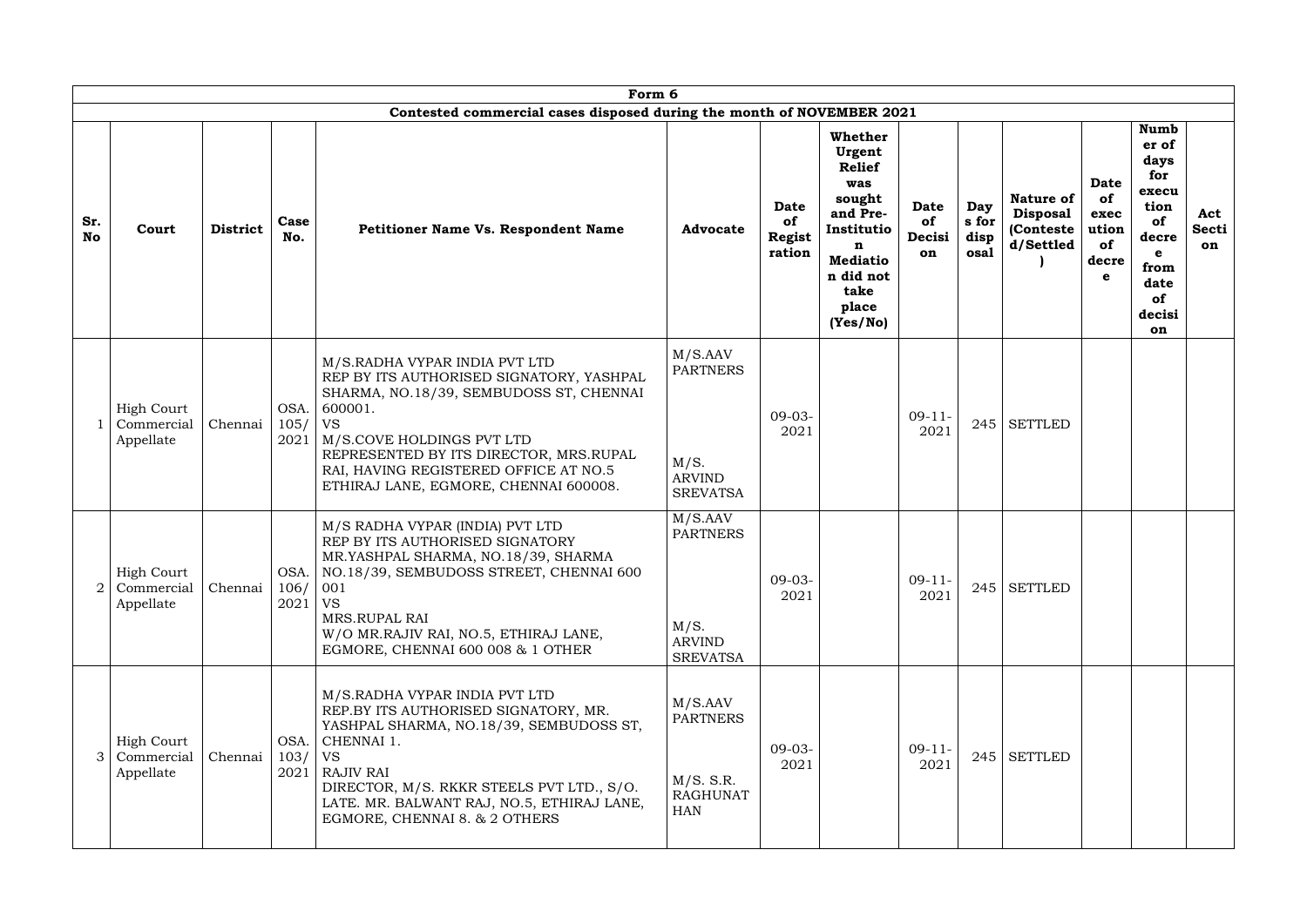|                  |                                              |                 |                      | Form 6                                                                                                                                                                                                                                                                                                   |                                                                             |                                       |                                                                                                                                                        |                            |                              |                                                                |                                                        |                                                                                                                          |                           |
|------------------|----------------------------------------------|-----------------|----------------------|----------------------------------------------------------------------------------------------------------------------------------------------------------------------------------------------------------------------------------------------------------------------------------------------------------|-----------------------------------------------------------------------------|---------------------------------------|--------------------------------------------------------------------------------------------------------------------------------------------------------|----------------------------|------------------------------|----------------------------------------------------------------|--------------------------------------------------------|--------------------------------------------------------------------------------------------------------------------------|---------------------------|
|                  |                                              |                 |                      | Contested commercial cases disposed during the month of NOVEMBER 2021                                                                                                                                                                                                                                    |                                                                             |                                       |                                                                                                                                                        |                            |                              |                                                                |                                                        |                                                                                                                          |                           |
| Sr.<br><b>No</b> | Court                                        | <b>District</b> | Case<br>No.          | Petitioner Name Vs. Respondent Name                                                                                                                                                                                                                                                                      | <b>Advocate</b>                                                             | Date<br>of<br><b>Regist</b><br>ration | <b>Whether</b><br>Urgent<br><b>Relief</b><br>was<br>sought<br>and Pre-<br>Institutio<br>n<br><b>Mediatio</b><br>n did not<br>take<br>place<br>(Yes/No) | Date<br>of<br>Decisi<br>on | Day<br>s for<br>disp<br>osal | <b>Nature of</b><br><b>Disposal</b><br>(Conteste)<br>d/Settled | <b>Date</b><br>of<br>exec<br>ution<br>of<br>decre<br>e | <b>Numb</b><br>er of<br>days<br>for<br>execu<br>tion<br>of<br>decre<br>$\mathbf e$<br>from<br>date<br>of<br>decisi<br>on | Act<br><b>Secti</b><br>on |
| $\overline{A}$   | <b>High Court</b><br>Commercial<br>Appellate | Chennai         | OSA.<br>104/<br>2021 | M/S.RADHA VYPAR INDIA PVT LTD<br>REP.BY ITS AUTHORISED SIGNATORY, MR.<br>YASHPAL SHARMA, NO.18/39, SEMBUDOSS ST,<br>CHENNAI 1.<br><b>VS</b><br><b>SANJANA RAI</b><br>W/O.RITESH RAI, NO.5, ETHIRAJ LANE, EGMORE,<br><b>CHENNAI 600 008. &amp; 2 OTHERS</b>                                               | M/S.AAV<br><b>PARTNERS</b><br>M/S.<br><b>ARVIND</b><br><b>SREVATSA</b>      | $09-03-$<br>2021                      |                                                                                                                                                        | $09-11-$<br>2021           |                              | $245$ SETTLED                                                  |                                                        |                                                                                                                          |                           |
| .5               | <b>High Court</b><br>Commercial<br>Appellate | Chennai         | 151/<br>2021         | M/S. RADHA VYPAR (INDIA) PRIVATE LTD.,<br>REP BY ITS AUTHORISED SIGNATORY, YASHPAL<br>SHARMA, NO.18/39, SEMBUDOSS STREET,<br>OSA.   CHENNAI 600 001<br>VS<br>MR.RAJIV RAI<br>DIRECTOR, MS/S SHANTANANDA STEELS PVT<br>LTD, S/O LATE BALWANT RAI, NO.5 ETHIRAJ<br>LANE, EGMORE, CHENNAI 600 008 & 1 OTHER | <b>AAV</b><br><b>PARTNERS</b><br>M/S. S.R.<br><b>RAGHUNAT</b><br><b>HAN</b> | $29 - 03 -$<br>2021                   |                                                                                                                                                        | $09-11-$<br>2021           | 225                          | <b>SETTLED</b>                                                 |                                                        |                                                                                                                          |                           |
| 6                | <b>High Court</b><br>Commercial<br>Appellate | Chennai         | OSA.<br>150/<br>2021 | M/S. RADHA VYPAR (INDIA) PVT LTD.,<br>REP BY ITS AUTHORISED SIGNATORY, MR.<br>YASHPAL SHARMA, NO.18/39, SEMBUDOSS ST,<br>CHENNAI 1.<br><b>VS</b><br>JOSEPH PHILIPSE, DIRECTOR<br>S/O MR. PHILIPS SAVIOR KUTHUKALUMKAL,<br>282/11 MOWBRAYS FLAT, T.T.K.ROAD,<br>ALWARPET, CHENNAI-18                      | AAV<br><b>PARTNERS</b><br>M/S.<br><b>ARVIND</b><br><b>SREVATSA</b>          | $29-03-$<br>2021                      |                                                                                                                                                        | $09-11-$<br>2021           | 225                          | <b>SETTLED</b>                                                 |                                                        |                                                                                                                          |                           |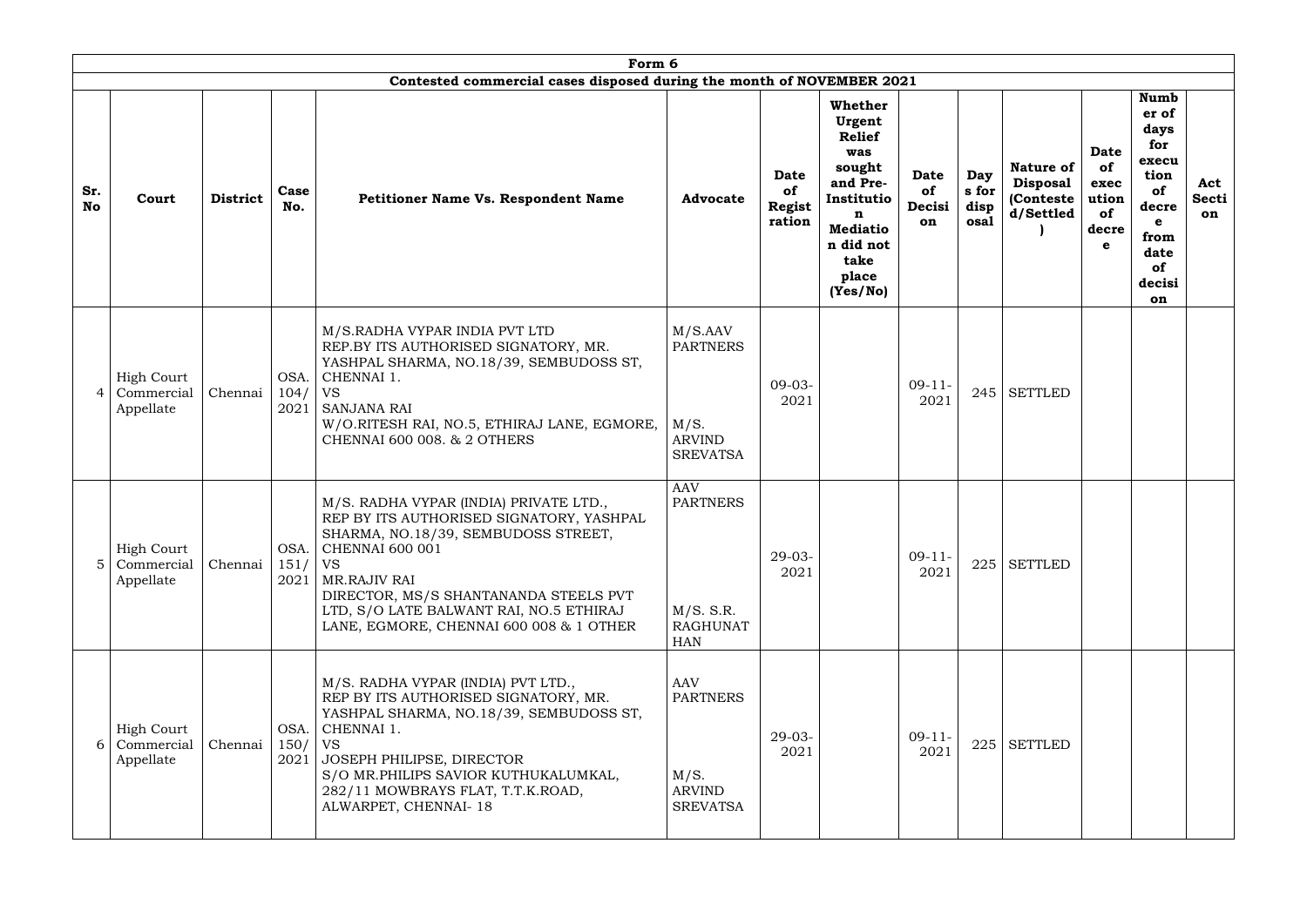|           |                                                | Form 6<br>Contested commercial cases disposed during the month of NOVEMBER 2021 |                      |                                                                                                                                                                                                                                                                                                                     |                                                                                                 |                                       |                                                                                                                            |                            |                              |                                                                |                                                 |                                                                                                |                           |
|-----------|------------------------------------------------|---------------------------------------------------------------------------------|----------------------|---------------------------------------------------------------------------------------------------------------------------------------------------------------------------------------------------------------------------------------------------------------------------------------------------------------------|-------------------------------------------------------------------------------------------------|---------------------------------------|----------------------------------------------------------------------------------------------------------------------------|----------------------------|------------------------------|----------------------------------------------------------------|-------------------------------------------------|------------------------------------------------------------------------------------------------|---------------------------|
| Sr.<br>No | Court                                          | <b>District</b>                                                                 | Case<br>No.          | Petitioner Name Vs. Respondent Name                                                                                                                                                                                                                                                                                 | <b>Advocate</b>                                                                                 | Date<br>of<br><b>Regist</b><br>ration | Whether<br>Urgent<br><b>Relief</b><br>was<br>sought<br>and Pre-<br>Institutio<br>n<br><b>Mediatio</b><br>n did not<br>take | Date<br>of<br>Decisi<br>on | Day<br>s for<br>disp<br>osal | <b>Nature of</b><br><b>Disposal</b><br>(Conteste)<br>d/Settled | Date<br>of<br>exec<br>ution<br>of<br>decre<br>e | <b>Numb</b><br>er of<br>days<br>for<br>execu<br>tion<br>of<br>decre<br>e<br>from<br>date<br>of | Act<br><b>Secti</b><br>on |
|           | <b>High Court</b><br>Commercial<br>Appellate   | Chennai                                                                         | OSA.<br>152/<br>2021 | M/S. RADHA VYPAR (INDIA) PVT LTD.,<br>REP BY ITS AUTHORISED SIGNATORY, YASHPAL<br>SHARMA NO.18/39, SEMBUDOSS ST, CHENNAI<br>600001.<br><b>VS</b><br><b>SANJANA RAI</b><br>W/O.MR.RITESH RAI, RESI AT NO.5, ETHIRAJ<br>LANE, EGMORE, CHENNAI 600008.                                                                 | <b>AAV</b><br><b>PARTNERS</b><br>M/S. B.<br><b>ARVIND</b>                                       | $30 - 03 -$<br>2021                   | place<br>(Yes/No)                                                                                                          | $09-11-$<br>2021           | 224                          | <b>SETTLED</b>                                                 |                                                 | decisi<br>on                                                                                   |                           |
|           | <b>High Court</b><br>8 Commercial<br>Appellate | Chennai                                                                         | OSA.<br>157/<br>2021 | M/S. RADHA VYPAR (INDIA) PVT LTD.,<br>REP BY ITS AUTHORISED SIGNATORY, YASHPAL<br>SHARMA NO.18/39, SEMBUDOSS ST, CHENNAI<br>600001.<br><b>VS</b><br><b>RUPAL RAI</b><br>W/O.MR.RAJIV RAI, RESIDING AT NO.5, ETHIRAJ<br>LANE, EGMORE, CHENNAI 600 008. & 1 OTHER                                                     | <b>SREVATSA</b><br><b>AAV</b><br><b>PARTNERS</b><br>M/S. B.<br><b>ARVIND</b><br><b>SREVATSA</b> | $07-04-$<br>2021                      |                                                                                                                            | $09-11-$<br>2021           |                              | $216$ SETTLED                                                  |                                                 |                                                                                                |                           |
| 9         | <b>High Court</b><br>Commercial<br>Appellate   | Chennai                                                                         | OSA.<br>194/<br>2021 | RADHA INDUSTRIES PRIVATE LTD<br>REP BY ITS AUTHORISED SIGNATORY,<br>MR.YASHPAL SHARMA, NO18/39, SEMBUDOSS<br>STREET, CHENNAI 600 001<br><b>VS</b><br>M/S COVE HOLDINGS PRIVATE LIMITED<br>REPRESENTED BY ITS DIRECTOR, MRS.RUPAL<br>RAI, HAVING REGISTERED OFFICE AT NO.5,<br>ETHIRAJ LANE, EGMORE, CHENNAI 600 008 | <b>AAV</b><br><b>PARTNERS</b><br>M/S. B.<br><b>ARVIND</b><br><b>SREVATSA</b>                    | $28 - 04 -$<br>2021                   |                                                                                                                            | $09-11-$<br>2021           | 195                          | <b>SETTLED</b>                                                 |                                                 |                                                                                                |                           |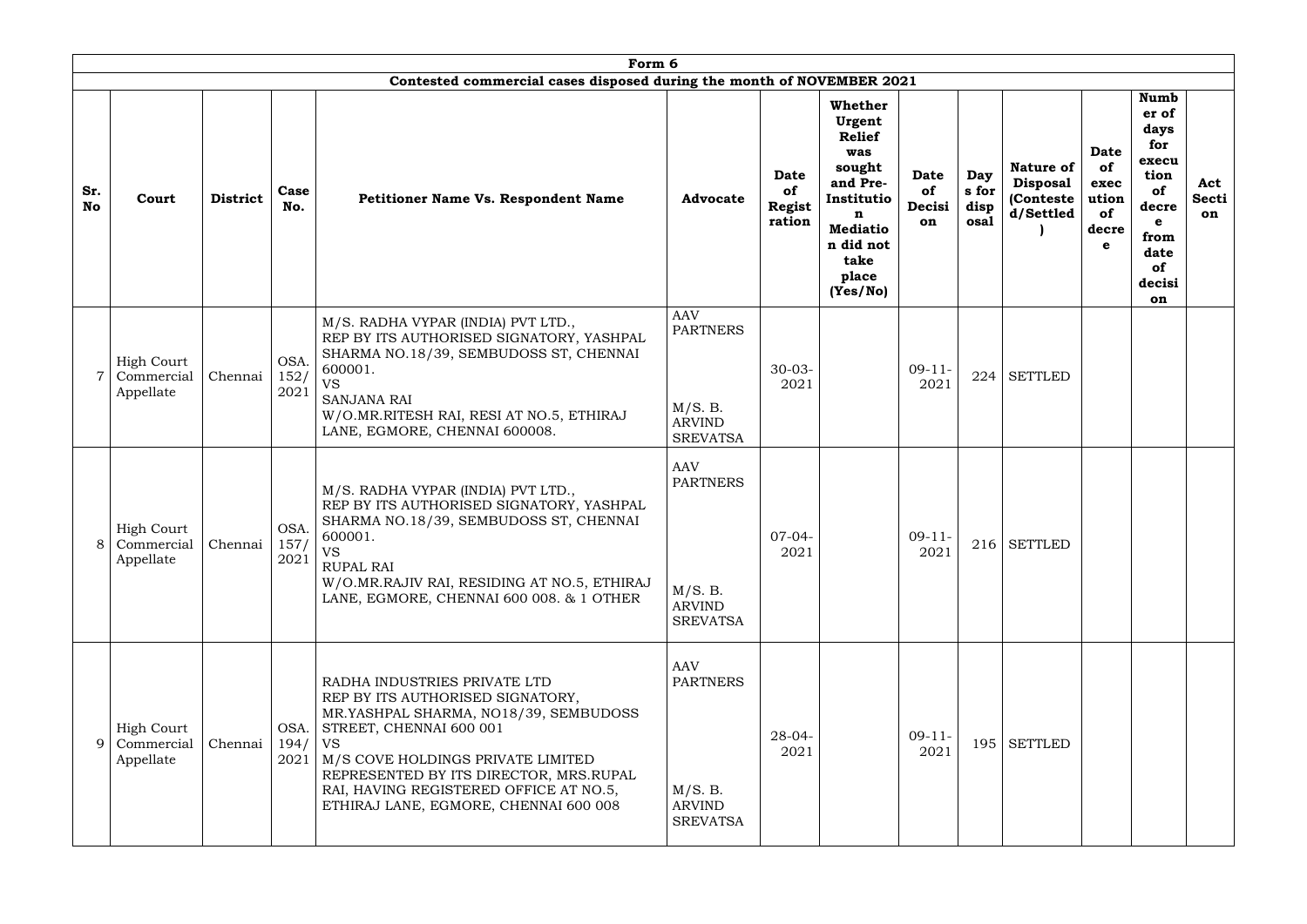|                  |                                              |                 |                            | Form 6                                                                                                                                                                                                                                                                                                                        |                                                                              |                                              |                                                                                                           |                            |                              |                                                         |                                                        |                                                                                   |                           |
|------------------|----------------------------------------------|-----------------|----------------------------|-------------------------------------------------------------------------------------------------------------------------------------------------------------------------------------------------------------------------------------------------------------------------------------------------------------------------------|------------------------------------------------------------------------------|----------------------------------------------|-----------------------------------------------------------------------------------------------------------|----------------------------|------------------------------|---------------------------------------------------------|--------------------------------------------------------|-----------------------------------------------------------------------------------|---------------------------|
|                  |                                              |                 |                            | Contested commercial cases disposed during the month of NOVEMBER 2021                                                                                                                                                                                                                                                         |                                                                              |                                              | <b>Whether</b><br>Urgent<br><b>Relief</b>                                                                 |                            |                              |                                                         |                                                        | Numb<br>er of<br>days<br>for                                                      |                           |
| Sr.<br><b>No</b> | Court                                        | <b>District</b> | Case<br>No.                | <b>Petitioner Name Vs. Respondent Name</b>                                                                                                                                                                                                                                                                                    | <b>Advocate</b>                                                              | <b>Date</b><br>of<br><b>Regist</b><br>ration | was<br>sought<br>and Pre-<br>Institutio<br>n<br><b>Mediatio</b><br>n did not<br>take<br>place<br>(Yes/No) | Date<br>of<br>Decisi<br>on | Day<br>s for<br>disp<br>osal | Nature of<br><b>Disposal</b><br>(Conteste)<br>d/Settled | <b>Date</b><br>of<br>exec<br>ution<br>of<br>decre<br>e | execu<br>tion<br>of<br>decre<br>$\mathbf e$<br>from<br>date<br>of<br>decisi<br>on | Act<br><b>Secti</b><br>on |
| 10               | <b>High Court</b><br>Commercial<br>Appellate | Chennai         | <b>OSA</b><br>197/<br>2021 | M/S. RADHA INDUSTRIES PRIVEATE LTD.<br>REP.BY ITS AUTHORISED SIGNATORY, MR.<br>YASHPAL SHARMA, NO.18/39, SEMBUDOSS ST,<br>CHENNAI 1.<br><b>VS</b><br><b>RUPAL RAI</b><br>W/O. MR. RAJIV RAI, NO.5, ETHIRAJ LANE,<br>EGMORE, CHENNAI 8.                                                                                        | <b>AAV</b><br><b>PARTNERS</b><br>M/S. B.<br><b>ARVIND</b><br><b>SREVATSA</b> | $28 - 04 -$<br>2021                          |                                                                                                           | $09-11-$<br>2021           | 195                          | <b>SETTLED</b>                                          |                                                        |                                                                                   |                           |
| 11               | <b>High Court</b><br>Commercial<br>Appellate | Chennai         | OSA.<br>200/<br>2021       | RADHA INDUSTRIES PVT LTD.,<br>Rep. by its Authorised Signatory, Mr.Yashpal<br>Sharma, No.18/39, Sembudoss Street, No.18/39,<br>Sembudoss Street, Chennai - 600 001.<br><b>VS</b><br><b>JOSEPH PHILIPS,</b><br>Director, S/o.Mr.Philips Savior Kuthukalumkal,<br>282/11, Mowbrays Flat, T.T.K.Road, Alwarpet,<br>Chennai - 18. | <b>AAV</b><br><b>PARTNERS</b><br>M/S. B.<br><b>ARVIND</b><br><b>SREVATSA</b> | $28 - 04 -$<br>2021                          |                                                                                                           | $09-11-$<br>2021           | 195                          | <b>SETTLED</b>                                          |                                                        |                                                                                   |                           |
| 12               | High Court<br>Commercial<br>Appellate        | Chennai         | OSA.<br>198/<br>2021       | RADHA INDUSTRIES PVT LTD<br>REP.BY ITS AUTHORISED SIGNATORY, MR.<br>YASHPAL SHARMA, NO.18/39, SEMBUDOSS ST,<br>$\vert$ CHENNAI -600001<br>VS<br><b>RAJIV RAI</b><br>DIRECTOR, M/S. R.K.K.R. HOLDINGS PVT LTD.,<br>S/O. LATE. MR. BALWANT RAI, NO.5, ETHIRAJ<br>LANE, EGMORE, CHENNAI 8. & 1 OTHER                             | M/S.AAV<br><b>PARTNERS</b><br>M/S. S.R.<br><b>RAGHUNAT</b><br><b>HAN</b>     | $28 - 04 -$<br>2021                          |                                                                                                           | $09-11-$<br>2021           |                              | $195$ SETTLED                                           |                                                        |                                                                                   |                           |
| 13               | <b>High Court</b><br>Commercial<br>Appellate | Chennai         | <b>OSA</b><br>199/<br>2021 | RADHA INDUSTRIES PRIVATE LTD<br>REP BY ITS AUTHORISED SIGNATORY,<br>MR.YASHPAL SHARMA, NO18/39, SEMBUDOSS<br>STREET, CHENNAI 600 001<br>VS<br>M/S RITIKA RAI REDDY,<br>D/O. MR. RAJIV RAI, NO.5, ETHIRAJ LANE,<br>EGMORE, CHENNAI-600 008.                                                                                    | M/S.AAV<br><b>PARTNERS</b><br>M/S. B.<br><b>ARVIND</b><br><b>SREVATSA</b>    | $28 - 04 -$<br>2021                          |                                                                                                           | $09-11-$<br>2021           | 195                          | <b>SETTLED</b>                                          |                                                        |                                                                                   |                           |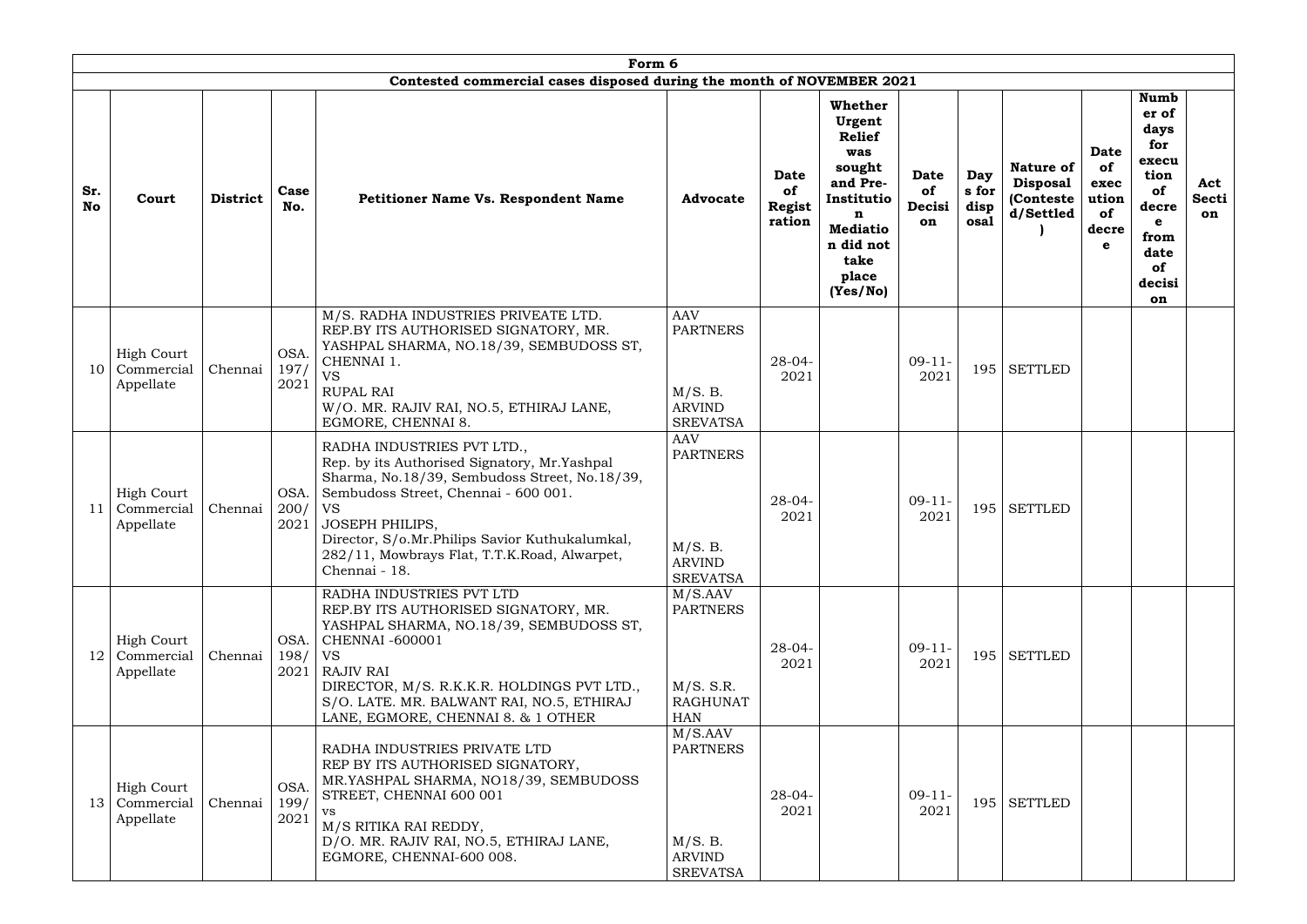|                  |                                                         |                 |                      | Form 6                                                                                                                                                                                                                                                                                                                                                                                               |                                                                                         |                                |                                                                                                                                                                               |                              |                                                                |                                                        |                                                                                                                          |                           |
|------------------|---------------------------------------------------------|-----------------|----------------------|------------------------------------------------------------------------------------------------------------------------------------------------------------------------------------------------------------------------------------------------------------------------------------------------------------------------------------------------------------------------------------------------------|-----------------------------------------------------------------------------------------|--------------------------------|-------------------------------------------------------------------------------------------------------------------------------------------------------------------------------|------------------------------|----------------------------------------------------------------|--------------------------------------------------------|--------------------------------------------------------------------------------------------------------------------------|---------------------------|
|                  |                                                         |                 |                      | Contested commercial cases disposed during the month of NOVEMBER 2021                                                                                                                                                                                                                                                                                                                                |                                                                                         |                                |                                                                                                                                                                               |                              |                                                                |                                                        |                                                                                                                          |                           |
| Sr.<br><b>No</b> | Court                                                   | <b>District</b> | Case<br>No.          | <b>Petitioner Name Vs. Respondent Name</b>                                                                                                                                                                                                                                                                                                                                                           | <b>Advocate</b>                                                                         | Date<br>of<br>Regist<br>ration | Whether<br>Urgent<br><b>Relief</b><br>was<br>sought<br>Date<br>and Pre-<br>of<br>Institutio<br>Decisi<br>n<br>on<br><b>Mediatio</b><br>n did not<br>take<br>place<br>(Yes/No) | Day<br>s for<br>disp<br>osal | <b>Nature of</b><br><b>Disposal</b><br>(Conteste)<br>d/Settled | <b>Date</b><br>of<br>exec<br>ution<br>of<br>decre<br>e | <b>Numb</b><br>er of<br>days<br>for<br>execu<br>tion<br>of<br>decre<br>$\mathbf e$<br>from<br>date<br>of<br>decisi<br>on | Act<br><b>Secti</b><br>on |
| 14               | <b>High Court</b><br>Commercial<br>Appellate            | Chennai         | OSA.<br>205/<br>2021 | RADHA INDUSTRIES PRIVATE LIMITED<br>REP. BY ITS AUTHORISED SIGNATORY,<br>MR.YASHPAL SHARMA, NO.18/39, SEMBUDOSS<br>STREET, CHENNAI 600 001.<br>VS<br><b>SANJANA RAI</b><br>RITESH RAI, NO.5, ETHIRAJ LANE, EGMORE,<br>CHENNAI 600 008.                                                                                                                                                               | $\overline{M}/S$ .AAV<br><b>PARTNERS</b><br>M/S. B.<br><b>ARVIND</b><br><b>SREVATSA</b> | $29-04-$<br>2021               | $09-11-$<br>2021                                                                                                                                                              | 194                          | <b>SETTLED</b>                                                 |                                                        |                                                                                                                          |                           |
|                  | <b>High Court</b><br>15 Commercial Chennai<br>Appellate |                 | OSA.<br>149/         | M/S. RADHA VYPAR (INDIA) PVT LTD.,<br>REP BY ITS AUTHORISED SIGNATORY, MR.<br>YASHPAL SHARMA, NO.18/39, SEMBUDOSS ST,<br>CHENNAI 1.<br><b>VS</b><br>2021   M/S.COVE HOLDINGS PRIVATE LTD.<br>REP. BY ITS DIRECTOR, MRS. RUPAL RAI, HAVING<br>REGISTERED OFFICE AT NO.5, ETHIRAJ LANE,<br>EGMORE, CHENNAI-600008                                                                                      | M/S.AAV<br><b>PARTNERS</b><br>M/S. B.<br><b>ARVIND</b><br><b>SREVATSA</b>               | $29-03-$<br>2021               | $09-11-$<br>2021                                                                                                                                                              |                              | $225$ SETTLED                                                  |                                                        |                                                                                                                          |                           |
| 16               | <b>High Court</b><br>Commercial<br>Appellate            | Chennai         | OSA.<br>145/<br>2021 | SECURE ENERGY SERVICES INC.<br>(FORMERLY KNOWN AS M/S ALLIANCE ENERGY<br>SERVICES LTD), REPRESENTED BY ITS<br>PRESIDENT AND CEO, MR.RENE AMIRAULT, BOW<br>VALLEY SQUARE 2, 1900 205 5TH AVENUE SW,<br>CALAGARY AB T2P2V7<br><b>VS</b><br>ENNOR MUDS AND CHEMICALS<br>REP.BY ITS PROPRIETOR, MR.N.RAJAGOPAL,<br>HAVING ITS REGISTERED OFFICE AT NO. A-12<br>ANNA NAGAR EAST, CHENNAI-600102 & 1 other | M/S.THRIY<br>AMBAK J.<br><b>KANNAN</b>                                                  | $29-03-$<br>2021               | $10-11-$<br>2021                                                                                                                                                              |                              | $226$ SETTLED                                                  |                                                        |                                                                                                                          |                           |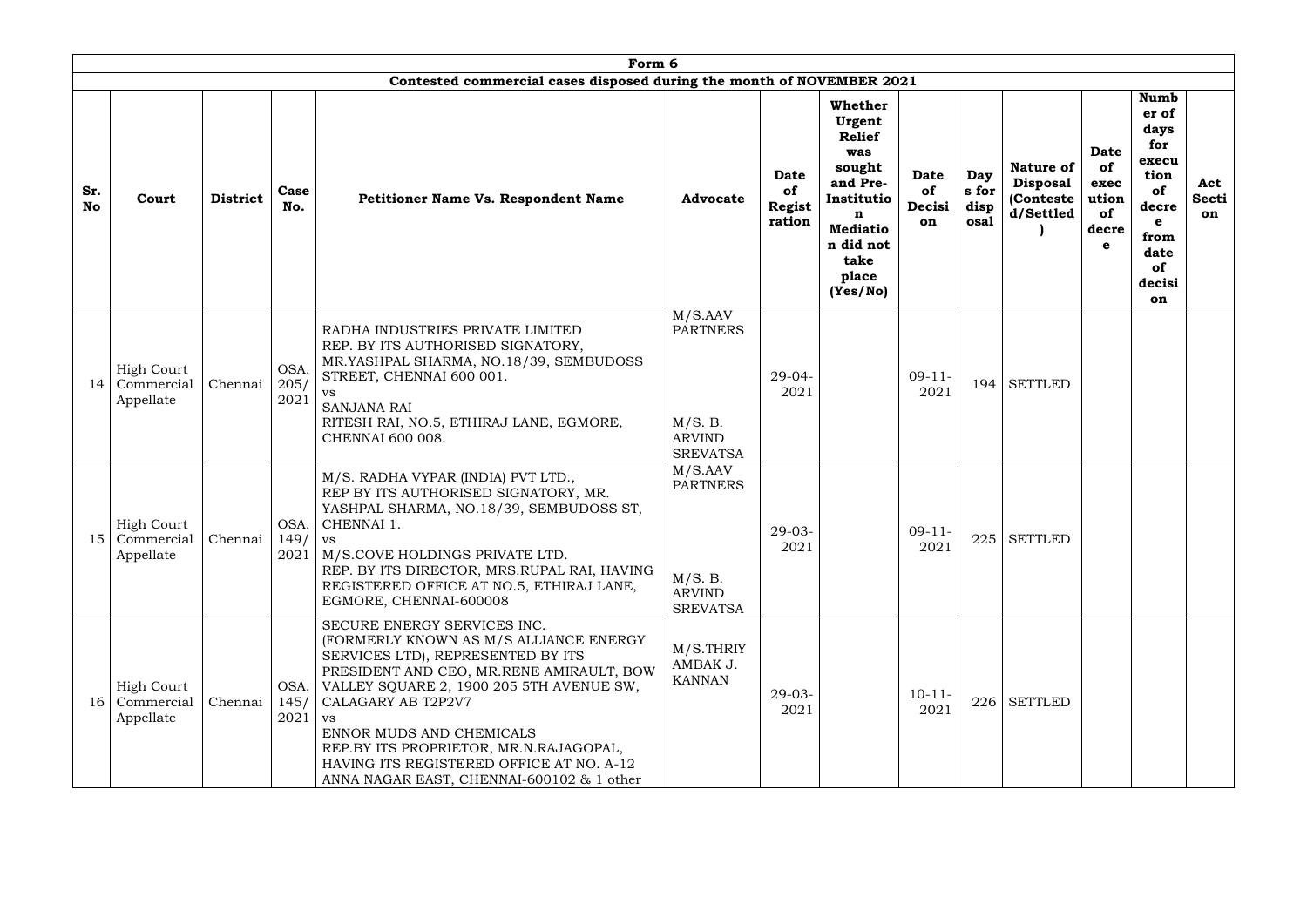|                  |                                              |                 |                            | Form 6                                                                                                                                                                                                                                                                                                                                                                                                                                                             |                                                                                            |                                       |                                                                                                                                                 |                                   |                              |                                                                |                                                        |                                                                                                                          |                           |
|------------------|----------------------------------------------|-----------------|----------------------------|--------------------------------------------------------------------------------------------------------------------------------------------------------------------------------------------------------------------------------------------------------------------------------------------------------------------------------------------------------------------------------------------------------------------------------------------------------------------|--------------------------------------------------------------------------------------------|---------------------------------------|-------------------------------------------------------------------------------------------------------------------------------------------------|-----------------------------------|------------------------------|----------------------------------------------------------------|--------------------------------------------------------|--------------------------------------------------------------------------------------------------------------------------|---------------------------|
|                  |                                              |                 |                            | Contested commercial cases disposed during the month of NOVEMBER 2021                                                                                                                                                                                                                                                                                                                                                                                              |                                                                                            |                                       |                                                                                                                                                 |                                   |                              |                                                                |                                                        |                                                                                                                          |                           |
| Sr.<br><b>No</b> | Court                                        | <b>District</b> | Case<br>No.                | <b>Petitioner Name Vs. Respondent Name</b>                                                                                                                                                                                                                                                                                                                                                                                                                         | <b>Advocate</b>                                                                            | Date<br>of<br><b>Regist</b><br>ration | Whether<br>Urgent<br><b>Relief</b><br>was<br>sought<br>and Pre-<br>Institutio<br>n<br><b>Mediatio</b><br>n did not<br>take<br>place<br>(Yes/No) | Date<br><b>of</b><br>Decisi<br>on | Day<br>s for<br>disp<br>osal | <b>Nature of</b><br><b>Disposal</b><br>(Conteste)<br>d/Settled | <b>Date</b><br>of<br>exec<br>ution<br>of<br>decre<br>e | <b>Numb</b><br>er of<br>days<br>for<br>execu<br>tion<br>of<br>decre<br>$\mathbf e$<br>from<br>date<br>of<br>decisi<br>on | Act<br><b>Secti</b><br>on |
| 17               | <b>High Court</b><br>Commercial<br>Appellate | Chennai         | <b>OSA</b><br>138/<br>2021 | S.J.SURYAH (A.K.A.S. JUSTIN SELVARAJ)<br>S/O. R. SAMMANASU PANDIAN, WOODBRIDGE<br>APARTMENTS, A BLOCK 5, NO.10, VENKAT<br>RAMAN STREET, T. NAGAR, CHENNAI 17.<br><b>VS</b><br>S.S.CHAKRAVARTHY<br>PROPREITOR - NIC ARTS, NO.1, SENTHIL<br>ANDAVAR ST, DHANALAKSHMI COLONY,<br>VADAPALANI, CH-26 & 1 other                                                                                                                                                          | M/S.ROSHA<br><b>BALASUBR</b><br><b>AMANIAN</b><br>M/S.<br><b>SANJAY</b><br><b>RAMASWAM</b> | $25-03-$<br>2021                      |                                                                                                                                                 | $12 - 11 -$<br>2021               | 232                          | <b>CONTEST</b><br>ED                                           |                                                        |                                                                                                                          |                           |
| 18               | <b>High Court</b><br>Commercial<br>Appellate | Chennai         | <b>OSA</b><br>210/<br>2021 | <b>ASHWIN KAKUMANU</b><br>NO.3/1 PAYWATCH, POULLIVE KUPPAM ROAD,<br>KOTTIVAKKAM, CHENNAI 600 041. & 1 OTHER<br><b>VS</b><br>CANBANK FACTORS LTD.,<br>A SUBSIDIARY OF CANARA BANK AND A PUBLIC<br>LTD., COMPANY WITHIN THE MEANING OF<br>COMPANIES ACT 1956 HAVING ITS REG.,<br>OFFICENO.67/1, KANAKAPURA MAIN RD., VV<br>PURAM, BASAVANAGUDI, BANGALORE 560 004,<br>BRANCH AT CHENNAI NO.770-A, ANNA SALAI,<br>SPENCER TOWERS ANNEXE, CHENNAI 600002 &<br>9 OTHERS | <b>ANAND</b><br><b>SASHIDHAR</b><br>AN<br>M/S. M.<br><b>BALACHAN</b><br><b>DAR</b>         | $04 - 05 -$<br>2021                   |                                                                                                                                                 | $15 - 11 -$<br>2021               | 195                          | <b>CONTEST</b><br>ED                                           |                                                        |                                                                                                                          |                           |
| 19               | <b>High Court</b><br>Commercial<br>Appellate | Chennai         | <b>OSA</b><br>184/<br>2021 | ITC LIMITED,<br>Virginia House, 37, J.L.Nehru Road, Kolkata - 700<br>071 and also at 69, Chamiers Road, Chennai - 600<br>018.<br><b>VS</b><br>N.RANGA RAO AND SONS PRIVATE LTD.,<br>P.B.No.52, Vani Vilasa Road, Mysore - 570 004. And<br>whose branch office is at T.S.109, Block No.3,<br>Poomagal 5th Street, Ekkaduthangal, Chennai -<br>600 097.                                                                                                              | M/S.ARUN<br>C.MOHAN<br>M/S.RAJES<br>H<br><b>RAMANATH</b><br>AN                             | $27 - 04 -$<br>2021                   |                                                                                                                                                 | $15 - 11 -$<br>2021               | 202                          | <b>CONTEST</b><br>ED                                           |                                                        |                                                                                                                          |                           |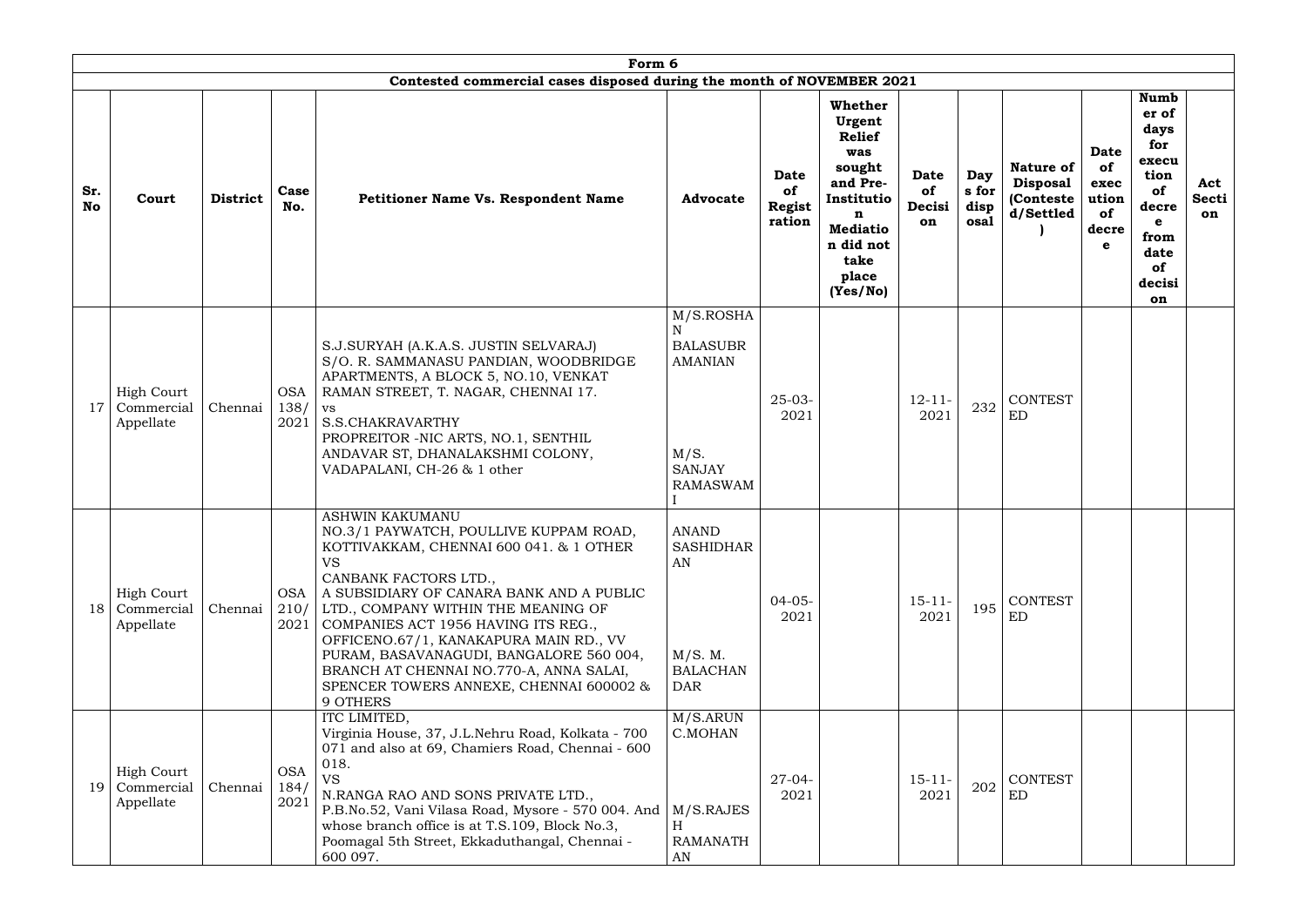|           |                                              |                 |                                   | Form 6                                                                                                                                                                                                                                                                                                                                                                                                                    |                                                                |                                       |                                                                                                                                                 |                                   |                              |                                                                |                                                        |                                                                                                                   |                           |
|-----------|----------------------------------------------|-----------------|-----------------------------------|---------------------------------------------------------------------------------------------------------------------------------------------------------------------------------------------------------------------------------------------------------------------------------------------------------------------------------------------------------------------------------------------------------------------------|----------------------------------------------------------------|---------------------------------------|-------------------------------------------------------------------------------------------------------------------------------------------------|-----------------------------------|------------------------------|----------------------------------------------------------------|--------------------------------------------------------|-------------------------------------------------------------------------------------------------------------------|---------------------------|
|           |                                              |                 |                                   | Contested commercial cases disposed during the month of NOVEMBER 2021                                                                                                                                                                                                                                                                                                                                                     |                                                                |                                       |                                                                                                                                                 |                                   |                              |                                                                |                                                        |                                                                                                                   |                           |
| Sr.<br>No | Court                                        | <b>District</b> | Case<br>No.                       | <b>Petitioner Name Vs. Respondent Name</b>                                                                                                                                                                                                                                                                                                                                                                                | <b>Advocate</b>                                                | Date<br>of<br><b>Regist</b><br>ration | Whether<br>Urgent<br><b>Relief</b><br>was<br>sought<br>and Pre-<br>Institutio<br>n<br><b>Mediatio</b><br>n did not<br>take<br>place<br>(Yes/No) | <b>Date</b><br>of<br>Decisi<br>on | Day<br>s for<br>disp<br>osal | <b>Nature of</b><br><b>Disposal</b><br>(Conteste)<br>d/Settled | <b>Date</b><br>of<br>exec<br>ution<br>of<br>decre<br>e | Numb<br>er of<br>days<br>for<br>execu<br>tion<br>of<br>decre<br>$\mathbf e$<br>from<br>date<br>of<br>decisi<br>on | Act<br>Secti<br><b>on</b> |
| 20        | <b>High Court</b><br>Commercial<br>Appellate | Chennai         | <b>OSA</b><br>183/<br>2021        | ITC LIMITED,<br>Virginia House, 37, J.L.Nehru Road, Kolkata - 700<br>071 and also at 69, Chamiers Road, Chennai - 600<br>018.<br><b>VS</b><br>N.RANGA RAO AND SONS PRIVATE LTD.,<br>P.B.No.52, Vani Vilasa Road, Mysore - 570 004. And<br>whose branch office is at T.S.109, Block No.3,<br>Poomagal 5th Street, Ekkaduthangal, Chennai -<br>600 097.                                                                     | M/S.ARUN<br>C.MOHAN<br>M/S.RAJES<br>H<br><b>RAMANATH</b><br>AN | $27 - 04 -$<br>2021                   |                                                                                                                                                 | $15 - 11 -$<br>2021               | 202                          | <b>CONTEST</b><br>ED                                           |                                                        |                                                                                                                   |                           |
| 21        | <b>High Court</b><br>Commercial<br>Appellate | Chennai         | <b>OSA</b><br>CAD<br>103/<br>2021 | ROHINI MOVIE PARK<br>NO.171/2, POONAMALLI ROAD, KOYEBEDU,<br>CHENNAI- 600 107.<br><b>VS</b><br>TSR FILMS PRIVATE LIMITED<br>NO.15, 5TH CROSS STREET, LAKE AREA,<br>NUNGAMBAKKAM, CHENNAI- 600 034 REP.BY<br>MR.R.P.BALAMURUGAN, CHEIF EXECUTIVE<br>OFFICER.                                                                                                                                                               | M/S.NITHY<br><b>AESH AND</b><br><b>VAIBHAV</b>                 | $27 - 10 -$<br>2021                   |                                                                                                                                                 | $08 - 11 -$<br>2021               | 12                           | <b>CONTEST</b><br>ED                                           |                                                        |                                                                                                                   |                           |
| 22        | <b>High Court</b><br>Commercial<br>Appellate | Chennai         | <b>OSA</b><br>CAD<br>106/<br>2021 | S.K.C. CONSTRUCTIONS<br>REP BY ITS PROPRIETOR MR.AHIL MANI,<br>PROEVIOUSLY AT NO.77, 4TH ST, W-BLOCK,<br>ANNA NAGAR, CHENNAI-47, NOW AT, NO-48,<br>VASUKI NAGAR, 1ST MAIN ROAD, KADUNGAIYUR,<br><b>CHENNAI-600 118</b><br>VS<br>AISHWARYA STRUCTURAL AND<br>M/S, SUSMITHA DECORS, REP BY ONE OF THEIR<br>PROPRIETOR, MR.M.K. THIYAGARAJAN, AT NO.11,<br>SANNATHI ST, KAMATCHI NAGAR,<br>KOVILLAMBAKKAM, CHENNAI - 600 100 | S.GOPINAT<br><b>HAN</b>                                        | $29-10-$<br>2021                      |                                                                                                                                                 | $08-11-$<br>2021                  |                              | 10 SETTLED                                                     |                                                        |                                                                                                                   |                           |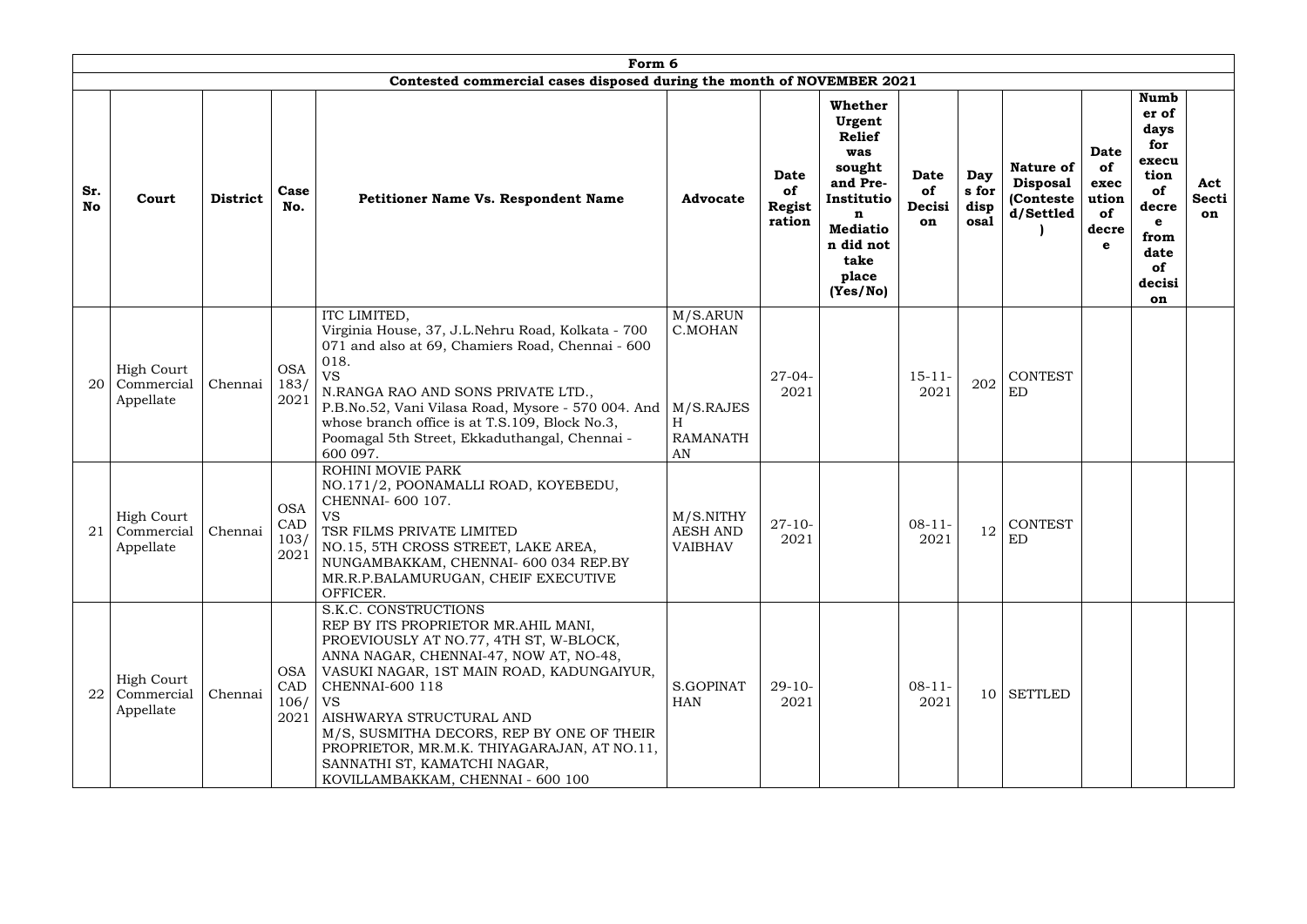|                  | Form 6<br>Contested commercial cases disposed during the month of NOVEMBER 2021 |                 |                                   |                                                                                                                                                                                                                                                                                                                                                                         |                                                                                                    |                                       |                                                                                                                                                        |                            |                              |                                                                |                                                        |                                                                                                                                 |                           |
|------------------|---------------------------------------------------------------------------------|-----------------|-----------------------------------|-------------------------------------------------------------------------------------------------------------------------------------------------------------------------------------------------------------------------------------------------------------------------------------------------------------------------------------------------------------------------|----------------------------------------------------------------------------------------------------|---------------------------------------|--------------------------------------------------------------------------------------------------------------------------------------------------------|----------------------------|------------------------------|----------------------------------------------------------------|--------------------------------------------------------|---------------------------------------------------------------------------------------------------------------------------------|---------------------------|
|                  |                                                                                 |                 |                                   |                                                                                                                                                                                                                                                                                                                                                                         |                                                                                                    |                                       |                                                                                                                                                        |                            |                              |                                                                |                                                        |                                                                                                                                 |                           |
| Sr.<br><b>No</b> | Court                                                                           | <b>District</b> | Case<br>No.                       | <b>Petitioner Name Vs. Respondent Name</b>                                                                                                                                                                                                                                                                                                                              | <b>Advocate</b>                                                                                    | Date<br>of<br><b>Regist</b><br>ration | <b>Whether</b><br>Urgent<br><b>Relief</b><br>was<br>sought<br>and Pre-<br>Institutio<br>n<br><b>Mediatio</b><br>n did not<br>take<br>place<br>(Yes/No) | Date<br>of<br>Decisi<br>on | Day<br>s for<br>disp<br>osal | <b>Nature of</b><br><b>Disposal</b><br>(Conteste)<br>d/Settled | <b>Date</b><br>of<br>exec<br>ution<br>of<br>decre<br>e | <b>Numb</b><br>er of<br>days<br>for<br>execu<br>tion<br>of<br>decre<br>$\mathbf e$<br>from<br>date<br><b>of</b><br>decisi<br>on | Act<br><b>Secti</b><br>on |
| 23               | <b>High Court</b><br>Commercial<br>Appellate                                    | Chennai         | <b>OSA</b><br>CAD<br>50/2<br>021  | SAMUNNATI FINANCIAL INTERMEDIATION AND<br><b>SERVICES PVT.LTD</b><br>REP. BY ITS HEAD OF STRESSED ACCOUNTS<br>MR.SANKARANARAYANA SARMA, HAVING OFFICE<br>AT BAID HI-TECH PARK, 8TH FLOOR, 129-B, ECR,<br>THIRUVANMIYUR, CHENNAI-600041<br><b>VS</b><br>KANDHIAN FEEDS<br>NO.142 SALEM ROAD, NAMAKKAL 637001 & 3<br><b>OTHERS</b>                                        | M/S.NITHY<br><b>AESH AND</b><br><b>VAIBHAV</b><br>$M/S.$ T.L.<br><b>THIRUMALA</b><br><b>I SAMY</b> | $05 - 08 -$<br>2021                   |                                                                                                                                                        | $12 - 11 -$<br>2021        | 99                           | <b>SETTLED</b>                                                 |                                                        |                                                                                                                                 |                           |
| 24               | High Court<br>Commercial<br>Appellate                                           | Chennai         | <b>OSA</b><br>CAD<br>105/<br>2021 | SAMUNNATI AGRO SOLUTIONS PVT LTD<br>REP BY ITS SENIOR MANAGER D. VIJAYAKARTHI,<br>HAVING OFFICE AT BAID HI TECH PARK, 8 TH<br>FLOOR, NO.129 B EAST COAST ROAD,<br>THIRUVANMIYUR, CHENNAI 41.<br>VS.<br>M/S.CASTLE DISTRIBUTORS PVT LTD.,<br>GREEN PLAZA, 67, MAHARISHI DEBENDRA ROAD,<br>4 TH FLOOR, ROOM NO.401, KOLKATTA, WEST<br><b>BENGAL 700 006 &amp; 1 OTHER</b> | M/S.NITHY<br><b>AESH AND</b><br><b>VAIBHAV</b>                                                     | $29-10-$<br>2021                      |                                                                                                                                                        | $12 - 11 -$<br>2021        |                              | $14$ SETTLED                                                   |                                                        |                                                                                                                                 |                           |
| 25               | <b>High Court</b><br>Commercial<br>Appellate                                    | Chennai         | <b>OSA</b><br>CAD<br>107/<br>2021 | <b>G.A.PROJECTS PRIVATE LTD</b><br>NO.3, K.H.ROAD, ENNORE, CHENNAI-600 057.<br>VS<br>KAMARAJAR PORT LTD<br>3RD FLOOR, JAWAHAR BUILDING, 17, RAJAJI<br>SALAI, CHENNAI- 600 001.                                                                                                                                                                                          | <b>TANYA</b><br><b>KAPOOR</b>                                                                      | $29-10-$<br>2021                      |                                                                                                                                                        | $15 - 11 -$<br>2021        |                              | 17 SETTLED                                                     |                                                        |                                                                                                                                 |                           |
| 26               | <b>High Court</b><br>Commercial<br>Appellate                                    | Chennai         | <b>OSA</b><br>CAD<br>112/<br>2021 | M/S.QUALITY ROLLER FLOUR MILLS PRIVATE<br>LTD.<br>REP BY ITS MANAGING DIRECTOR-A.GANESH<br>RAJAH, NO. 558, ANNA SALAI, TEYNAMPET,<br>CHENNAI 600 018.<br><b>VS</b><br>R.GOPALAKRISHNAN<br>S/O. LATE.V. RAMANATHAN DOOR NO. 17/1, 2ND<br>NARAYANAN STREET, SEVENWELLS, CHENNAI<br>600 017. & 4 OTHERS                                                                    | P.B.RAMAN<br>UJAM<br><b>HEMANAND</b>                                                               | $09-11-$<br>2021                      |                                                                                                                                                        | $18 - 11 -$<br>2021        | 9                            | <b>SETTLED</b>                                                 |                                                        |                                                                                                                                 |                           |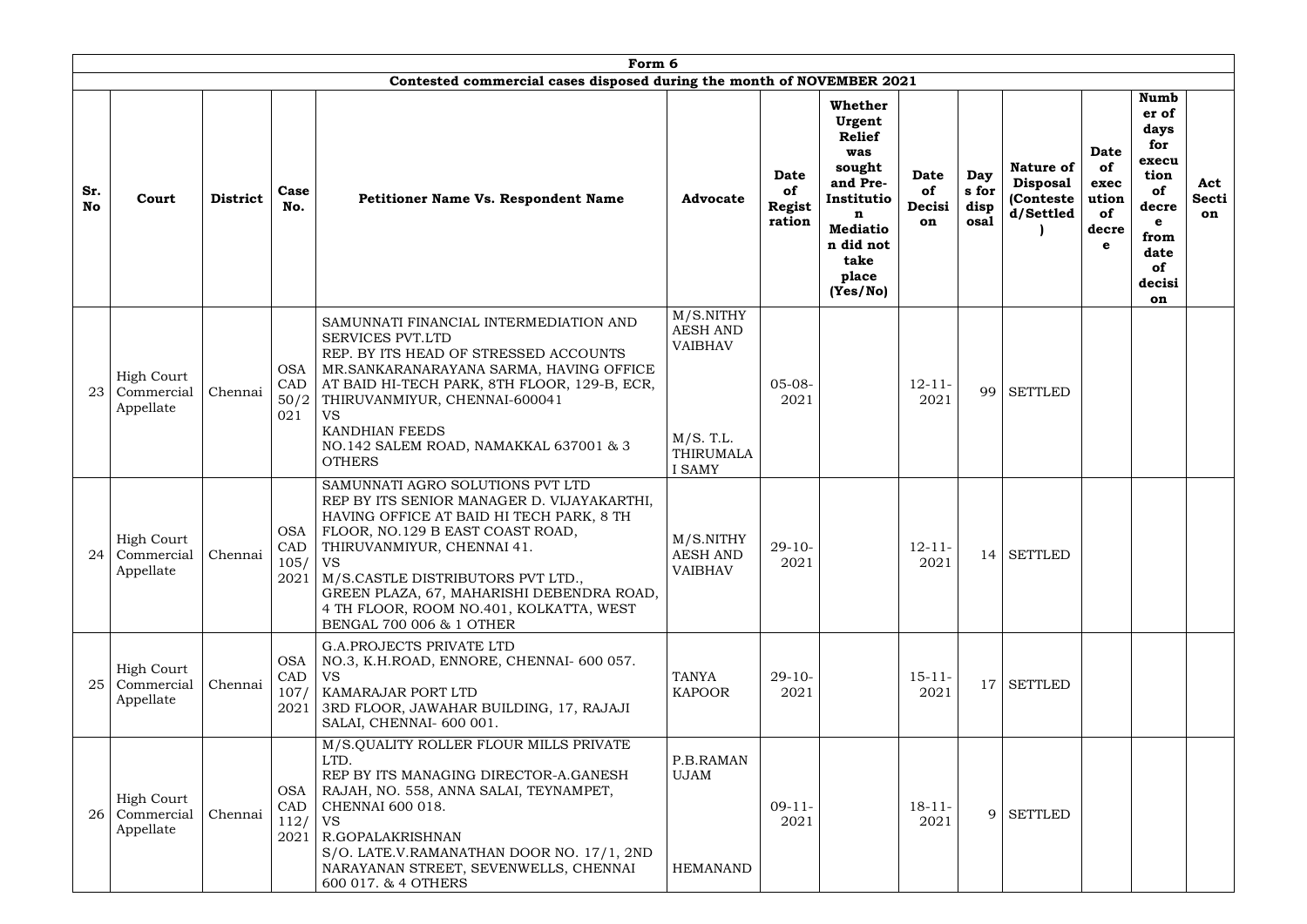|                  |                                              |                 |                                   | Form 6                                                                                                                                                                                                                                                                                                                                                                                                                                                            |                                                                           |                                              |                                                                                                                                                 |                            |                              |                                                                |                                                        |                                                                                                                |                                  |
|------------------|----------------------------------------------|-----------------|-----------------------------------|-------------------------------------------------------------------------------------------------------------------------------------------------------------------------------------------------------------------------------------------------------------------------------------------------------------------------------------------------------------------------------------------------------------------------------------------------------------------|---------------------------------------------------------------------------|----------------------------------------------|-------------------------------------------------------------------------------------------------------------------------------------------------|----------------------------|------------------------------|----------------------------------------------------------------|--------------------------------------------------------|----------------------------------------------------------------------------------------------------------------|----------------------------------|
| Sr.<br><b>No</b> | Court                                        | <b>District</b> | Case<br>No.                       | Contested commercial cases disposed during the month of NOVEMBER 2021<br>Petitioner Name Vs. Respondent Name                                                                                                                                                                                                                                                                                                                                                      | <b>Advocate</b>                                                           | <b>Date</b><br>of<br><b>Regist</b><br>ration | Whether<br>Urgent<br><b>Relief</b><br>was<br>sought<br>and Pre-<br>Institutio<br>n<br><b>Mediatio</b><br>n did not<br>take<br>place<br>(Yes/No) | Date<br>of<br>Decisi<br>on | Day<br>s for<br>disp<br>osal | <b>Nature of</b><br><b>Disposal</b><br>(Conteste)<br>d/Settled | <b>Date</b><br>of<br>exec<br>ution<br>of<br>decre<br>e | <b>Numb</b><br>er of<br>days<br>for<br>execu<br>tion<br>of<br>decre<br>e<br>from<br>date<br>of<br>decisi<br>on | Act<br><b>Secti</b><br><b>on</b> |
| 27               | <b>High Court</b><br>Commercial<br>Appellate | Chennai         | <b>OSA</b><br>CAD<br>110/<br>2021 | VGN STAFFORD FLAT OWNERS WELFARE<br><b>ASSOCIATION</b><br>REP BY ITS PRESIDENT, B.A. MANI MOZHI ARASU,<br>VGN STAFFORD, SUDHARASANA STREET,<br>THIRUMALAIVASAN NAGAR, THIRUMULLAIVOYAL,<br>CHENNAI 600 062.<br><b>VS</b><br>VGN PROJECTS ESTATES PVT LTD<br>(FORMERLY KNOWN AS VGN PROPERTY<br>DEVELOPERS PRIVATE LIMITED), REP BY ITS<br>AUTHORIZED SIGNATORY, MR.A.RANGAPPAN,<br>OFFICE AT NO.153, WALLACE GARDEN 2ND<br>STREET, NUNGAMBAKKAM, CHENNAI 600 006. | <b>PRADEEP</b><br><b>JAYARAMA</b><br>N<br><b>C.SEETHAP</b><br><b>ATHY</b> | $08-11-$<br>2021                             |                                                                                                                                                 | $24 - 11$<br>2021          | 16 <sup>1</sup>              | <b>SETTLED</b>                                                 |                                                        |                                                                                                                |                                  |
| 28               | High Court<br>Commercial<br>Appellate        | Chennai         | <b>OSA</b><br>CAD<br>108/<br>2021 | VGN STAFFORD FLAT OWNERS WERLFARE<br><b>ASSOCIATION</b><br>REP BY ITS PRESIDENT, B.A MANI MOZHI ARASU,<br>AT VGN STAFFORD, SUDHARASANA ST,<br>THIRUMALAIVASAN NAGAR, THIRUMULLAIVOYAL,<br>CHENNAI - 600 062<br><b>VS</b><br>VGN PROJECTS ESTATES PVT LTD<br>FORMERLY KNOWN AS VGD PROPERTY<br>DEVELOPERS PRIVATE LTD, MR.A.RANGAPPAN,<br>AT, NO.153, WALLACE GARDEN 2ND ST,<br>NUNGAMBAKKAM, CHENNAI - 600 006                                                    | <b>PRADEEP</b><br><b>JAYARAMA</b><br>$\mathbf N$<br>A.UMASANK<br>AR       | $02 - 11 -$<br>2021                          |                                                                                                                                                 | $24 - 11$<br>2021          |                              | $22$ SETTLED                                                   |                                                        |                                                                                                                |                                  |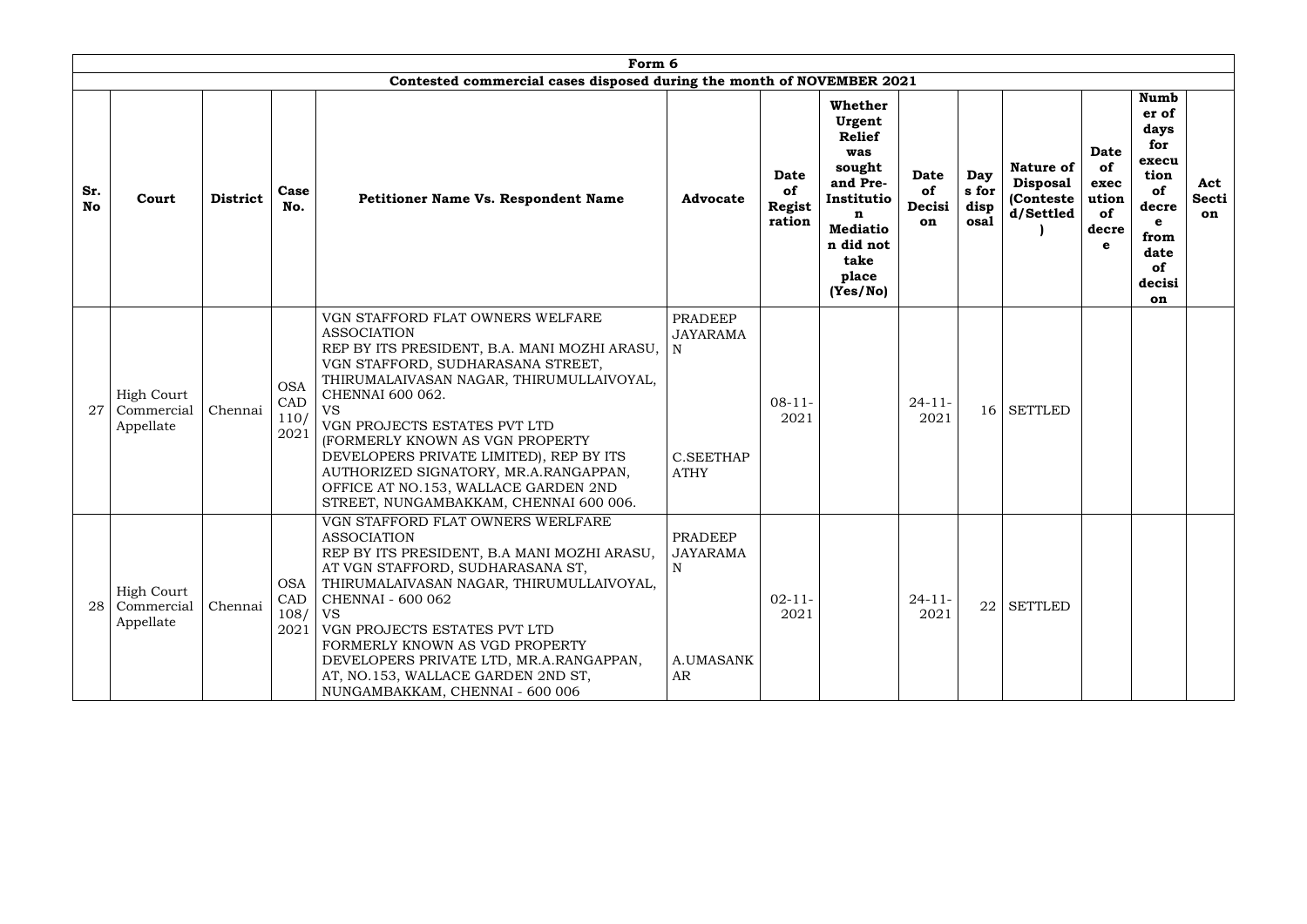| Form 7                                                        |                 |                                                                                                 |                       |                                                       |                                                             |  |  |  |  |  |  |
|---------------------------------------------------------------|-----------------|-------------------------------------------------------------------------------------------------|-----------------------|-------------------------------------------------------|-------------------------------------------------------------|--|--|--|--|--|--|
| Summary of Commercial Cases during the month of NOVEMBER 2021 |                 |                                                                                                 |                       |                                                       |                                                             |  |  |  |  |  |  |
| <b>Sr.No Court</b>                                            | <b>District</b> | Total number of<br>cases pending on the instituted during the<br>1st day of the month $ $ month | Total number of cases | Total number of cases<br>disposed during the<br>month | Total number of cases<br>pending at the end of<br>the month |  |  |  |  |  |  |
| High Court Commercial Appellate                               | Chennai         | 134                                                                                             | 15                    | 28                                                    | 121                                                         |  |  |  |  |  |  |

| cases<br>the | <b>Total number of cases</b><br>pending at the end of<br>the month |
|--------------|--------------------------------------------------------------------|
|              | 121                                                                |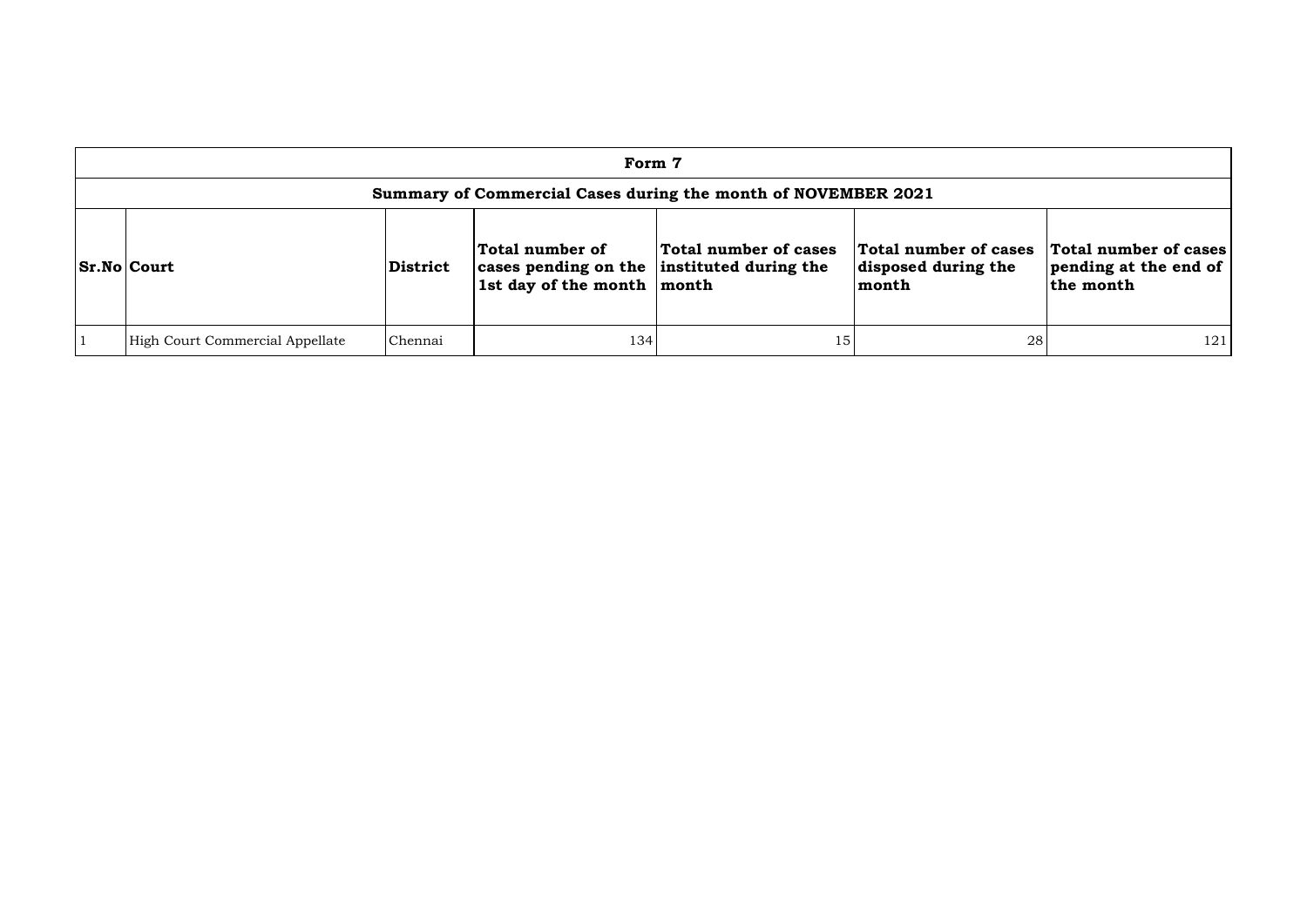# **NOVEMBER 2021 COMMERCIAL APPELLATE DIVISION OF MADURAI BENCH OF MADRAS HIGH COURT**

|                                                                                                                                                                                                                                                   | Form 1                                                         |             |  |            |            |     |              |                       |     |  |  |  |  |  |
|---------------------------------------------------------------------------------------------------------------------------------------------------------------------------------------------------------------------------------------------------|----------------------------------------------------------------|-------------|--|------------|------------|-----|--------------|-----------------------|-----|--|--|--|--|--|
|                                                                                                                                                                                                                                                   | List of cases e-filed/e-mail during the month of NOVEMBER 2021 |             |  |            |            |     |              |                       |     |  |  |  |  |  |
| <b>Petitioner Name Vs.</b><br><b>Advocate Mobile</b><br><b>Advocate E-</b><br>Date of<br>$\left \text{District}\right _{\text{No.}}^{\text{Case}}$<br><b>Sr.No Court</b><br>$ {\bf Advocate} \text{Number} $<br><b>Respondent Name</b><br>mail Id |                                                                |             |  |            |            |     | Registration | $\mathbf{Da}$<br>fili |     |  |  |  |  |  |
|                                                                                                                                                                                                                                                   | Madurai<br>Bench                                               | Madurai NIL |  | <b>NIL</b> | <b>NIL</b> | NIL | <b>NIL</b>   | <b>NIL</b>            | NIL |  |  |  |  |  |

| Date of<br>Registration | Date of e-<br>filing |
|-------------------------|----------------------|
| NIL                     | NH.                  |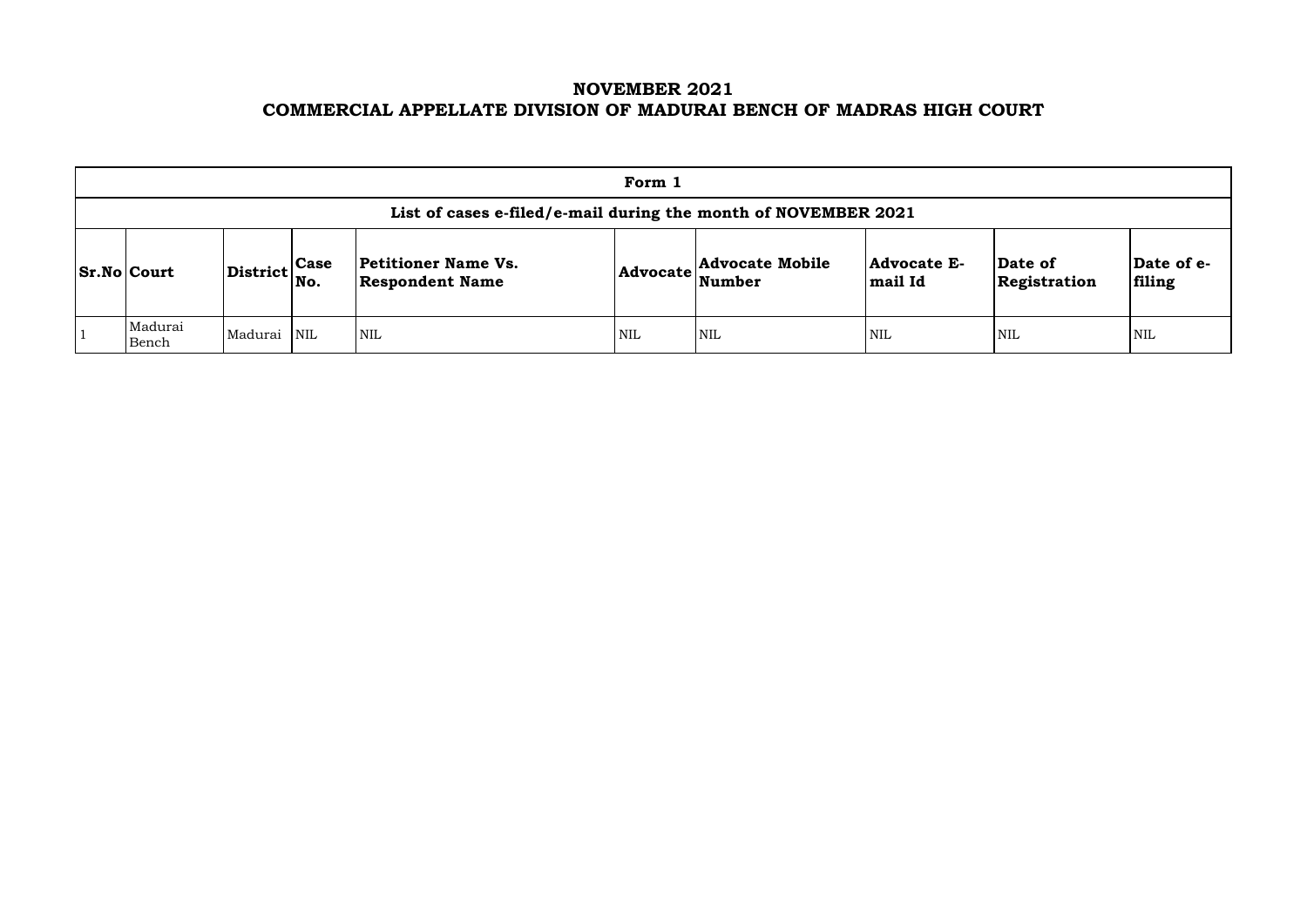| Form 2                                                                                    |         |                   |                                                      |            |                         |                 |  |  |  |  |  |  |
|-------------------------------------------------------------------------------------------|---------|-------------------|------------------------------------------------------|------------|-------------------------|-----------------|--|--|--|--|--|--|
| List of cases in which e-payment of Court fees was made during the month of NOVEMBER 2021 |         |                   |                                                      |            |                         |                 |  |  |  |  |  |  |
| <b>Sr.No Court</b>                                                                        |         | District Case No. | <b>Petitioner Name Vs. Respondent</b><br><b>Name</b> | Advocate   | Date of<br>Registration | Date of<br>Fees |  |  |  |  |  |  |
| Madurai Bench                                                                             | Madurai | NIL               | <b>NIL</b>                                           | <b>NIL</b> | <b>NIL</b>              | <b>NIL</b>      |  |  |  |  |  |  |

# **Date of e-payment of Court Fees**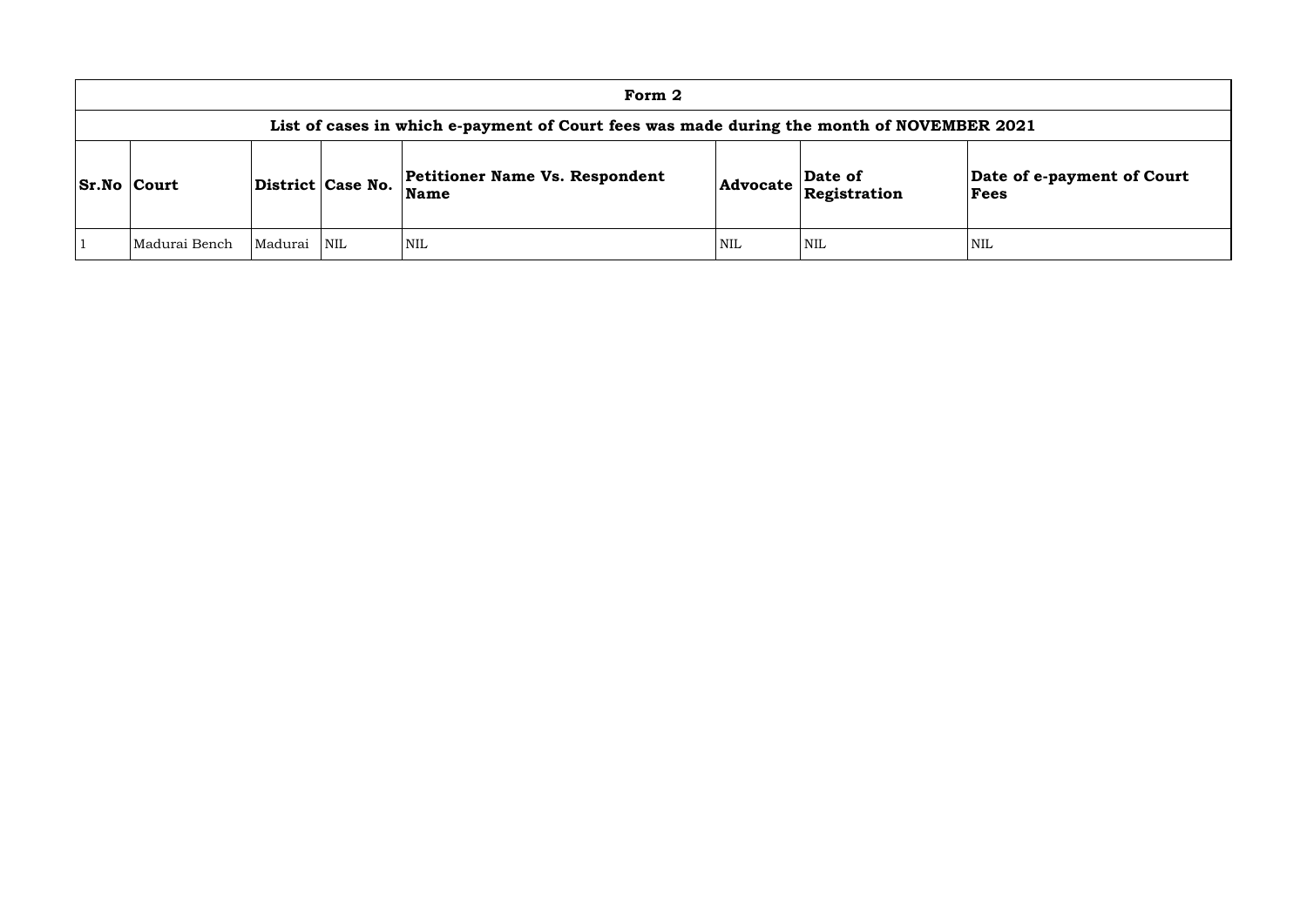## **of Electronic Service of Process**

| Form 3                                                                                                 |         |                         |                                                      |     |                                                                            |                                            |  |  |  |  |  |
|--------------------------------------------------------------------------------------------------------|---------|-------------------------|------------------------------------------------------|-----|----------------------------------------------------------------------------|--------------------------------------------|--|--|--|--|--|
| List of cases in which Electronic Service of Process has taken place during the month of NOVEMBER 2021 |         |                         |                                                      |     |                                                                            |                                            |  |  |  |  |  |
| <b>Sr.No Court</b>                                                                                     |         | District Case No.       | <b>Petitioner Name Vs. Respondent</b><br><b>Name</b> |     | Date of<br>$ {\sf Advocate}\left \stackrel{\text{def}}{\text{Res}}\right $ | <b>Date of Electroni</b><br><b>Process</b> |  |  |  |  |  |
| Madurai Bench                                                                                          | Madurai | $\overline{\text{NIL}}$ | <b>NIL</b>                                           | NIL | <b>NIL</b>                                                                 | NIL                                        |  |  |  |  |  |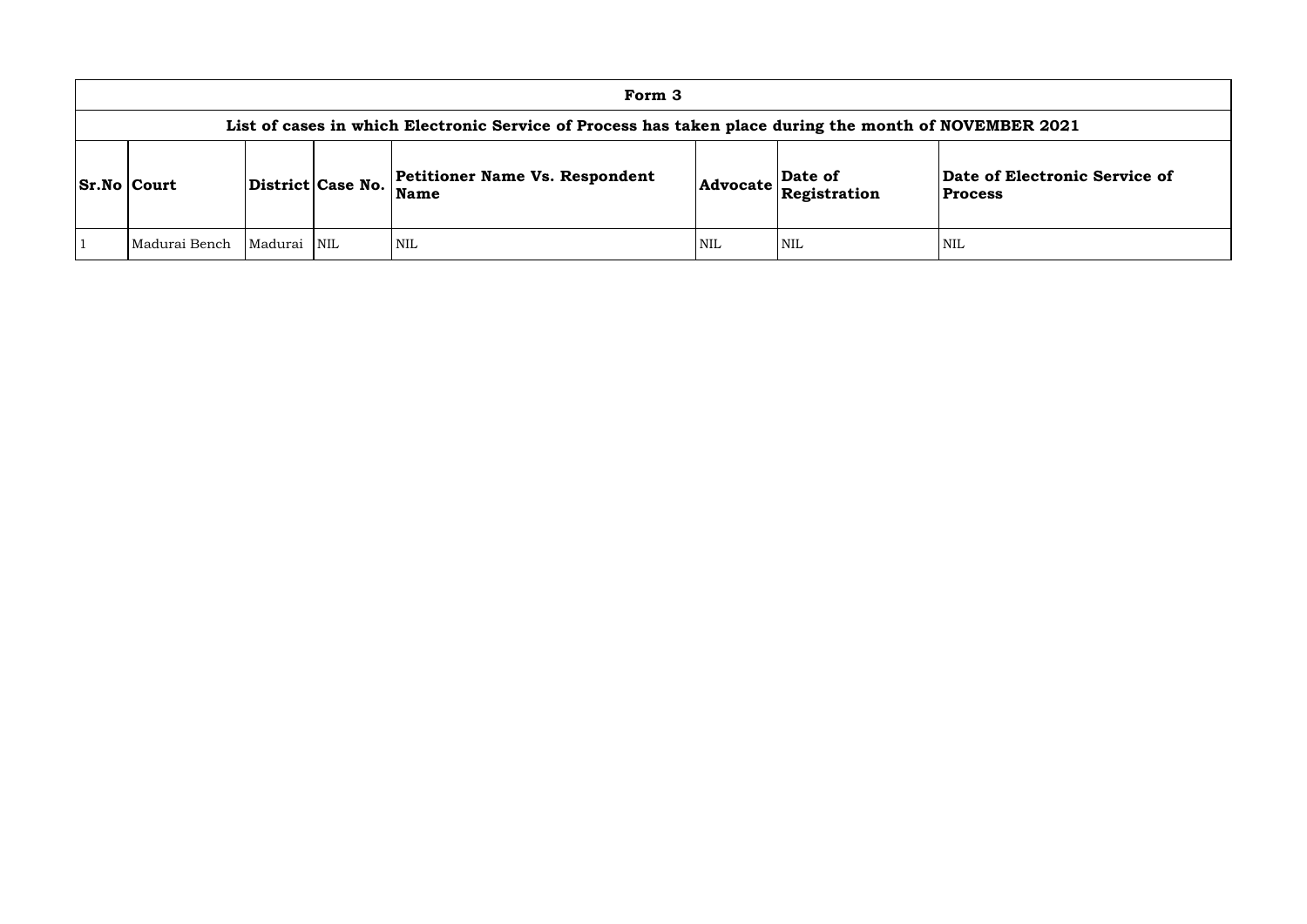|              | Form 4                                                                          |                 |            |            |                  |                                      |  |  |  |  |  |  |
|--------------|---------------------------------------------------------------------------------|-----------------|------------|------------|------------------|--------------------------------------|--|--|--|--|--|--|
|              | List of total no. of cases randomly allocated during the month of NOVEMBER 2021 |                 |            |            |                  |                                      |  |  |  |  |  |  |
| <b>Sr.No</b> | <b>Court</b>                                                                    | <b>District</b> | Court Name | Court No.  | <b>Case Type</b> | <b>Case Count (No. of cases rand</b> |  |  |  |  |  |  |
|              | Madurai Bench                                                                   | Madurai         | <b>NIL</b> | <b>NIL</b> | <b>NIL</b>       | <b>NIL</b>                           |  |  |  |  |  |  |

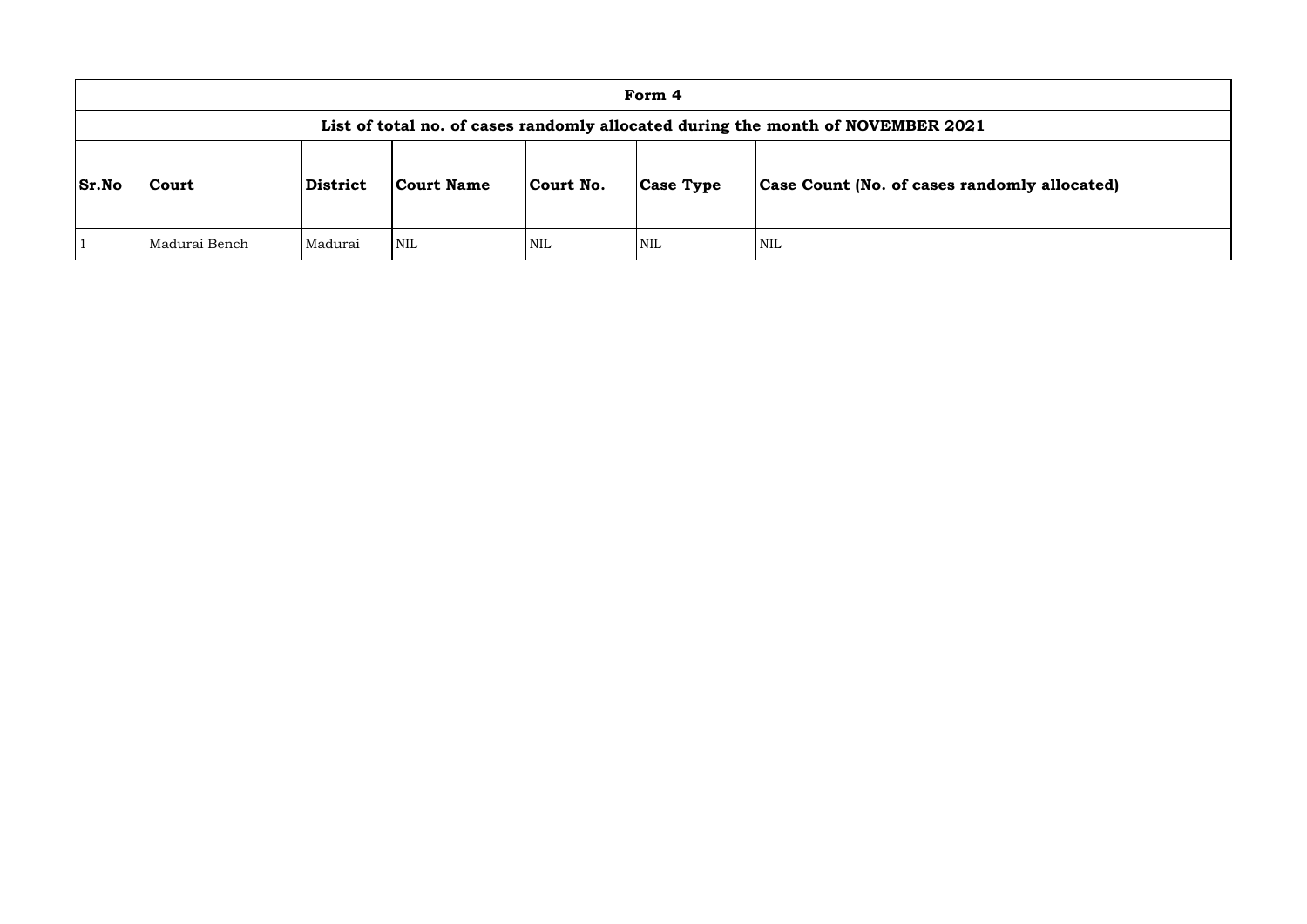| Form 5                                                                                    |         |                   |                                                      |            |                                                                                                             |                       |  |  |  |  |  |  |
|-------------------------------------------------------------------------------------------|---------|-------------------|------------------------------------------------------|------------|-------------------------------------------------------------------------------------------------------------|-----------------------|--|--|--|--|--|--|
| List of cases in which Case Management Hearing was held during the month of NOVEMBER 2021 |         |                   |                                                      |            |                                                                                                             |                       |  |  |  |  |  |  |
| <b>Sr.No Court</b>                                                                        |         | District Case No. | <b>Petitioner Name Vs. Respondent</b><br><b>Name</b> |            | $\left $ Advocate $\left  \begin{array}{l} \textbf{Date of} \\ \textbf{Registribution} \end{array} \right $ | Date of Ca<br>Hearing |  |  |  |  |  |  |
| Madurai Bench                                                                             | Madurai | <b>NIL</b>        | <b>NIL</b>                                           | <b>NIL</b> | <b>NIL</b>                                                                                                  | NIL                   |  |  |  |  |  |  |

**e of Case Management** ring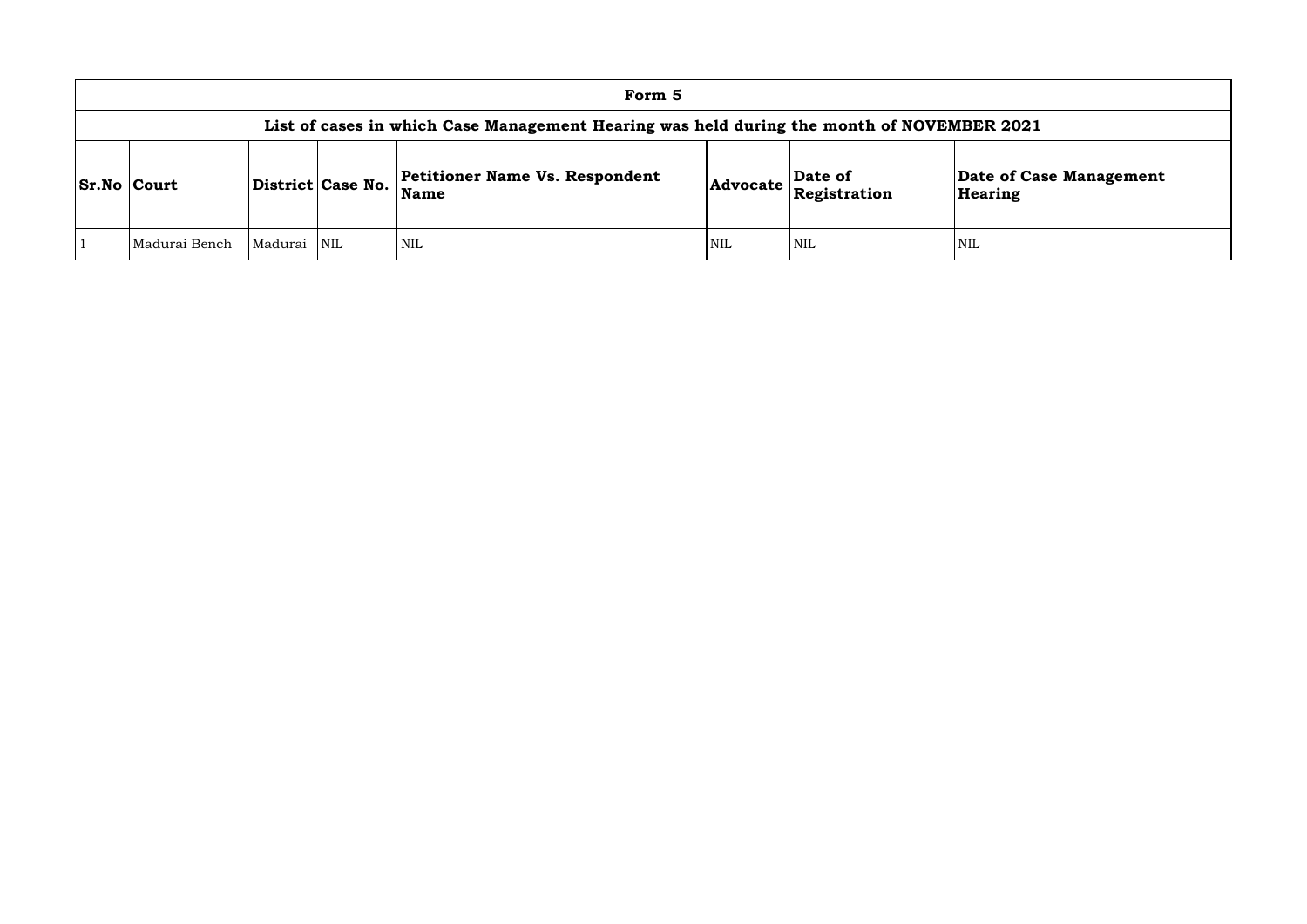| Form 6                                                                |          |     |                                                                 |            |                                                    |                                                                                                                              |            |                                |                                                          |                                   |                                                                                                            |     |  |  |
|-----------------------------------------------------------------------|----------|-----|-----------------------------------------------------------------|------------|----------------------------------------------------|------------------------------------------------------------------------------------------------------------------------------|------------|--------------------------------|----------------------------------------------------------|-----------------------------------|------------------------------------------------------------------------------------------------------------|-----|--|--|
| Contested commercial cases disposed during the month of NOVEMBER 2021 |          |     |                                                                 |            |                                                    |                                                                                                                              |            |                                |                                                          |                                   |                                                                                                            |     |  |  |
| <b>Sr.No Court</b>                                                    | District | No. | Petitioner<br><b>Case Name Vs.</b><br>Respondent<br><b>Name</b> | Advocate   | Date of<br>$ {}$ Registration Institution Decision | <b>Whether</b><br>Urgent<br><b>Relief was</b><br>sought<br>and Pre-<br><b>Mediation</b><br>did not<br>take place<br>(Yes/No) | Date of    | <b>Days</b><br>for<br>disposal | <b>Nature of Disposal</b><br>$ $ (Contested/Settled) $ $ | Date of<br>execution<br>of decree | <b>Number</b><br>of days<br>  for<br>execution Act<br>of decree Section<br>from date<br>$ $ of<br>decision |     |  |  |
| Madurai<br>Bench                                                      | Madurai  | NIL | <b>NIL</b>                                                      | <b>NIL</b> | <b>NIL</b>                                         | <b>NIL</b>                                                                                                                   | <b>NIL</b> | <b>NIL</b>                     | <b>NIL</b>                                               | <b>NIL</b>                        | <b>NIL</b>                                                                                                 | NIL |  |  |